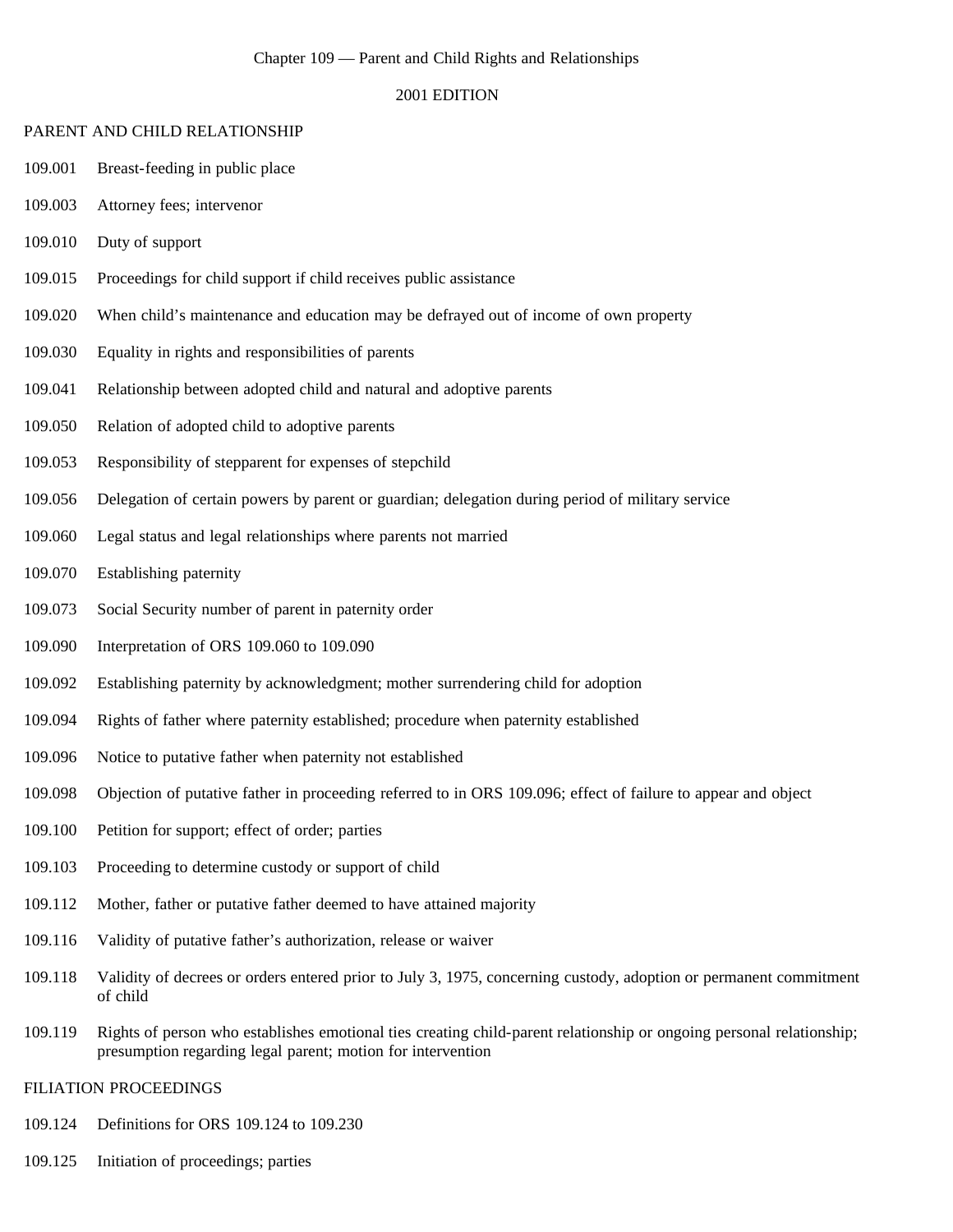- 109.135 Circuit court jurisdiction; equity suit; place of commencement
- 109.145 Court may proceed despite failure to appear; evidence required
- 109.155 Conduct of trial; order for payment for support of child and other costs; policy regarding settlement; enforcement of settlement terms; remedies
- 109.165 Power of court to set aside or modify decree; policy regarding settlement; enforcement of settlement terms; remedies
- 109.175 Determination of legal custody after paternity established
- 109.225 Notice to Center for Health Statistics after petition filed; filing notice
- 109.230 Legality of contract between mother and father of child born out of wedlock
- 109.231 Records open to public
- 109.237 Award of attorney fees authorized

#### ARTIFICIAL INSEMINATION

- 109.239 Rights and obligations of children resulting from artificial insemination; rights and obligations of donor of semen
- 109.243 Relationship of child resulting from artificial insemination to mother's husband
- 109.247 Application of law to children resulting from artificial insemination

# UNIFORM ACT ON BLOOD TESTS TO DETERMINE PATERNITY

- 109.250 Short title
- 109.251 Definition for ORS 109.250 to 109.262
- 109.252 Authority for blood test; effect of refusal to submit to test; payment for test
- 109.254 Selection of experts to make tests; admissible evidence
- 109.256 Compensation of experts
- 109.258 Effect of test results
- 109.259 Temporary child support pending determination of paternity
- 109.260 Applicability to criminal actions
- 109.262 Uniformity of interpretation
- 109.264 Parties

### ADOPTION

- 109.304 Definitions for certain provisions of ORS 109.305 to 109.410
- 109.305 Interpretation of adoption laws; agreement for continuing contact
- 109.307 Court required to act within six months of filing of petition for adoption; duty of clerk
- 109.308 Court may preserve confidentiality of petitioners in adoption proceeding
- 109.309 Petition for leave to adopt and for change of name; residency requirement; where filed; venue; notice; placement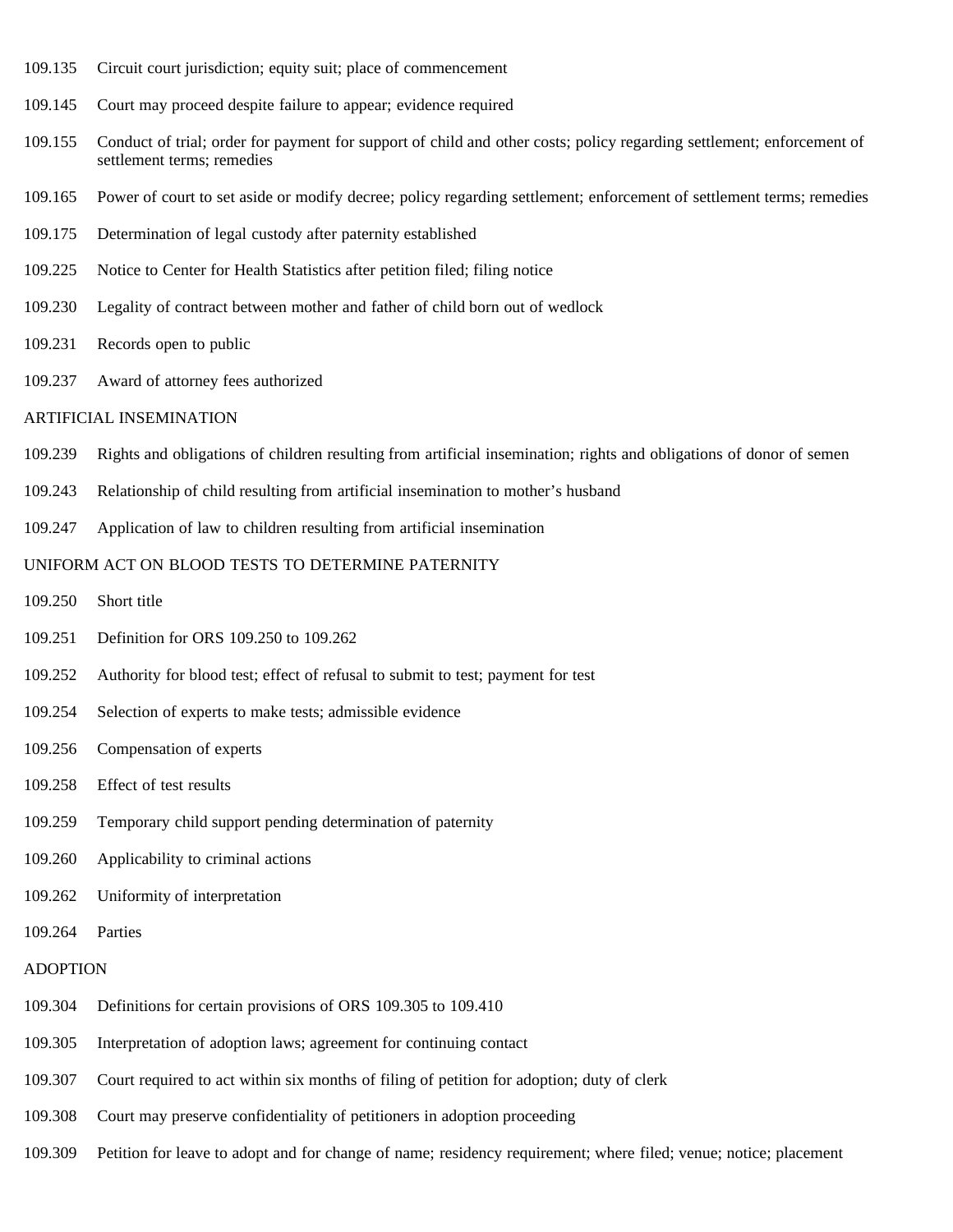report; fee

- 109.311 Financial disclosure statement to be filed with petition; placement report required; exception; prohibited fees; advertising
- 109.312 Consent to adoption
- 109.314 Consent when custody of child has been awarded in divorce proceedings
- 109.316 Consent by Department of Human Services or approved child-caring agency of this state
- 109.318 Consent by organization located outside Oregon
- 109.322 Consent when parent mentally ill, mentally deficient or imprisoned
- 109.324 Consent when parent has deserted or neglected child
- 109.326 Consent when husband not father
- 109.328 Child 14 years of age or older must also consent
- 109.329 Consent when person to be adopted has reached age of majority
- 109.330 Notice to nonconsenting parent; notice when child has no parent, guardian or next of kin
- 109.332 Grandparent visitation in stepparent adoption; findings required
- 109.335 Appointment of guardian pending further adoption proceedings
- 109.342 Medical history of child and biological parents required; content; delivery to adoptive parent and to adoptee on majority
- 109.346 Adoption-related counseling for birth parent
- 109.347 Civil action for failure to pay for counseling; attorney fees
- 109.350 Decree of adoption
- 109.353 Notice of voluntary adoption registry required before final decree entered; waiver
- 109.360 Change of adopted child's name
- 109.381 Effect of decree of adoption
- 109.385 Certain adoptions in foreign nations recognized; evidence
- 109.390 Authority of Department of Human Services or child-caring agency in adoption proceedings
- 109.400 Adoption report form
- 109.410 Certificate of adoption; form; fee; persons eligible to receive copy; status

## VOLUNTARY ADOPTION REGISTRY

- 109.425 Definitions for ORS 109.425 to 109.507
- 109.430 Policy for ORS 109.425 to 109.507
- 109.435 Adoption records to be permanently maintained
- 109.440 Information confidential; exceptions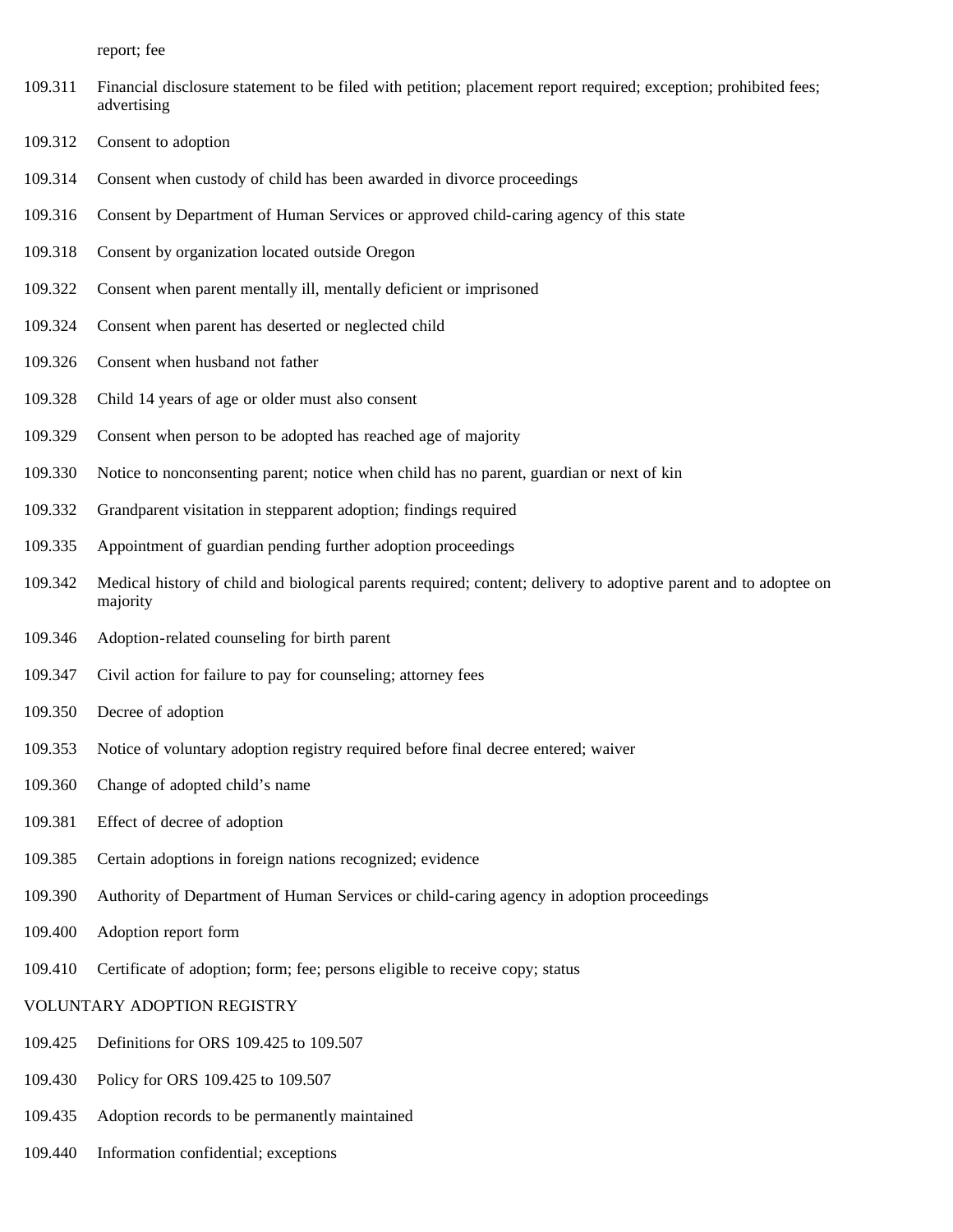- 109.445 Information of registry confidential
- 109.450 Child placement agency to maintain registry; Department of Human Services duties
- 109.455 Persons eligible to use registry
- 109.460 Persons eligible to register
- 109.465 Content of affidavit; notice of change in information
- 109.470 Continuing registration by birth parent or putative father
- 109.475 Processing affidavits
- 109.480 Counseling of registrant
- 109.485 Registry information to be maintained permanently
- 109.490 Limits on releasing information
- 109.495 Registrant fee
- 109.500 Genetic, social and health history; availability; fee
- 109.502 Search for birth parents, putative father or genetic siblings; who may initiate; information required; fee
- 109.503 Access to adoption records for search; duties of searcher
- 109.504 Effect on subsequent searches when person sought in initial search refuses contact
- 109.505 Support services; adoption and reunion issues
- 109.506 Rulemaking; fees
- 109.507 Access to Department of Human Services records required; access to private agency records discretionary

## AGE OF MAJORITY

- 109.510 Age of majority
- 109.520 Majority of married persons

## RIGHTS OF MINORS

- 109.610 Right to treatment for venereal disease without parental consent
- 109.640 Right to medical or dental treatment without parental consent; physicians may provide birth control information to any person
- 109.650 Disclosure without minor's consent and without liability
- 109.660 Construction
- 109.670 Right to donate blood
- 109.672 Certain persons immune from liability for providing care to minor; consent of one parent required
- 109.675 Right to diagnosis or treatment for mental or emotional disorder or chemical dependency without parental consent
- 109.680 Disclosure without minor's consent; civil immunity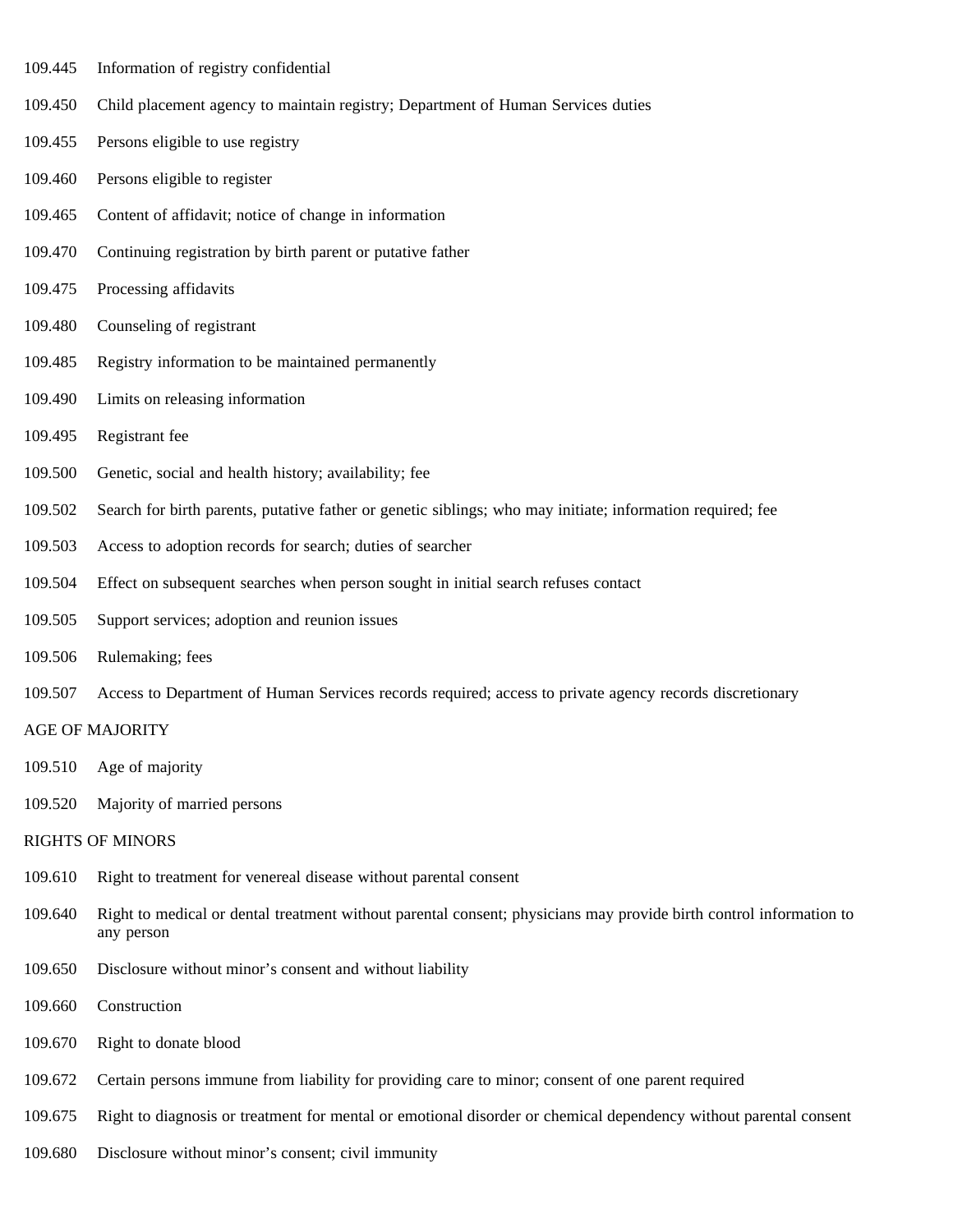- 109.685 Person providing treatment or diagnosis not subject to civil liability for providing treatment or diagnosis without consent of parent or guardian
- 109.690 Parent or guardian not liable for payment under ORS 109.675
- 109.695 Rules for implementation of ORS 109.675 to 109.695
- 109.697 Right to contract for dwelling unit and utilities without parental consent

## UNIFORM CHILD CUSTODY JURISDICTION AND ENFORCEMENT ACT

- (General Provisions)
- 109.701 Short title
- 109.704 Definitions for ORS 109.701 to 109.834
- 109.707 Proceedings governed by other law
- 109.711 Application to Indian tribes
- 109.714 International application of ORS 109.701 to 109.834
- 109.717 Effect of child custody determination
- 109.721 Priority
- 109.724 Notice to persons outside state
- 109.727 Appearance and limited immunity
- 109.731 Communication between courts
- 109.734 Taking testimony in another state
- 109.737 Cooperation between courts; preservation of records

(Jurisdiction)

- 109.741 Initial child custody jurisdiction
- 109.744 Exclusive, continuing jurisdiction
- 109.747 Jurisdiction to modify determination
- 109.751 Temporary emergency jurisdiction
- 109.754 Notice; opportunity to be heard; joinder
- 109.757 Simultaneous proceedings
- 109.761 Inconvenient forum
- 109.764 Jurisdiction declined by reason of conduct
- 109.767 Information to be submitted to court
- 109.771 Appearance of parties and child

(Enforcement)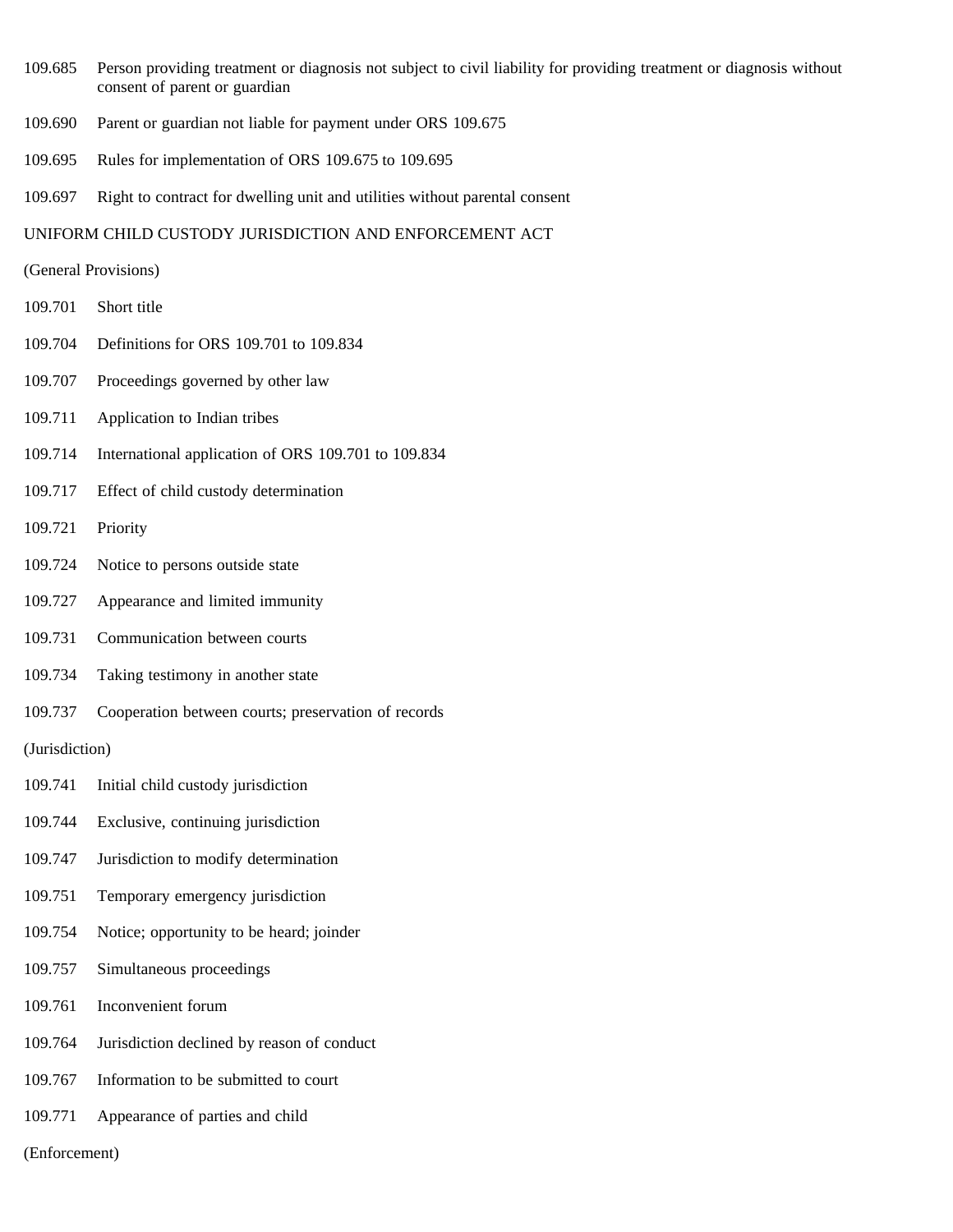- 109.774 Definitions for ORS 109.774 to 109.827
- 109.777 Enforcement under Hague Convention
- 109.781 Duty to enforce
- 109.784 Temporary order for parenting time or visitation
- 109.787 Registration of child custody determination; notice; hearing
- 109.791 Enforcement of registered determination
- 109.794 Simultaneous proceedings
- 109.797 Expedited enforcement of child custody determination
- 109.801 Service of petition and order
- 109.804 Immediate physical custody of child allowed; exceptions; spousal privilege not allowed in certain proceedings
- 109.807 Warrant to take physical custody of child
- 109.811 Costs, fees and expenses
- 109.814 Recognition and enforcement
- 109.817 Appeals
- 109.821 Role of district attorney
- 109.824 Role of law enforcement officer
- 109.827 Costs and expenses of district attorney and law enforcement officers
- (Miscellaneous Provisions)
- 109.831 Application and construction
- 109.834 Severability clause

## **PENALTY**

109.990 Penalty

 **Note:** Definitions in 25.010 and 25.011 apply to ORS chapter 109.

#### PARENT AND CHILD RELATIONSHIP

 **109.001 Breast-feeding in public place.** A woman may breast-feed her child in a public place. [1999 c.306 §1]

 **Note:** 109.001 was enacted into law by the Legislative Assembly but was not added to or made a part of ORS chapter 109 or any series therein by legislative action. See Preface to Oregon Revised Statutes for further explanation.

 **109.003 Attorney fees; intervenor.** In any proceeding brought under this chapter on or after October 4, 1997, an authorization of attorney fees to a party also authorizes an award of attorney fees to or against any person who has appeared or intervened in the proceeding. [1997 c.90 §4]

 **109.010 Duty of support.** Parents are bound to maintain their children who are poor and unable to work to maintain themselves; and children are bound to maintain their parents in like circumstances.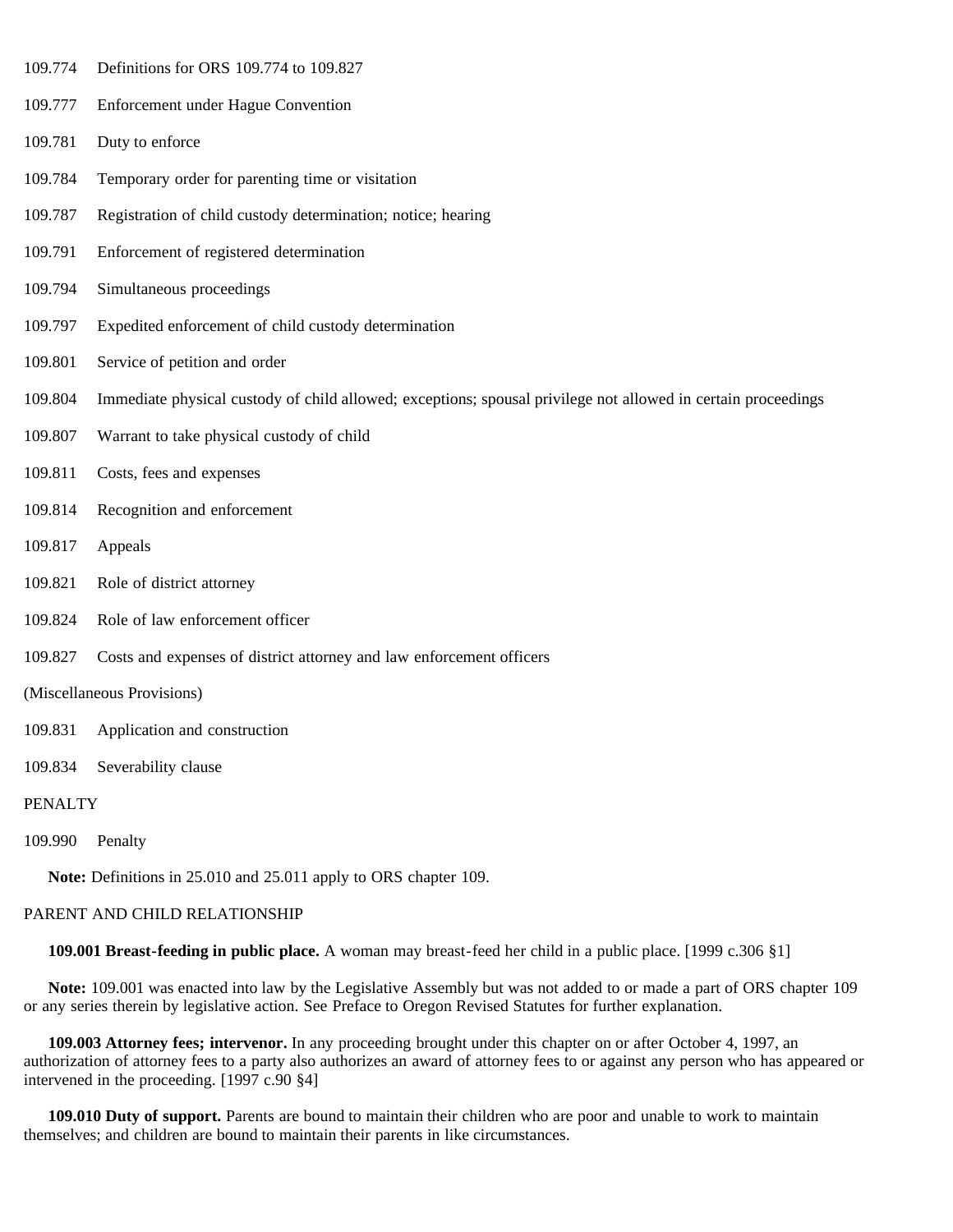**109.015 Proceedings for child support if child receives public assistance.** If public assistance, as defined in ORS 416.400, is provided for any dependent child, the Department of Human Services may initiate proceedings under ORS chapter 23, 107, 108, 109, 110 or 125 or ORS 25.010 to 25.243, 25.378, 25.402, 416.400 to 416.470, 419B.400 or 419C.590 to obtain support for such child from either or both parents or from any other person legally responsible for the support of the child, including a guardian or conservator. In any proceeding under any statute cited in this section, the obligee is a party. [1983 c.767 §2; 1985 c.671 §44c; 1991 c.67 §22; 1993 c.33 §371; 1993 c.596 §19; 1993 c.798 §45; 1995 c.608 §36; 1997 c.249 §37]

 **109.020 When child's maintenance and education may be defrayed out of income of own property.** If any minor, whose father is living, has property the income of which is sufficient for the maintenance and education of the minor in a manner more expensive than the father can reasonably afford, regard being had to the situation of the father's family and to all the circumstances of the case, the expenses of the maintenance and education of the minor may be wholly or partially defrayed out of the income of the property of the minor, as is judged reasonable by the court having probate jurisdiction. The charges therefor may be allowed accordingly in the settlement of the accounts of the guardian or the conservator of the minor of the estate of the minor. [Amended by 1973 c.823 §104]

 **109.030 Equality in rights and responsibilities of parents.** The rights and responsibilities of the parents, in the absence of misconduct, are equal, and the mother is as fully entitled to the custody and control of the children and their earnings as the father. In case of the father's death, the mother shall come into as full and complete control of the children and their estate as the father does in case of the mother's death.

 **109.040** [Repealed by 1953 c.650 §4]

 **109.041 Relationship between adopted child and natural and adoptive parents.** (1) The effect of a decree of adoption heretofore or hereafter granted by a court of this state shall be that the relationship, rights and obligations between an adopted person and the descendants of the adopted person and

- (a) The adoptive parents of the adopted person, their descendants and kindred, and
- (b) The natural parents of the adopted person, their descendants and kindred

shall be the same to all legal intents and purposes after the entry of such decree as if the adopted person had been born in lawful wedlock to the adoptive parents and had not been born to the natural parents.

 (2) Where a person has been or shall be adopted in this state by a stepparent, this section shall leave unchanged the relationship, rights and obligations between such adopted person and descendants of the adopted person and natural parent of the adopted person, who is the spouse of the person who adopted the person, and the descendants and kindred of such natural parent. [1953 c.650 §1]

 **109.050 Relation of adopted child to adoptive parents.** An adopted child bears the same relation to adoptive parents and their kindred in every respect pertaining to the relation of parent and child as the adopted child would if the adopted child were the natural child of such parents.

 **109.053 Responsibility of stepparent for expenses of stepchild.** (1) The expenses of the family and the education of minor children, including stepchildren, are chargeable upon the property of both husband and wife, or either of them. However, with regard to stepchildren, the obligation shall cease upon entry of a decree of dissolution.

 (2) As used in this section, "stepchild" means a child under the age of 18, or a child attending school as defined in ORS 107.108 who is in the custody of one biological or adoptive parent who is married to and not legally separated from a person other than the second biological or adoptive parent of such child.

 (3) Notwithstanding subsection (1) of this section, the legal duty of a parent to provide support for a child, as otherwise required by law, shall not be affected. [1979 c.266 §1; 1981 c.614 §1; 1997 c.704 §55]

 **Note:** 109.053 was enacted into law by the Legislative Assembly but was not added to or made a part of ORS chapter 109 or any series therein by legislative action. See Preface to Oregon Revised Statutes for further explanation.

 **109.055** [1971 c.703 §1; 1973 c.827 §12e; repealed by 1979 c.266 §3]

 **109.056 Delegation of certain powers by parent or guardian; delegation during period of military service.** (1) Except as provided in subsection (2) or (3) of this section, a parent or a guardian of a minor or incapacitated person, by a properly executed power of attorney, may delegate to another person, for a period not exceeding six months, any of the powers of the parent or guardian regarding care, custody or property of the minor child or ward, except the power to consent to marriage or adoption of a minor ward.

 (2) A parent or a guardian of a minor child may delegate the powers designated in subsection (1) of this section to a school administrator for a period not exceeding 12 months.

(3) A parent or guardian of a minor child may delegate the powers designated in subsection (1) of this section for a period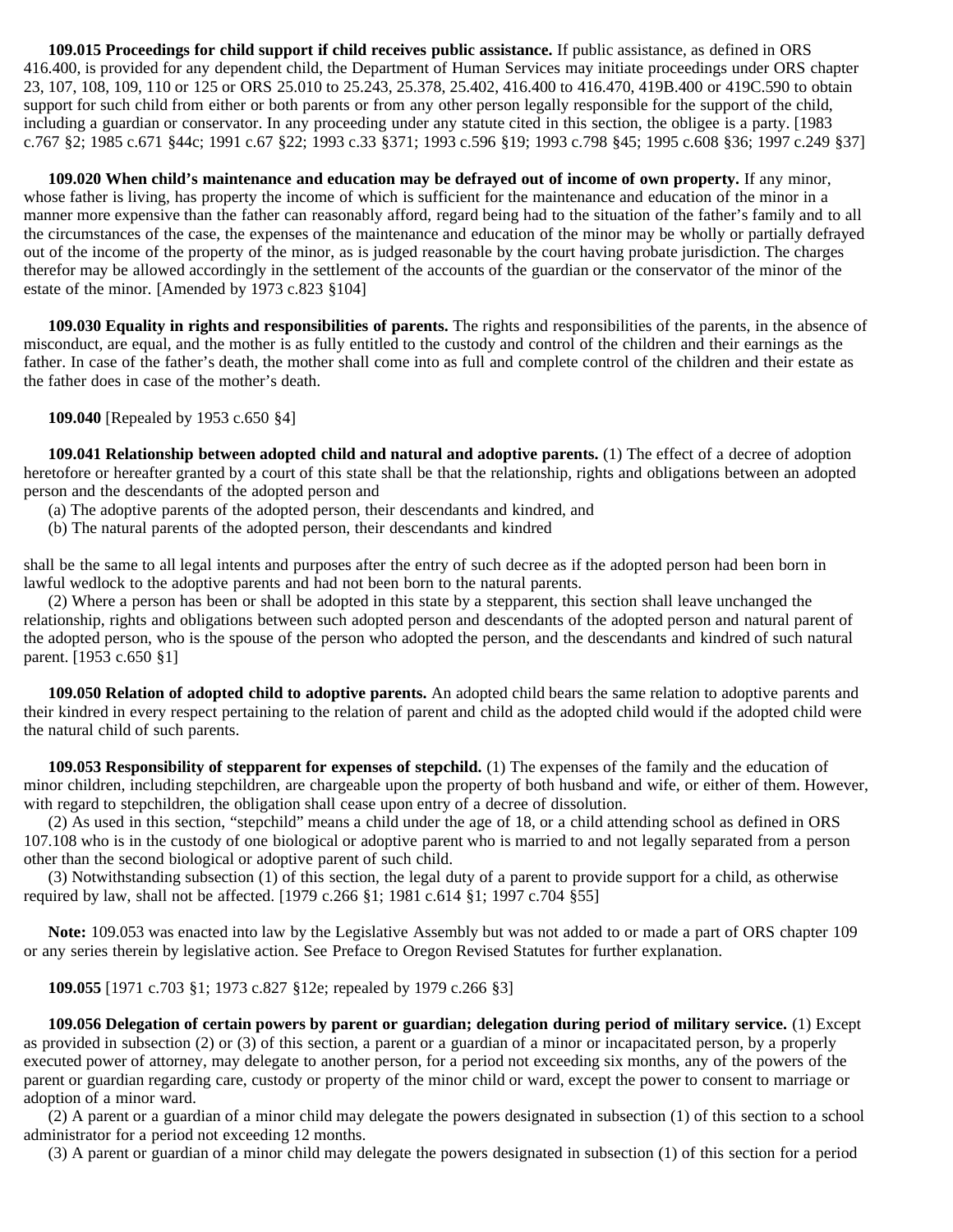not exceeding the term of active duty service plus 30 days when the parent or guardian is a member of the organized militia of this state or any other reserve component of the United States Armed Forces who is required to enter and serve in the active military service of the United States under a call or order by the President of the United States. If the minor child is living with the child's other parent, delegation under this subsection must be to the parent with whom the minor child is living unless a court finds that such a delegation would not be in the best interests of the minor child. [Formerly 126.030]

 **109.060 Legal status and legal relationships where parents not married.** The legal status and legal relationships and the rights and obligations between a person and the descendants of the person, and between a person and parents of the person, their descendants and kindred, are the same for all persons, whether or not the parents have been married. [1957 c.411 §1]

**109.070 Establishing paternity.** (1) The paternity of a person may be established as follows:

 (a) The child of a wife cohabiting with her husband who was not impotent or sterile at the time of the conception of the child shall be conclusively presumed to be the child of her husband, whether or not the marriage of the husband and wife may be void.

 (b) A child born in wedlock, there being no decree of separation from bed or board, shall be presumed to be the child of the mother's husband, whether or not the marriage of the husband and wife may be void. This shall be a disputable presumption.

(c) By the marriage of the parents of a child after birth of the child.

(d) By filiation proceedings.

 (e) By filing with the State Registrar of the Center for Health Statistics the voluntary acknowledgment of paternity form as provided for by ORS 432.287. Except as otherwise provided in subsection (2) of this section, this filing establishes paternity for all purposes.

(f) By having established paternity through a voluntary acknowledgment of paternity process in another state.

(g) By paternity being established or declared by other provision of law.

(2)(a) A party to a voluntary acknowledgment of paternity may rescind the acknowledgment within the earlier of:

(A) Sixty days after filing the voluntary acknowledgment of paternity; or

 (B) The date of a proceeding relating to the child, including a proceeding to establish a support order, in which the party wishing to rescind the acknowledgment is also a party to the proceeding. For the purposes of this subparagraph, the date of a proceeding is the date on which an order is entered in the proceeding.

(b)(A) A signed voluntary acknowledgment of paternity filed in this state may be challenged:

 (i) At any time after the 60-day period on the basis of fraud, duress or material mistake of fact. The party bringing the challenge has the burden of proof.

 (ii) Within one year after the voluntary acknowledgment has been filed, unless the provisions of paragraph (c) of this subsection apply. No challenge to the voluntary acknowledgment may be allowed more than one year after the voluntary acknowledgment has been filed, unless the provisions of sub-subparagraph (i) of this subparagraph apply.

 (B) Legal responsibilities arising from the voluntary acknowledgment of paternity, including child support obligations, may not be suspended during the challenge, except for good cause.

 (c) No later than one year after a voluntary acknowledgment of paternity form is filed in this state and if genetic parentage tests have not been previously completed, a party to the acknowledgment or the state, if child support enforcement services are being provided under ORS 25.080, may apply to the court or to the administrator, as defined in ORS 25.010, for an order requiring that the parties and the child submit to genetic parentage tests.

 (d) If the results of the tests exclude the male party as a possible father of the child, a party or the state, if child support enforcement services are being provided under ORS 25.080, may apply to the court for an order of nonpaternity. Upon receipt of an order of nonpaternity, the Director of Human Services shall correct any records maintained by the State Registrar of the Center for Health Statistics that indicate that the male party is the parent of the child.

 (e) The state child support program shall pay any costs for genetic parentage tests subject to recovery from the party who requested the tests. [1957 c.411 §2; 1969 c.619 §11; 1971 c.127 §2; 1975 c.640 §3; 1983 c.709 §37; 1995 c.79 §37; 1995 c.514 §7; 1999 c.80 §20; 2001 c.455 §17]

 **109.073 Social Security number of parent in paternity order.** Except as otherwise provided in ORS 25.020, the Social Security number of a parent who is subject to a paternity determination pursuant to ORS 109.070 (1)(d), (e), (f) or (g) or 416.400 to 416.470 shall be included in the order, judgment or other declaration establishing paternity. [1997 c.746 §123; 1999 c.80 §94]

 **Note:** 109.073 was enacted into law by the Legislative Assembly but was not added to or made a part of ORS chapter 109 or any series therein by legislative action. See Preface to Oregon Revised Statutes for further explanation.

 **109.080** [1957 c.411 §4; 1959 c.432 §64; repealed by 1975 c.640 §18]

 **109.090 Interpretation of ORS 109.060 to 109.090.** (1) The provisions of ORS 109.060 to 109.090 shall apply to all persons, irrespective of whether they are born before or after August 20, 1957. ORS 109.060 to 109.090 shall not be construed to affect a decree of distribution entered, or any probate proceeding closed, prior to August 20, 1957.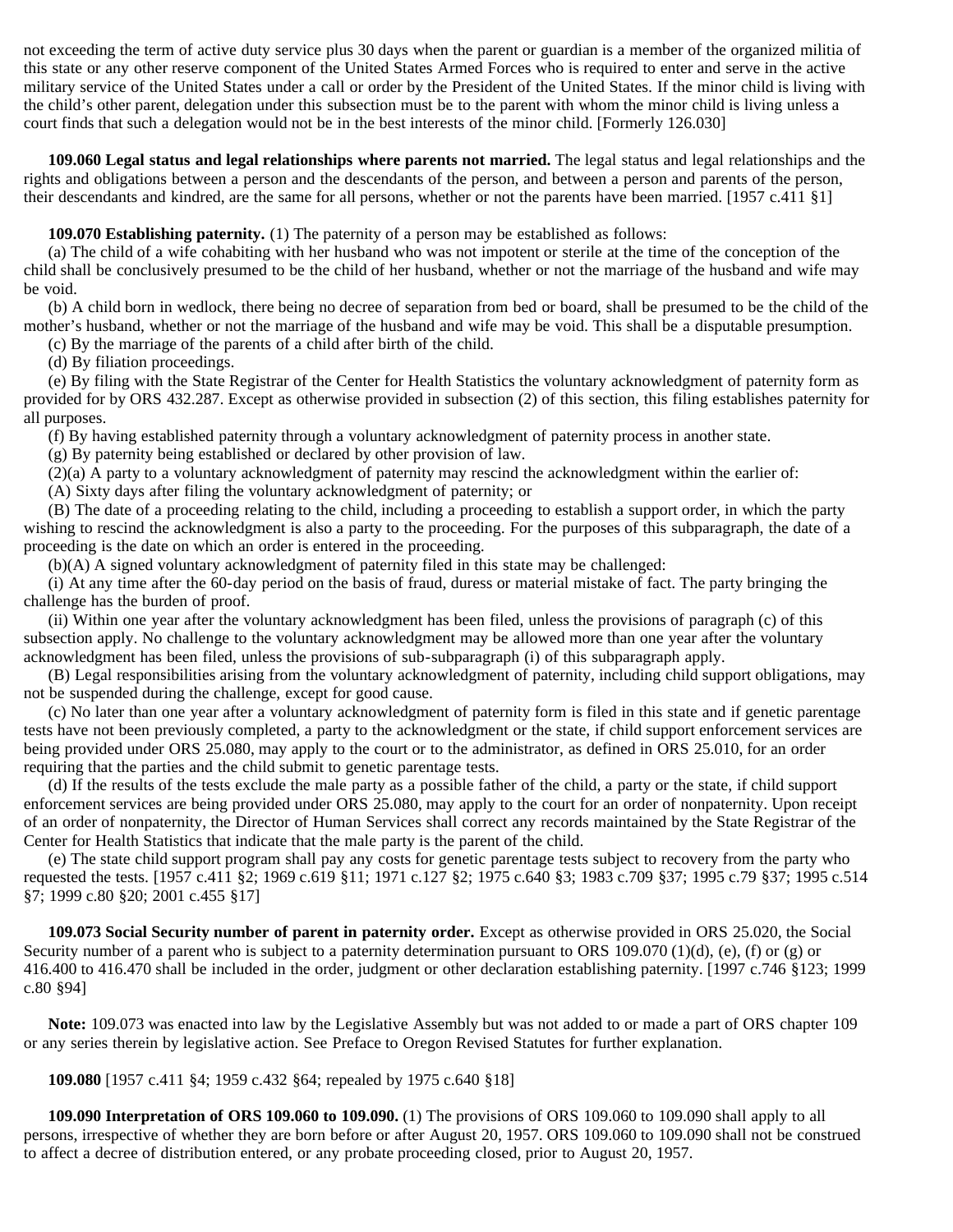(2) ORS 109.060 to 109.090 shall be liberally construed, with the view of effectuating their objects, notwithstanding the rule of common law that statutes in derogation thereof are to be strictly construed. [1957 c.411 §§5,6; 1983 c.740 §11]

 **109.092 Establishing paternity by acknowledgment; mother surrendering child for adoption.** When it is determined that a woman is pregnant with a child, the woman and any man to whom she is not married and with whom she engaged in sexual intercourse at approximately the time of conception have an obligation to recognize that the man may be the other person responsible for the conception. During the months of pregnancy, the man may join the woman in acknowledging paternity and assuming the rights and duties of expectant parenthood. If the man acknowledges paternity of the expected child and the woman denies that he is the father or refuses to join him in acknowledging paternity, the man may seek relief under ORS 109.125. If the woman wants the man to join her in acknowledging his paternity of the expected child and the man denies that he is the father or refuses to join her in acknowledging paternity, the woman may seek relief under ORS 109.125. If after the birth of the child the mother decides to surrender the child for adoption and paternity has not been acknowledged as provided in ORS 109.070 (1)(e) or the putative father has not asserted his rights in filiation proceedings, the mother has the right without the consent of the father to surrender the child as provided in ORS 418.270 or to consent to the child's adoption. [1975 c.640 §2; 1995 c.514 §17]

 **109.094 Rights of father where paternity established; procedure when paternity established.** Upon the paternity of a child being established in the proceedings, the father shall have the same rights as a father who is or was married to the mother of the child. The clerk of the court shall certify the fact of paternity to the Center for Health Statistics of the Department of Human Services, and the Center for Health Statistics shall prepare a new birth certificate for the child. [1975 c.640 §6; 1983 c.709 §38]

 **109.096 Notice to putative father when paternity not established.** (1) When the paternity of a child has not been established under ORS 109.070, the putative father shall be entitled to reasonable notice in adoption, juvenile court, or other court proceedings concerning the custody of the child if the petitioner knows, or by the exercise of ordinary diligence should have known:

 (a) That the child resided with the putative father at any time during the 60 days immediately preceding the initiation of the proceeding, or at any time since the child's birth if the child is less than 60 days old when the proceeding is initiated; or

 (b) That the putative father repeatedly has contributed or tried to contribute to the support of the child during the year immediately preceding the initiation of the proceeding, or during the period since the child's birth if the child is less than one year old when the proceeding is initiated.

 (2) Except as provided in subsection (3) or (4) of this section, a verified statement of the mother of the child or of the petitioner, or an affidavit of another person with knowledge of the facts, filed in the proceeding and asserting that the child has not resided with the putative father, as provided in subsection  $(1)(a)$  of this section, and that the putative father has not contributed or tried to contribute to the support of the child, as provided in subsection  $(1)(b)$  of this section, shall be sufficient proof to enable the court to grant the relief sought without notice to the putative father.

 (3) The putative father shall be entitled to reasonable notice in a proceeding for the adoption of the child if notice of the initiation of filiation proceedings as required by ORS 109.225 was on file with the Center for Health Statistics of the Department of Human Services prior to the child's being placed in the physical custody of a person or persons for the purpose of adoption by them. If the notice of the initiation of filiation proceedings was not on file at the time of the placement, the putative father shall be barred from contesting the adoption proceeding.

 (4) Except as otherwise provided in subsection (3) of this section, the putative father shall be entitled to reasonable notice in juvenile court or other court proceedings if notice of the initiation of filiation proceedings as required by ORS 109.225 was on file with the Center for Health Statistics prior to the initiation of the juvenile court or other court proceedings.

 (5) Notice under this section shall not be required to be given to a putative father who was a party to filiation proceedings under ORS 109.125 which either were dismissed or resulted in a finding that he was not the father of the child.

(6) The notice required under this section shall be given in the manner provided in ORS 109.330.

(7) No notice given under this section need disclose the name of the mother of the child.

 (8) A putative father has the primary responsibility to protect his rights, and nothing in this section shall be used to set aside an act of a permanent nature including, but not limited to, adoption or termination of parental rights, unless the father establishes within one year after the entry of the final decree or order fraud on the part of a petitioner in the proceeding with respect to matters specified in subsections (1) to (5) of this section. [1975 c.640 §7; 1979 c.491 §1; 1983 c.709 §39; 1995 c.90 §1]

 **109.098 Objection of putative father in proceeding referred to in ORS 109.096; effect of failure to appear and object.** (1) If a putative father of a child by due appearance in a proceeding of which he is entitled to notice under ORS 109.096 objects to the relief sought, the court:

 (a) May stay the adoption, juvenile court or other court proceeding to await the outcome of the filiation proceedings only if notice of the initiation of filiation proceedings was on file as required by ORS 109.096 (3) or (4).

 (b) Shall, if filiation proceedings are not pending, inquire as to the paternity of the child, the putative father's past endeavors to fulfill his obligation to support the child and to contribute to the pregnancy-related medical expenses, the period that the child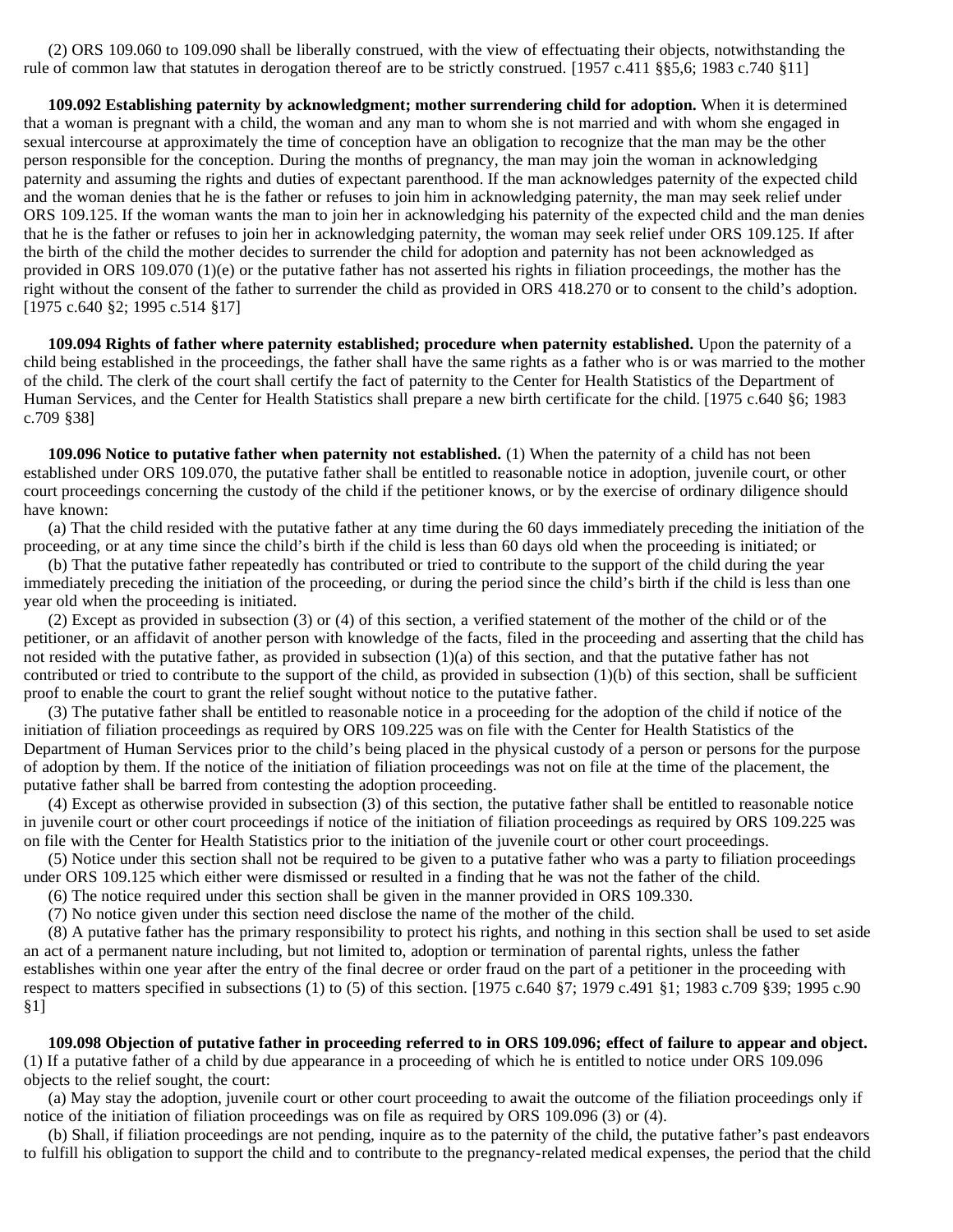has lived with the putative father, the putative father's fitness to care for and rear the child and whether the putative father is willing to be declared the father of the child and to assume the responsibilities of a father.

(2) If after inquiry under subsection (1)(b) of this section the court finds:

 (a) That the putative father is the father of the child and is fit and willing to assume the responsibilities of a father, it shall have the power:

 (A) Upon the request of the putative father, to declare his paternity and to certify the fact of paternity in the manner provided in ORS 109.094; and

 (B) To award custody of the child to the mother or the father as may be in the best interests of the child, or to take any other action which the court may take if the parents are or were married to each other.

 (b) That the putative father is not the father of the child, it may grant the relief sought in the proceeding without the putative father's consent.

 (c) That the putative father is the natural father of the child but is not fit or willing to assume the responsibilities of a father, it may grant the relief sought in the proceeding or any other relief that the court deems to be in the best interests of the child, notwithstanding the father's objection.

 (3) If a putative father of a child is given the notice of a proceeding required by ORS 109.096 and he fails to enter due appearance and to object to the relief sought therein within the time specified in the notice, the court may grant the relief sought without the putative father's consent. [1975 c.640 §8; 1995 c.90 §2]

 **109.100 Petition for support; effect of order; parties.** (1) Any minor child or state agency on behalf of that minor child may, in accordance with ORCP 27 A, apply to the circuit court in the county in which the child resides, or in which the natural or adoptive father or mother of the child may be found, for an order upon such child's father or mother, or both, to provide for the child's support. The minor child or state agency may apply for the order by filing in such county a petition setting forth the facts and circumstances relied upon for such order. If satisfied that a just cause exists, the court shall direct that the father or mother appear at a time set by the court to show cause why an order of support should not be entered in the matter. If it appears to the satisfaction of the court that such child is without funds to employ counsel, the court may make an order directing the district attorney to prepare such petition and order to show cause.

 (2) The order is a final judgment as to any installment or payment of money which has accrued up to the time either party makes a motion to set aside, alter or modify the order, and the court does not have the power to set aside, alter or modify such order, or any portion thereof, which provides for any payment of money which has accrued prior to the filing of such motion.

 (3) The provisions of ORS 108.110 (3), 108.120 and 108.130 shall apply to proceedings under subsection (1) of this section.

 (4) In any proceeding under this section, both the child's physical and legal custodians are parties to the action. [1963 c.497 §2; 1975 c.458 §14; 1979 c.90 §2; 1979 c.284 §100; 1989 c.812 §7; 1993 c.596 §20]

 **109.103 Proceeding to determine custody or support of child.** If a child is born out of wedlock and paternity has been established, either parent may initiate a civil proceeding to determine the custody or support of the child. The proceeding shall be brought in the circuit court of the county in which the child resides or is found or in the circuit court of the county in which either parent resides. The parents shall have the same rights and responsibilities regarding the custody and support of their child that married or divorced parents would have, and the provisions of ORS 107.095 to 107.425 that relate to the custody or support of children shall be applicable to the proceeding. [1975 c.640 §9]

 **109.105** [1969 c.461 §1; renumbered 109.610]

 **109.110** [Amended by 1961 c.338 §1; 1967 c.534 §14; repealed by 1969 c.619 §15]

 **109.112 Mother, father or putative father deemed to have attained majority.** The mother, father or putative father of a child shall be deemed to have attained majority and, regardless of age, may give authorizations, releases or waivers, or enter into agreements, in adoption, juvenile court, filiation or other proceedings concerning the care or custody of the child. [1975 c.640 §10]

 **109.115** [1969 c.271 §2; renumbered 109.620]

 **109.116 Validity of putative father's authorization, release or waiver.** Any authorization, release or waiver given by the putative father with reference to the custody or adoption of the child or the termination of parental rights shall be valid even if given prior to the child's birth. [1975 c.640 §11]

 **109.118 Validity of decrees or orders entered prior to July 3, 1975, concerning custody, adoption or permanent commitment of child.** All decrees or orders heretofore entered in any court of this state concerning the custody, adoption or permanent commitment of a child are hereby declared valid upon the expiration of 30 days after July 3, 1975, notwithstanding that notice was not given to the putative father of the child. [1975 c.640 §13]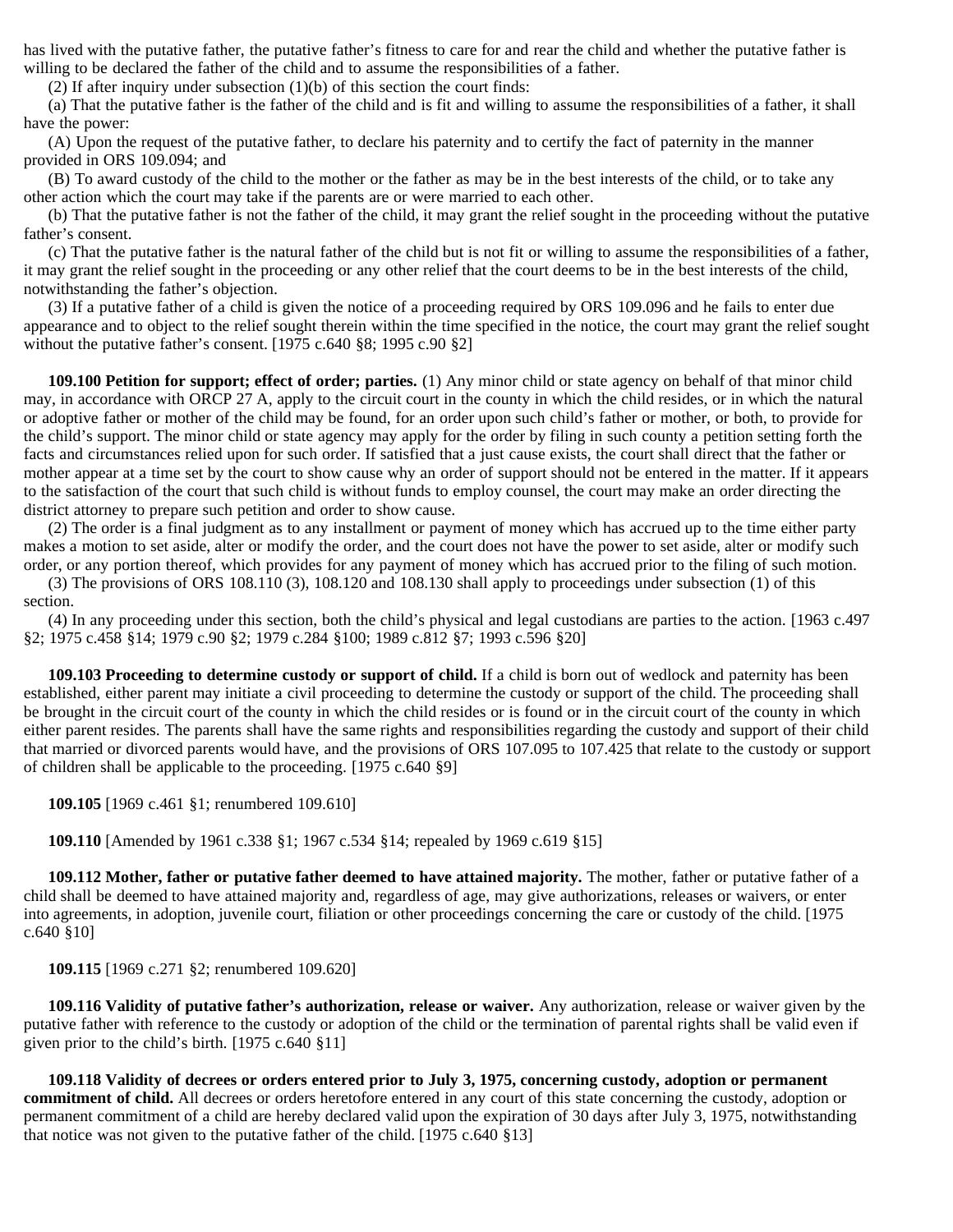**109.119 Rights of person who establishes emotional ties creating child-parent relationship or ongoing personal relationship; presumption regarding legal parent; motion for intervention.** (1) Any person, including but not limited to a related or nonrelated foster parent, stepparent, grandparent or relative by blood or marriage, who has established emotional ties creating a child-parent relationship or an ongoing personal relationship with a child may petition or file a motion for intervention with the court having jurisdiction over the custody, placement, guardianship or wardship of that child, or if no such proceedings are pending, may petition the court for the county in which the child resides, for an order providing for relief under subsection (3) of this section.

 (2)(a) In any proceeding under this section, there is a presumption that the legal parent acts in the best interest of the child. (b) In an order granting relief under this section, the court shall include findings of fact supporting the rebuttal of the presumption described in paragraph (a) of this subsection.

 (c) The presumption described in paragraph (a) of this subsection does not apply in a proceeding to modify an order granting relief under this section.

 (3)(a) If the court determines that a child-parent relationship exists and if the court determines that the presumption described in subsection (2)(a) of this section has been rebutted by a preponderance of the evidence, the court shall grant custody, guardianship, right of visitation or other right to the person having the child-parent relationship, if to do so is in the best interest of the child. The court may determine temporary custody of the child or temporary visitation rights under this paragraph pending a final order.

 (b) If the court determines that an ongoing personal relationship exists and if the court determines that the presumption described in subsection (2)(a) of this section has been rebutted by clear and convincing evidence, the court shall grant visitation or contact rights to the person having the ongoing personal relationship, if to do so is in the best interest of the child. The court may order temporary visitation or contact rights under this paragraph pending a final order.

 (4)(a) In deciding whether the presumption described in subsection (2)(a) of this section has been rebutted and whether to award visitation or contact rights over the objection of the legal parent, the court may consider factors including, but not limited to, the following, which may be shown by the evidence:

(A) The petitioner or intervenor is or recently has been the child's primary caretaker;

(B) Circumstances detrimental to the child exist if relief is denied;

 (C) The legal parent has fostered, encouraged or consented to the relationship between the child and the petitioner or intervenor;

(D) Granting relief would not substantially interfere with the custodial relationship; or

(E) The legal parent has unreasonably denied or limited contact between the child and the petitioner or intervenor.

 (b) In deciding whether the presumption described in subsection (2)(a) of this section has been rebutted and whether to award custody, guardianship or other rights over the objection of the legal parent, the court may consider factors including, but not limited to, the following, which may be shown by the evidence:

(A) The legal parent is unwilling or unable to care adequately for the child;

(B) The petitioner or intervenor is or recently has been the child's primary caretaker;

(C) Circumstances detrimental to the child exist if relief is denied;

 (D) The legal parent has fostered, encouraged or consented to the relationship between the child and the petitioner or intervenor; or

(E) The legal parent has unreasonably denied or limited contact between the child and the petitioner or intervenor.

 (5) In addition to the other rights granted under this section, a stepparent with a child-parent relationship who is a party in a dissolution proceeding may petition the court having jurisdiction for custody or visitation under this section or may petition the court for the county in which the child resides for adoption of the child. The stepparent may also file for post decree modification of a decree relating to child custody.

 (6)(a) A motion for intervention filed under this section shall comply with ORCP 33 and state the grounds for relief under this section.

 (b)(A) A motion for intervention filed under ORS 419B.875 by a person other than a grandparent may be denied or a petition may be dismissed on the motion of any party or on the court's own motion if the petition does not state a prima facie case of emotional ties creating a child-parent relationship or ongoing personal relationship or does not allege facts that the intervention is in the best interest of the child.

 (B) A motion for intervention filed under ORS 419B.875 by a grandparent may be granted upon a finding by clear and convincing evidence that the intervention is in the best interests of the child.

 (c) Costs for the representation of an intervenor under this section or ORS 419B.875 may not be charged against funds appropriated for indigent defense services.

(7) In a proceeding under this section, the court may:

 (a) Cause an investigation, examination or evaluation to be made under ORS 107.425 or may appoint an individual or a panel or may designate a program to assist the court in creating parenting plans or resolving disputes regarding parenting time and to assist the parties in creating and implementing parenting plans under ORS 107.425 (3).

(b) Assess against a party reasonable attorney fees and costs for the benefit of another party.

(8) As used in this section:

 (a) "Child-parent relationship" means a relationship that exists or did exist, in whole or in part, within the six months preceding the filing of an action under this section, and in which relationship a person having physical custody of a child or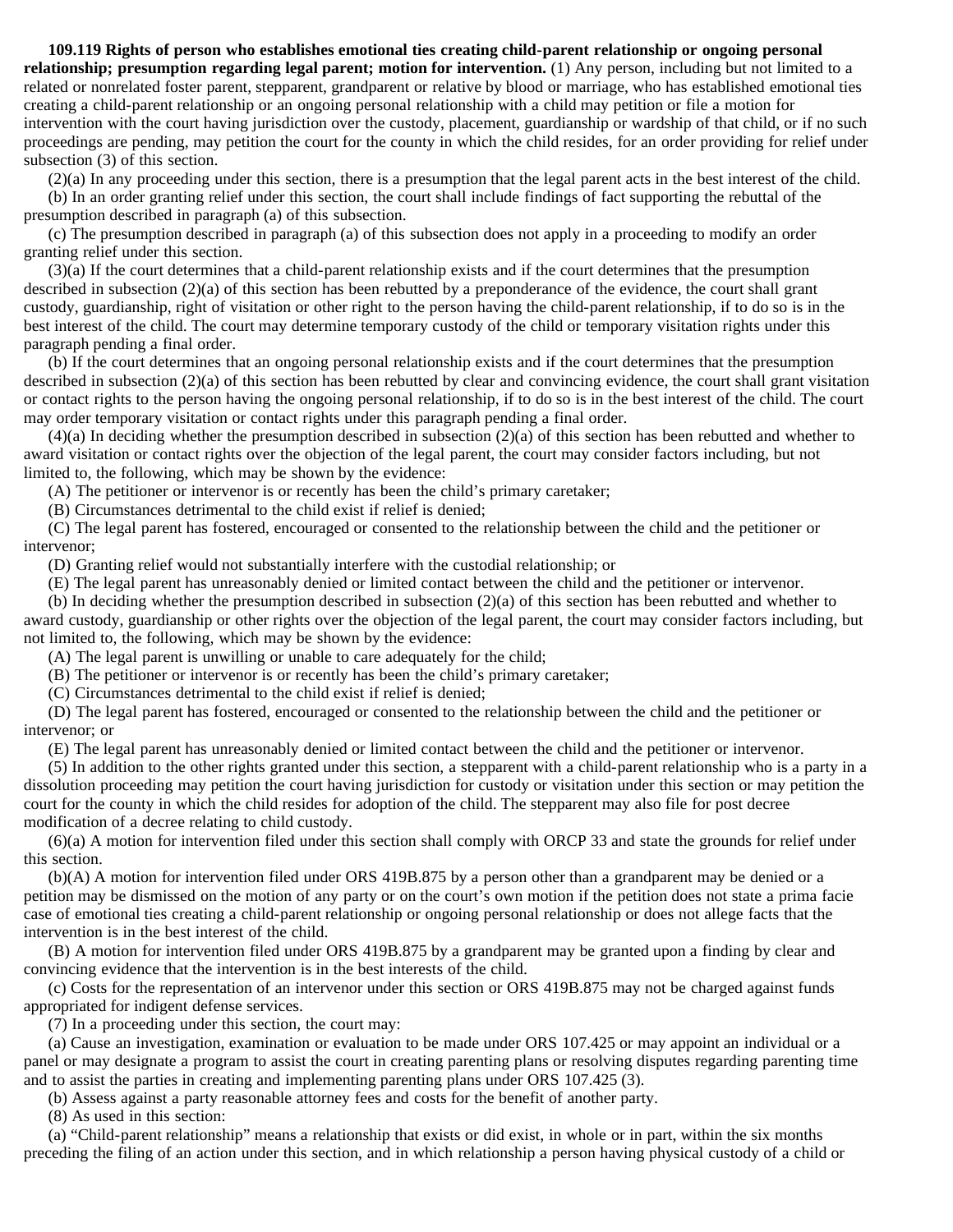residing in the same household as the child supplied, or otherwise made available to the child, food, clothing, shelter and incidental necessaries and provided the child with necessary care, education and discipline, and which relationship continued on a day-to-day basis, through interaction, companionship, interplay and mutuality, that fulfilled the child's psychological needs for a parent as well as the child's physical needs. However, a relationship between a child and a person who is the nonrelated foster parent of the child is not a child-parent relationship under this section unless the relationship continued over a period exceeding 12 months.

 (b) "Circumstances detrimental to the child" includes but is not limited to circumstances that may cause psychological, emotional or physical harm to a child.

(c) "Grandparent" means the legal parent of the child's legal parent.

 (d) "Legal parent" means a parent as defined in ORS 419A.004 whose rights have not been terminated under ORS 419B.500 to 419B.524.

 (e) "Ongoing personal relationship" means a relationship with substantial continuity for at least one year, through interaction, companionship, interplay and mutuality. [1985 c.516 §2; 1987 c.810 §1; 1993 c.372 §1; 1997 c.92 §1; 1997 c.479 §1; 1997 c.873 §20; 1999 c.569 §6; 2001 c.873 §§1,1a]

 **Note:** Sections 3 and 4, chapter 873, Oregon Laws 2001, provide:

 **Sec. 3.** The amendments to ORS 109.119 by section 1 of this 2001 Act apply to petitions filed under ORS 109.119 or 109.121 (1999 Edition) before, on or after the effective date of this 2001 Act [July 31, 2001]. [2001 c.873 §3]

 **Sec. 4.** The amendments to ORS 109.119 by section 1 of this 2001 Act and the repeal of ORS 109.121 and 109.123 by section 2 of this 2001 Act do not constitute a change in circumstances sufficient for the court to reconsider an order or decree. [2001 c.873 §4]

 **Note:** The amendments to 109.119 by section 1e, chapter 873, Oregon Laws 2001, become operative October 1, 2003. See section 1f, chapter 873, Oregon Laws 2001. The text that is operative on and after October 1, 2003, is set forth for the user's convenience.

 **109.119.** (1) Any person, including but not limited to a related or nonrelated foster parent, stepparent, grandparent or relative by blood or marriage, who has established emotional ties creating a child-parent relationship or an ongoing personal relationship with a child may petition or file a motion for intervention with the court having jurisdiction over the custody, placement, guardianship or wardship of that child, or if no such proceedings are pending, may petition the court for the county in which the child resides, for an order providing for relief under subsection (3) of this section.

(2)(a) In any proceeding under this section, there is a presumption that the legal parent acts in the best interest of the child.

 (b) In an order granting relief under this section, the court shall include findings of fact supporting the rebuttal of the presumption described in paragraph (a) of this subsection.

 (c) The presumption described in paragraph (a) of this subsection does not apply in a proceeding to modify an order granting relief under this section.

 (3)(a) If the court determines that a child-parent relationship exists and if the court determines that the presumption described in subsection (2)(a) of this section has been rebutted by a preponderance of the evidence, the court shall grant custody, guardianship, right of visitation or other right to the person having the child-parent relationship, if to do so is in the best interest of the child. The court may determine temporary custody of the child or temporary visitation rights under this paragraph pending a final order.

 (b) If the court determines that an ongoing personal relationship exists and if the court determines that the presumption described in subsection (2)(a) of this section has been rebutted by clear and convincing evidence, the court shall grant visitation or contact rights to the person having the ongoing personal relationship, if to do so is in the best interest of the child. The court may order temporary visitation or contact rights under this paragraph pending a final order.

 (4)(a) In deciding whether the presumption described in subsection (2)(a) of this section has been rebutted and whether to award visitation or contact rights over the objection of the legal parent, the court may consider factors including, but not limited to, the following, which may be shown by the evidence:

(A) The petitioner or intervenor is or recently has been the child's primary caretaker;

(B) Circumstances detrimental to the child exist if relief is denied;

 (C) The legal parent has fostered, encouraged or consented to the relationship between the child and the petitioner or intervenor;

(D) Granting relief would not substantially interfere with the custodial relationship; or

(E) The legal parent has unreasonably denied or limited contact between the child and the petitioner or intervenor.

(b) In deciding whether the presumption described in subsection (2)(a) of this section has been rebutted and whether to

award custody, guardianship or other rights over the objection of the legal parent, the court may consider factors including, but not limited to, the following, which may be shown by the evidence:

(A) The legal parent is unwilling or unable to care adequately for the child;

(B) The petitioner or intervenor is or recently has been the child's primary caretaker;

(C) Circumstances detrimental to the child exist if relief is denied;

 (D) The legal parent has fostered, encouraged or consented to the relationship between the child and the petitioner or intervenor; or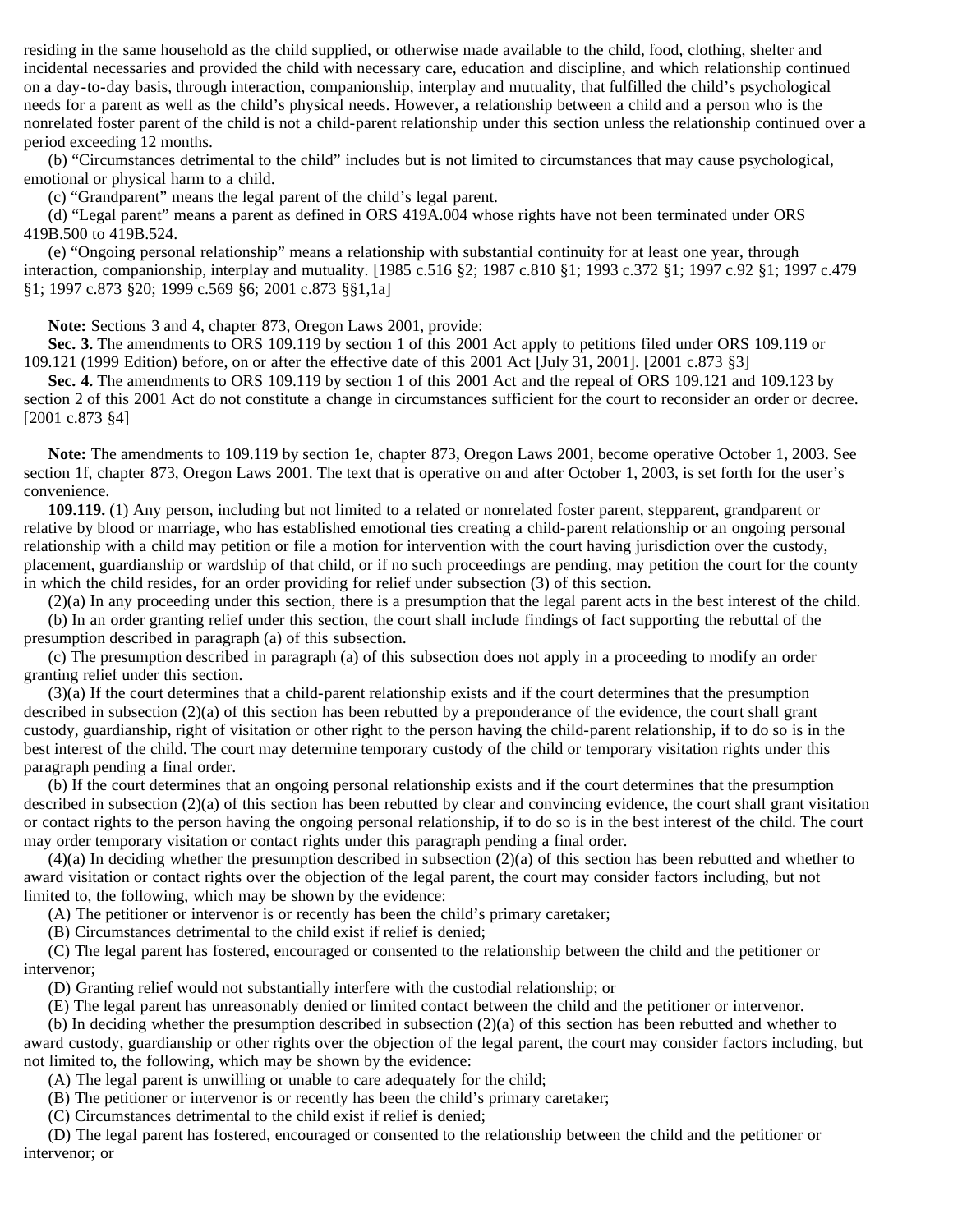(E) The legal parent has unreasonably denied or limited contact between the child and the petitioner or intervenor.

 (5) In addition to the other rights granted under this section, a stepparent with a child-parent relationship who is a party in a dissolution proceeding may petition the court having jurisdiction for custody or visitation under this section or may petition the court for the county in which the child resides for adoption of the child. The stepparent may also file for post decree modification of a decree relating to child custody.

 (6)(a) A motion for intervention filed under this section shall comply with ORCP 33 and state the grounds for relief under this section.

 (b)(A) A motion for intervention filed under ORS 419B.875 by a person other than a grandparent may be denied or a petition may be dismissed on the motion of any party or on the court's own motion if the petition does not state a prima facie case of emotional ties creating a child-parent relationship or ongoing personal relationship or does not allege facts that the intervention is in the best interest of the child.

 (B) A motion for intervention filed under ORS 419B.875 by a grandparent may be granted upon a finding by clear and convincing evidence that the intervention is in the best interests of the child.

 (c) Costs for the representation of an intervenor under this section or ORS 419B.875 may not be charged against funds appropriated for public defense services.

(7) In a proceeding under this section, the court may:

 (a) Cause an investigation, examination or evaluation to be made under ORS 107.425 or may appoint an individual or a panel or may designate a program to assist the court in creating parenting plans or resolving disputes regarding parenting time and to assist the parties in creating and implementing parenting plans under ORS 107.425 (3).

(b) Assess against a party reasonable attorney fees and costs for the benefit of another party.

(8) As used in this section:

 (a) "Child-parent relationship" means a relationship that exists or did exist, in whole or in part, within the six months preceding the filing of an action under this section, and in which relationship a person having physical custody of a child or residing in the same household as the child supplied, or otherwise made available to the child, food, clothing, shelter and incidental necessaries and provided the child with necessary care, education and discipline, and which relationship continued on a day-to-day basis, through interaction, companionship, interplay and mutuality, that fulfilled the child's psychological needs for a parent as well as the child's physical needs. However, a relationship between a child and a person who is the nonrelated foster parent of the child is not a child-parent relationship under this section unless the relationship continued over a period exceeding 12 months.

 (b) "Circumstances detrimental to the child" includes but is not limited to circumstances that may cause psychological, emotional or physical harm to a child.

(c) "Grandparent" means the legal parent of the child's legal parent.

 (d) "Legal parent" means a parent as defined in ORS 419A.004 whose rights have not been terminated under ORS 419B.500 to 419B.524.

 (e) "Ongoing personal relationship" means a relationship with substantial continuity for at least one year, through interaction, companionship, interplay and mutuality.

#### **109.120** [Repealed by 1969 c.619 §15]

 **109.121** [1979 c.776 §2; 1983 c.369 §2; 1987 c.810 §2; 1993 c.33 §291; 1999 c.477 §1; 1999 c.569 §7; repealed by 2001 c.873 §2]

 **Note:** See first note under 109.119.

 **109.123** [1979 c.776 §3; repealed by 2001 c.873 §2]

 **Note:** See first note under 109.119.

#### FILIATION PROCEEDINGS

 **109.124 Definitions for ORS 109.124 to 109.230.** As used in ORS 109.124 to 109.230, unless the context requires otherwise:

(1) "Child attending school" has the meaning given that term in ORS 107.108.

 (2) "Child born out of wedlock" means a child born to an unmarried woman, or to a married woman by a man other than her husband, if the conclusive presumption in ORS 109.070 (1)(a) does not apply.

 (3) "Respondent" may include, but is not limited to, one or more persons who may be the father of a child born out of wedlock, the husband of a woman who has or may have a child born out of wedlock, the mother of a child born out of wedlock, the female pregnant with a child who may be born out of wedlock, or the duly appointed and acting guardian of the child or conservator of the child's estate. [1979 c.246 §4; 1983 c.762 §1; 1995 c.79 §38; 1995 c.343 §24; 1995 c.514 §18; 1997 c.704 §56]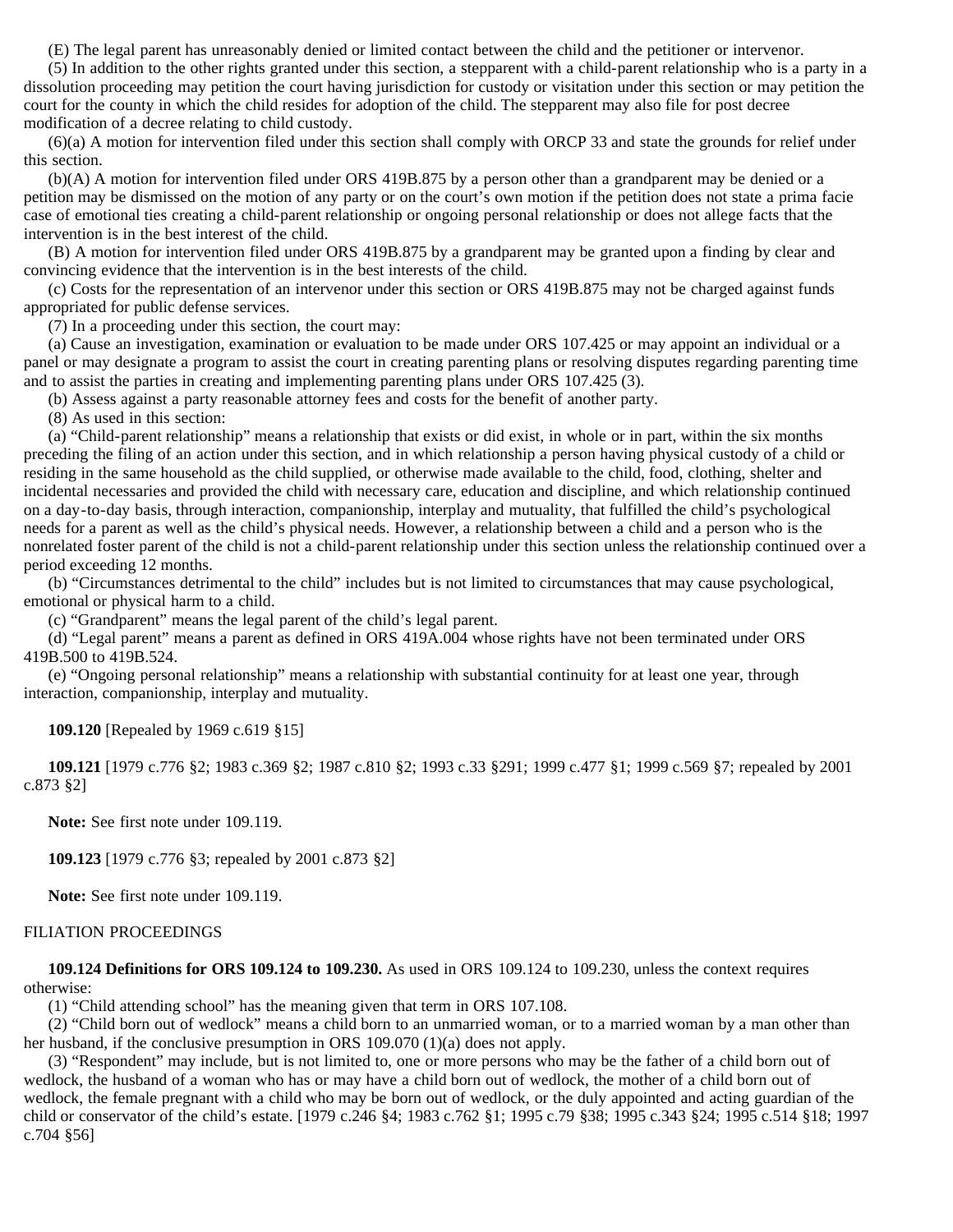**109.125 Initiation of proceedings; parties.** (1) Any of the following may initiate proceedings under this section:

(a) A mother of a child born out of wedlock or a female pregnant with a child who may be born out of wedlock;

 (b) Any state agency, if furnishing support to the mother for the benefit of the child or if furnishing services or assistance of any kind because of the birth, or impending birth, of the child;

 (c) The duly appointed and acting guardian of the child, conservator of the child's estate or a guardian ad litem, if the guardian or conservator has the physical custody of the child or is providing support for the child;

(d) The Division of Child Support of the Department of Justice;

 (e) A person claiming to be the father of a child born out of wedlock or of an unborn child who may be born out of wedlock; or

(f) The minor child by a guardian ad litem.

(2) Proceedings shall be initiated by the filing of a duly verified petition of the initiating party. The petition shall contain:

(a) If the initiating party is one of those specified in subsection  $(1)(a)$  to (d) of this section:

 (A) The name of the mother of the child born out of wedlock or the female pregnant with a child who may be born out of wedlock;

(B) Facts showing the petitioner's status to initiate proceedings;

(C) A statement that a respondent is the father;

(D) The probable time or period of time during which conception took place; and

(E) A statement of the specific relief sought.

(b) If the initiating party is a person specified in subsection (1)(e) of this section:

 (A) The name of the mother of the child born out of wedlock or the female pregnant with a child who may be born out of wedlock;

 (B) A statement that the initiating party is the father of the child and accepts the same responsibility for the support and education of the child and for all pregnancy-related expenses that he would have if the child were born to him in lawful wedlock;

(C) The probable time or period of time during which conception took place; and

(D) A statement of the specific relief sought.

 (3) The proceedings may be commenced by the district attorney when requested by any person named in subsection (1) of this section.

(4) When proceedings are initiated by a state agency, the state and the child's mother and putative father are parties.

 (5) When a proceeding is initiated under this section and the child support rights of one of the parties or of the child at issue have been assigned to the state, a true copy of the petition shall be served by mail or personal delivery on the Administrator of the Division of Child Support of the Department of Justice or on the branch office providing support services to the county in which the suit is filed. [1969 c.619 §1; 1971 c.191 §1; 1971 c.401 §3; 1971 c.779 §79; 1973 c.823 §105; 1975 c.458 §15a; 1975 c.640 §4a; 1979 c.90 §3; 1979 c.246 §5; 1983 c.762 §2; 1993 c.596 §21; 2001 c.334 §6]

 **109.130** [Amended by 1967 c.534 §15; repealed by 1969 c.619 §15]

 **109.133** [1989 c.479 §2; renumbered 109.672 in 1991]

 **109.135 Circuit court jurisdiction; equity suit; place of commencement.** (1) All filiation proceedings shall be commenced in the circuit court and shall for all purposes be deemed suits in equity. Unless otherwise specifically provided by statute, the proceedings shall be conducted pursuant to the Oregon Rules of Civil Procedure.

 (2) All filiation proceedings shall be commenced and tried in the county where either the initiating party or the child resides. [1969 c.619 §§2,3,7; 1971 c.191 §2; 1979 c.246 §6; 1981 s.s. c.3 §104; 1983 c.762 §3; 1999 c.80 §22]

 **109.140** [Amended by 1959 c.638 §10; repealed by 1969 c.619 §15]

 **109.145 Court may proceed despite failure to appear; evidence required.** If a respondent fails to answer or fails to appear at trial, the court shall have the power to proceed accordingly. In such case, the court may make a determination of paternity and may impose such obligations on the respondent as it deems reasonable. In all such cases corroborating evidence in addition to the testimony of the parent or expectant parent shall be required to establish paternity and the court may, in its discretion, order such investigation or the production of such evidence as it deems appropriate to establish a proper basis for relief. The testimony of the parent or expectant parent and the corroborating evidence may be presented by affidavit. [1969 c.619 §4; 1975 c.640 §14; 1983 c.762 §4]

 **109.150** [Amended by 1961 c.338 §2; 1967 c.534 §16; repealed by 1969 c.619 §15]

 **109.153** [1973 c.827 §12g; 1981 c.669 §3; repealed by 1983 c.762 §10]

 **109.155 Conduct of trial; order for payment for support of child and other costs; policy regarding settlement; enforcement of settlement terms; remedies.** (1) The court, in a private hearing, shall first determine the issue of paternity. If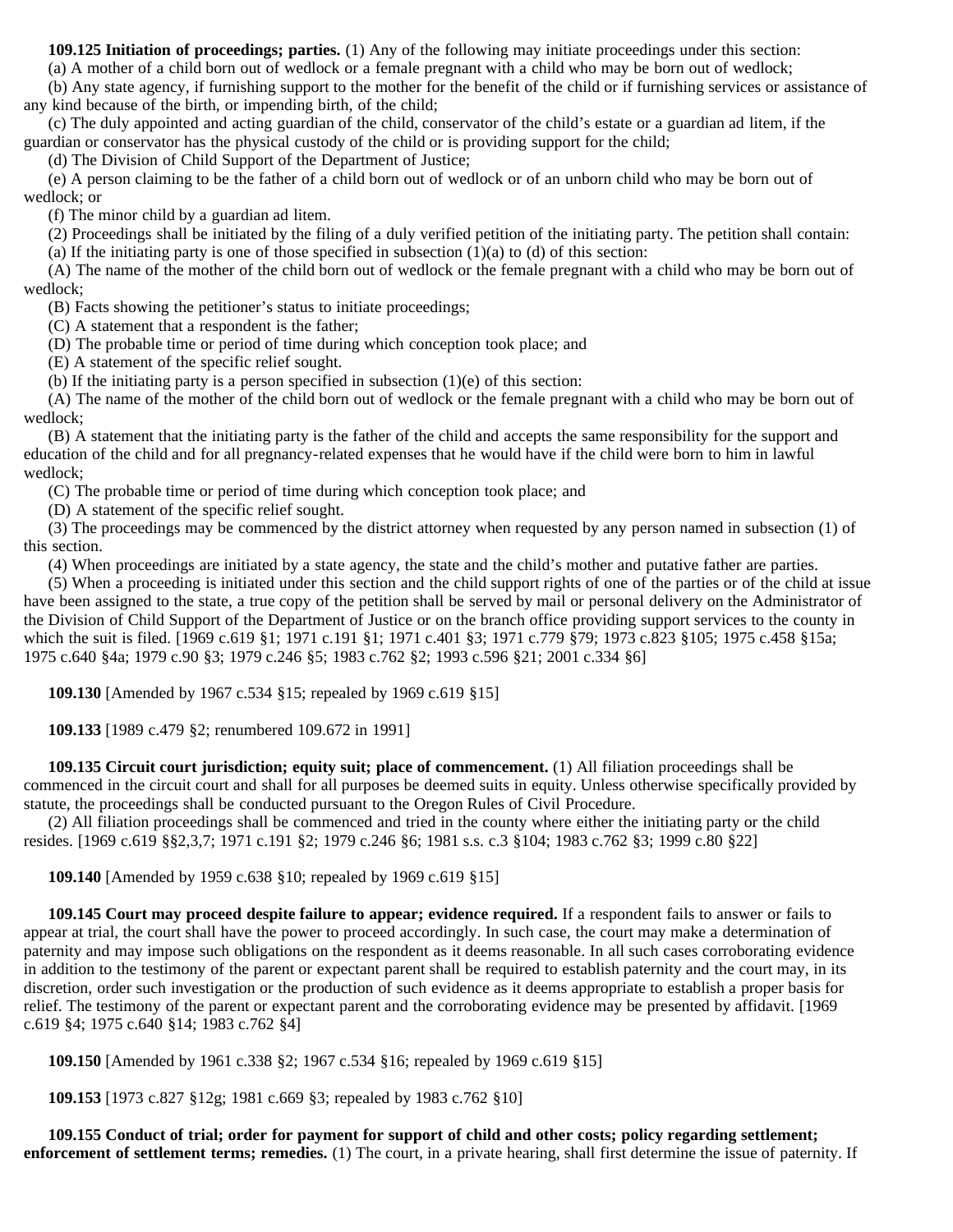the respondent admits the paternity, such admission shall be reduced to writing, verified by the respondent and filed with the court. If the paternity is denied, corroborating evidence, in addition to the testimony of the parent or expectant parent, shall be required.

 (2) If the court finds, from a preponderance of the evidence, that the petitioner or the respondent is the father of the child who has been, or who may be born out of wedlock, the court shall then proceed to a determination of the appropriate relief to be granted. The court may approve any settlement agreement reached between the parties and incorporate the same into any decree rendered, and it may order such investigation or the production of such evidence as it deems appropriate to establish a proper basis for relief.

 (3) The court, in its discretion, may postpone the hearing from time to time to facilitate any investigation or the production of such evidence as it deems appropriate.

 (4) The court shall have the power to order either parent to pay such sum as it deems appropriate for the past and future support and maintenance of the child during its minority and while the child is attending school, as defined in ORS 107.108, and the reasonable and necessary expenses incurred or to be incurred in connection with prenatal care, expenses attendant with the birth and postnatal care. The court may grant the prevailing party reasonable costs of suit, which may include expert witness fees, and reasonable attorney fees at trial and on appeal. The provisions of ORS 107.108 apply to an order entered under this section for the support of a child attending school.

 (5) An affidavit certifying the authenticity of documents substantiating expenses set forth in subsection (4) of this section is prima facie evidence to establish the authenticity of such documents.

 $(6)(a)$  It is the policy of this state:

(A) To encourage the settlement of cases brought under this section; and

 (B) For courts to enforce the terms of settlements described in paragraph (b) of this subsection to the fullest extent possible, except when to do so would violate the law or would clearly contravene public policy.

 (b) In a proceeding under this section, the court may enforce the terms set forth in a stipulated decree of paternity signed by the parties, a decree of paternity resulting from a settlement on the record or a decree of paternity incorporating a settlement agreement:

(A) As contract terms using contract remedies;

(B) By imposing any remedy available to enforce a decree, including but not limited to contempt; or

(C) By any combination of the provisions of subparagraphs (A) and (B) of this paragraph.

 (c) A party may seek to enforce an agreement and obtain remedies described in paragraph (b) of this subsection by filing a motion, serving notice on the other party in the manner provided by ORCP 7 and, if a remedy under paragraph (b)(B) of this subsection is sought, complying with the statutory requirements for that remedy. All claims for relief arising out of the same acts or omissions must be joined in the same proceeding.

 (d) Nothing in paragraph (b) or (c) of this subsection limits a party's ability, in a separate proceeding, to file a motion to set aside, alter or modify a decree under ORS 109.165 or to seek enforcement of an ancillary agreement to the decree. [1969 c.619 §5; 1971 c.137 §1; 1971 c.191 §3; 1973 c.827 §12h; 1975 c.640 §15; 1981 c.897 §33; 1983 c.762 §5; 1989 c.417 §2; 1997 c.704 §57; 1999 c.80 §23; 2001 c.203 §6]

 **Note:** Section 7, chapter 203, Oregon Laws 2001, provides:

 **Sec. 7.** The amendments to ORS 109.155 by section 6 of this 2001 Act apply to paternity decrees entered before, on or after the effective date of this 2001 Act [May 25, 2001]. [2001 c.203 §7]

### **109.160** [Repealed by 1969 c.619 §15]

 **109.165 Power of court to set aside or modify decree; policy regarding settlement; enforcement of settlement terms;**

**remedies.** (1) Upon motion of either party the court may set aside, alter or modify so much of the decree as may provide for the support of the minor child or child attending school, as defined in ORS 107.108. As to any installment or payment of money that has accrued up to the time either party files a motion to set aside, alter or modify the decree, the decree is final and the court does not have power to change it. However, the court may allow a credit against child support arrearages for periods of time, excluding reasonable parenting time unless otherwise provided by order or decree, during which the obligated parent has physical custody of the child with the knowledge and consent of the custodial parent. A child attending school is a party for purposes of this section.

 $(2)(a)$  It is the policy of this state:

(A) To encourage the settlement of cases brought under this section; and

 (B) For courts to enforce the terms of settlements described in paragraph (b) of this subsection to the fullest extent possible, except when to do so would violate the law or would clearly contravene public policy.

 (b) In a proceeding under subsection (1) of this section, the court may enforce the terms set forth in a stipulated order or judgment signed by the parties, an order or judgment resulting from a settlement on the record or an order or judgment incorporating a settlement agreement:

(A) As contract terms using contract remedies;

(B) By imposing any remedy available to enforce an order or judgment, including but not limited to contempt; or

(C) By any combination of the provisions of subparagraphs (A) and (B) of this paragraph.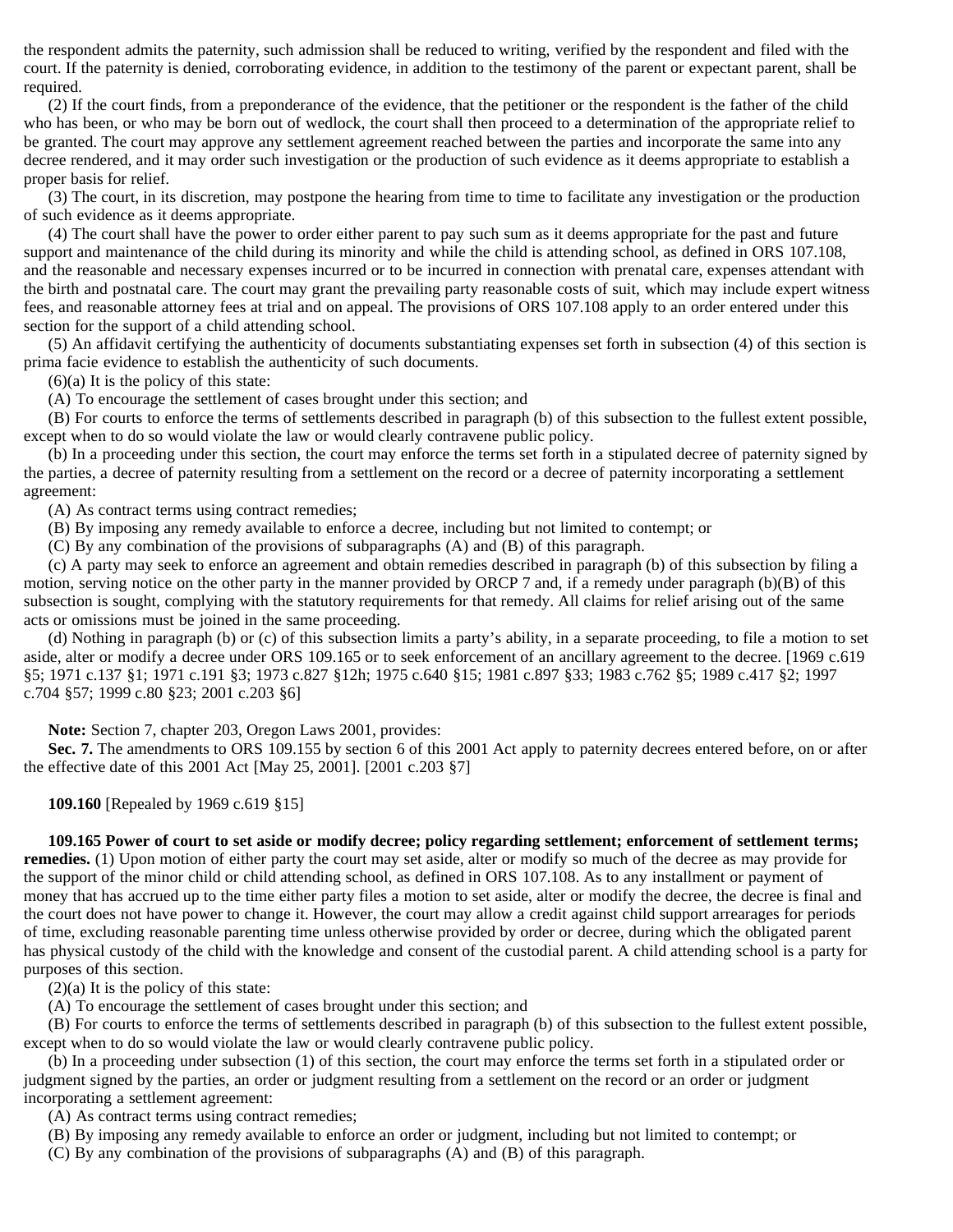(c) A party may seek to enforce an agreement and obtain remedies described in paragraph (b) of this subsection by filing a motion, serving notice on the other party in the manner provided by ORCP 7 and, if a remedy under paragraph (b)(B) of this subsection is sought, complying with the statutory requirements for that remedy. All claims for relief arising out of the same acts or omissions must be joined in the same proceeding.

 (d) Nothing in paragraph (b) or (c) of this subsection limits a party's ability, in a separate proceeding, to file a motion to modify an order or judgment under subsection (1) of this section or to seek enforcement of an ancillary agreement to the order or judgment. [1969 c.619 §6; 1973 c.827 §12i; 1989 c.812 §8; 1997 c.704 §58; 1997 c.707 §22; 2001 c.203 §8]

 **Note:** Section 9, chapter 203, Oregon Laws 2001, provides:

 **Sec. 9.** The amendments to ORS 109.165 by section 8 of this 2001 Act apply to orders or judgments entered under ORS 109.165 before, on or after the effective date of this 2001 Act [May 25, 2001]. [2001 c.203 §9]

 **109.170** [Repealed by 1969 c.619 §15]

 **109.175 Determination of legal custody after paternity established.** (1) If paternity of a child born out of wedlock is established pursuant to a petition filed under ORS 109.125 or an order or judgment entered pursuant to ORS 109.124 to 109.230 or ORS 416.400 to 416.470, or if paternity is established by the filing of a voluntary acknowledgment of paternity as provided by ORS 109.070 (1)(e), the parent with physical custody at the time of filing of the petition or the notice under ORS 416.415, or the parent with physical custody at the time of the filing of the voluntary acknowledgment of paternity, has sole legal custody until a court specifically orders otherwise. The first time the court determines who should have legal custody, neither parent shall have the burden of proving a change of circumstances. The court shall give primary consideration to the best interests and welfare of the child and shall consider all the standards set out in ORS 107.137.

 (2) In any proceeding under this section, the court may cause an investigation, examination or evaluation to be made under ORS 107.425 or may appoint an individual or a panel or may designate a program to assist the court in creating parenting plans or resolving disputes regarding parenting time and to assist parents in creating and implementing parenting plans under ORS 107.425 (3). [1983 c.761 §11; 1985 c.671 §42; 1995 c.608 §4; 1999 c.59 §25; 1999 c.569 §8; 2001 c.833 §3]

 **109.180** [Repealed by 1969 c.619 §15]

 **109.190** [Amended by 1961 c.338 §3; repealed by 1969 c.619 §15]

 **109.200** [Amended by 1961 c.338 §4; repealed by 1969 c.619 §15]

 **109.210** [Repealed by 1969 c.619 §15]

 **109.220** [Amended by 1961 c.338 §5; 1969 c.619 §12; repealed by 1979 c.87 §1]

 **109.225 Notice to Center for Health Statistics after petition filed; filing notice.** (1) After filing the petition, the petitioner shall cause the Center for Health Statistics of the Department of Human Services to be served by mail with a notice setting forth the court in which the petition was filed, the date of the filing therein, the case number, the full name and address of the child, the date and place of the child's birth, or if the child is not yet born, the date and place of the child's conception and the probable date of the child's birth, the full names and addresses of the child's alleged parents, and the names and addresses of the petitioner and of the respondents in the proceedings.

 (2) The Center for Health Statistics shall file immediately the notice, or a copy thereof, with the record of the birth of the child or in the same manner as its filing of records of birth if the center does not have a record of the birth. The center shall only provide the information contained in the notice to persons whose names appear in the notice or to persons or agencies showing a legitimate interest in the parent-child relationship including, but not limited to, parties to adoption, juvenile court or heirship proceedings. [1975 c.640 §5; 1983 c.709 §40; 1983 c.762 §6; 1991 c.484 §1]

 **109.230 Legality of contract between mother and father of child born out of wedlock.** Any contract between the mother and father of a child born out of wedlock is a legal contract, and the admission by the father of his fatherhood of the child is sufficient consideration to support the contract. [Amended by 1961 c.338 §6]

 **109.231 Records open to public.** Records of filiation proceedings filed in circuit court shall be open for inspection by any person without order of the court. [1993 c.138 §2]

 **Note:** 109.231 was enacted into law by the Legislative Assembly but was not added to or made a part of ORS chapter 109 or any series therein by legislative action. See Preface to Oregon Revised Statutes for further explanation.

 **109.235** [1975 c.640 §12; renumbered 109.308 in 2001]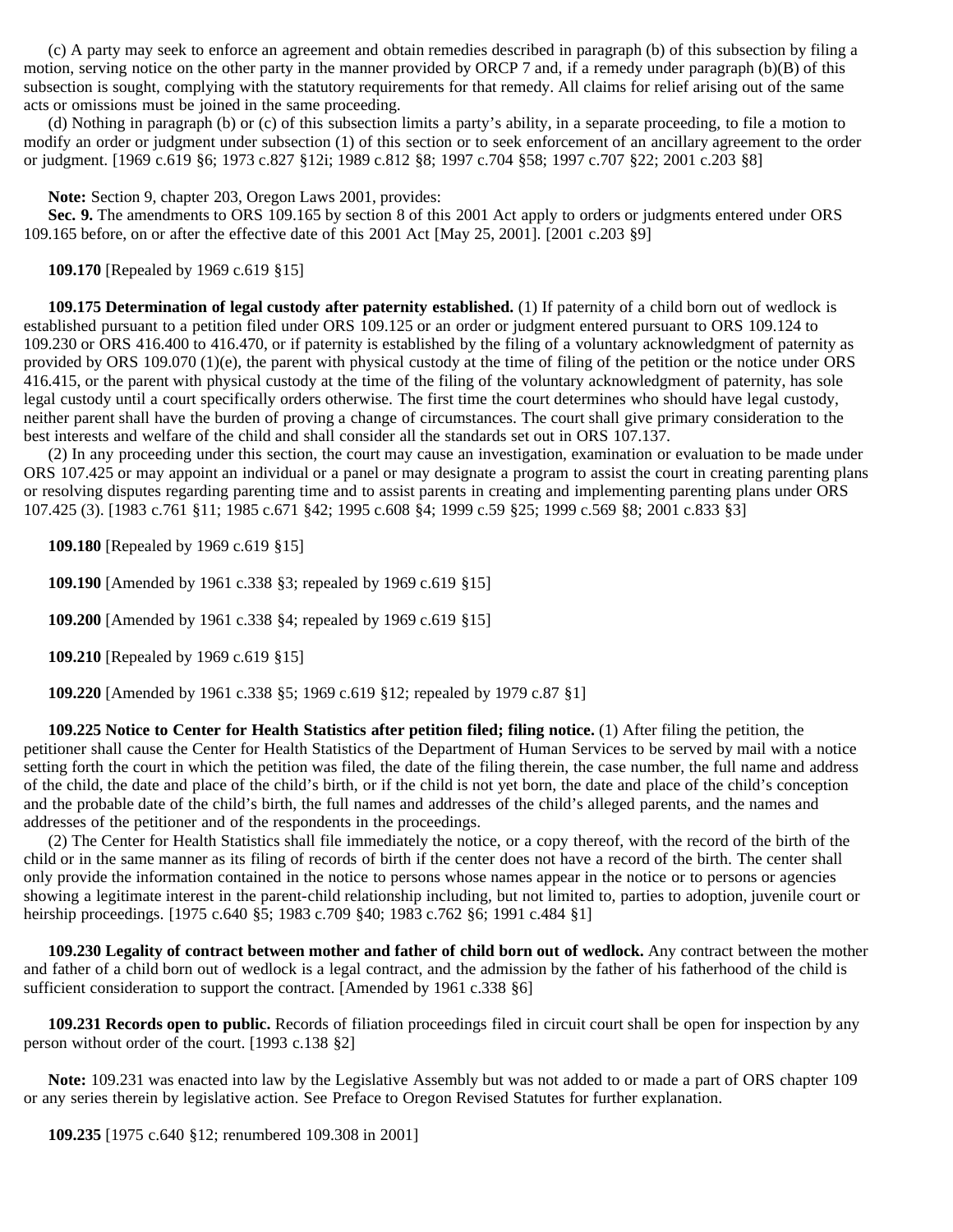**109.237 Award of attorney fees authorized.** In any proceeding brought to modify or compel compliance with an order of the court issued under ORS 109.124 to 109.230, the court may render judgment awarding to a party, or directly to the party's attorney, a sum of money determined to be reasonable as an attorney fee and costs and expenses of suit, which judgment may include expert witness fees, in preparation for and at trial and on appeal. [1989 c.417 §1]

 **Note:** 109.237 was enacted into law by the Legislative Assembly but was not added to or made a part of ORS chapter 109 or any series therein by legislative action. See Preface to Oregon Revised Statutes for further explanation.

## ARTIFICIAL INSEMINATION

### **109.239 Rights and obligations of children resulting from artificial insemination; rights and obligations of donor of semen.** If the donor of semen used in artificial insemination is not the mother's husband:

 (1) Such donor shall have no right, obligation or interest with respect to a child born as a result of the artificial insemination; and

 (2) A child born as a result of the artificial insemination shall have no right, obligation or interest with respect to such donor. [1977 c.686 §5]

 **Note:** 109.239 to 109.247 were enacted into law by the Legislative Assembly but were not added to or made a part of ORS chapter 109 or any series therein by legislative action. See Preface to Oregon Revised Statutes for further explanation.

 **109.243 Relationship of child resulting from artificial insemination to mother's husband.** The relationship, rights and obligation between a child born as a result of artificial insemination and the mother's husband shall be the same to all legal intents and purposes as if the child had been naturally and legitimately conceived by the mother and the mother's husband if the husband consented to the performance of artificial insemination. [1977 c.686 §6]

 **Note:** See note under 109.239.

 **109.247 Application of law to children resulting from artificial insemination.** Except as may be otherwise provided by a judicial decree entered in any action filed before October 4, 1977, the provisions of ORS 109.239 to 109.247, 677.355 to 677.365 and 677.990 (3) apply to all persons conceived as a result of artificial insemination. [1977 c.686 §7]

 **Note:** See note under 109.239.

## UNIFORM ACT ON BLOOD TESTS TO DETERMINE PATERNITY

 **109.250 Short title.** ORS 109.250 to 109.262 may be cited as the Uniform Act on Blood Tests to Determine Paternity. [1953 c.628 §7]

 **109.251 Definition for ORS 109.250 to 109.262.** As used in ORS 109.250 to 109.262, "blood tests" includes any test for genetic markers to determine paternity of a type generally acknowledged as reliable by accreditation bodies designated by the Department of Human Services in compliance with the United States Secretary of Health and Human Services, and performed by a laboratory approved by such accreditation body. "Blood tests" includes but is not limited to the Human Leucocyte Antigen Test, the deoxyribonucleic acid test and any test that extracts genetic material from any human tissue. [1981 c.401 §2; 1995 c.608 §5; 1999 c.80 §24]

 **109.252 Authority for blood test; effect of refusal to submit to test; payment for test.** (1) Unless the court or administrator finds good cause not to proceed in a proceeding under ORS 109.125 to 109.230 and 416.400 to 416.470, in which paternity is a relevant fact, the court or administrator, as defined in ORS 25.010, upon his or her own initiative or upon suggestion made by or on behalf of any person whose blood is involved may, or upon motion of any party to the action made at a time so as not to delay the proceedings unduly, shall order the mother, child, alleged father and any other named respondent who may be the father to submit to blood tests. If any person refuses to submit to such tests, the court or administrator may resolve the question of paternity against such person or enforce its order if the rights of others and the interests of justice so require.

 (2) When child support enforcement services are being provided under ORS 25.080, the child support program shall pay any costs for blood tests subject to recovery from the party who requested the tests. If the original test result is contested prior to the entry of an order establishing paternity, the court or administrator shall order additional testing upon request and advance payment by the party making the request. [1953 c.628 §1; 1969 c.619 §13; 1983 c.762 §7; 1985 c.671 §43; 1999 c.80 §25; 2001 c.455 §18]

 **109.254 Selection of experts to make tests; admissible evidence.** (1) The tests shall be made by experts qualified as examiners of genetic markers who shall be appointed by the court or administrator, as defined in ORS 25.010. Any party or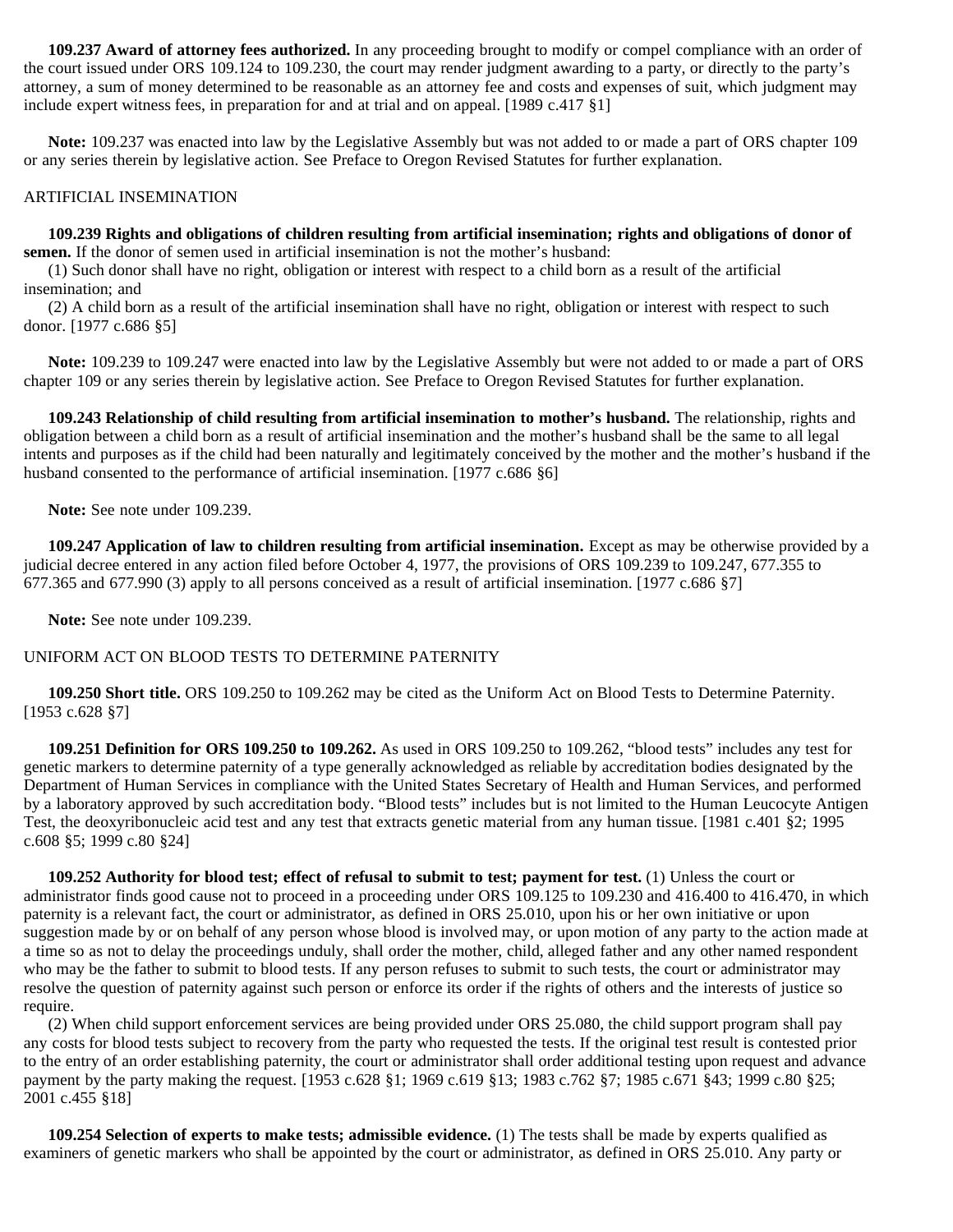person at whose suggestion the tests have been ordered may demand that other experts, qualified as examiners of genetic markers, perform independent tests under order of the court or administrator, the results of which may be offered in evidence. The number and qualifications of such experts shall be determined by the court or administrator.

 (2) The blood test results and the conclusions and explanations of the blood test experts are admissible as evidence of paternity without the need for foundation testimony or other proof of authenticity or accuracy, unless a written challenge to the testing procedure or the results of the blood test has been filed with the court and delivered to opposing counsel at least 10 days before any hearing set to determine the issue of paternity. Failure to make such timely challenge constitutes a waiver of the right to have the experts appear in person and is not grounds for a continuance of the hearing to determine paternity. A copy of the results, conclusions and explanations must be furnished to both parties or their counsel at least 20 days before the date of the hearing for this subsection to apply. The court for good cause or the parties may waive the time limits established by this subsection.

 (3) An affidavit documenting the chain of custody of the specimens is prima facie evidence to establish the chain of custody. [1953 c.628 §2; 1981 c.401 §3; 1985 c.671 §44; 1999 c.80 §26; 2001 c.455 §19]

 **109.256 Compensation of experts.** (1) The compensation of each expert witness appointed by the court or administrator shall be fixed at a reasonable amount. It shall be paid as the court or administrator shall order. The court or administrator may order that the costs of blood tests be paid by the parties in such proportions and at such times as it shall prescribe, or that the proportion of any party be paid by the county in which the proceedings are had, and that, after payment by the parties or such county or both, all or part or none of it be taxed as costs in the action.

 (2) The fee of an expert witness called by a party but not appointed by the court or administrator shall be paid by the party calling the witness but shall not be taxed as costs in the action. [1953 c.628 §3; 1983 c.762 §8; 1985 c.671 §44a]

 **109.258 Effect of test results.** A disputable presumption of paternity is created if one or more blood tests result in a cumulative paternity index of 99 or greater. If the court or administrator finds that the conclusions of all the experts, as disclosed by the evidence based upon the tests, are that the alleged father is not the father of the child, the question of paternity shall be resolved accordingly. If the experts disagree in their findings or conclusions, the question shall be submitted upon all the evidence. [1953 c.628 §4; 1985 c.671 §44b; 1999 c.80 §27]

 **109.259 Temporary child support pending determination of paternity.** Notwithstanding the objections of a party to an order that seeks to establish paternity, if the blood tests conducted under ORS 109.250 to 109.262 result in a cumulative paternity index of 99 or greater, the evidence of the blood tests together with the testimony of a parent is a sufficient basis upon which to presume paternity for establishing temporary support. Upon the motion of a party, the court shall enter a temporary order requiring the alleged father to provide support pending the determination of parentage by the court. In determining the amount of support, the court shall use the formula established under ORS 25.275. [1997 c.746 §24b; 1999 c.80 §88]

 **Note:** 109.259 was enacted into law by the Legislative Assembly but was not added to or made a part of ORS chapter 109 or any series therein by legislative action. See Preface to Oregon Revised Statutes for further explanation.

 **109.260 Applicability to criminal actions.** ORS 109.250 to 109.262 shall apply to criminal cases subject to the following limitations and provisions:

(1) An order for the tests shall be made only upon application of a party or on the court's initiative.

(2) The compensation of the experts shall be paid by the county in which the proceedings are had under order of court.

 (3) The court may direct a verdict of acquittal upon the conclusions of all the experts under the provisions of ORS 109.258, otherwise the case shall be submitted for determination upon all evidence. [1953 c.628 §5]

 **109.262 Uniformity of interpretation.** The Uniform Act on Blood Tests to Determine Paternity shall be so interpreted and construed as to effectuate its general purpose to make uniform the law of those states which enact it. [1953 c.628 §6]

 **109.264 Parties.** In any action under ORS 109.250 to 109.262, the mother, putative father and the state are parties. [1993 c.596 §23]

#### ADOPTION

 **109.304 Definitions for certain provisions of ORS 109.305 to 109.410.** As used in ORS 109.305 to 109.410, unless the context requires otherwise:

 (1) "Home study" means an investigation conducted by the Department of Human Services or by an Oregon licensed adoption agency that:

(a) Provides information to a prospective adoptive parent about adoption;

 (b) Includes investigation and study by the department or by an Oregon licensed adoption agency concerning a prospective parent's suitability to adopt;

(c) Includes a written report concerning the prospective parent's suitability to adopt; and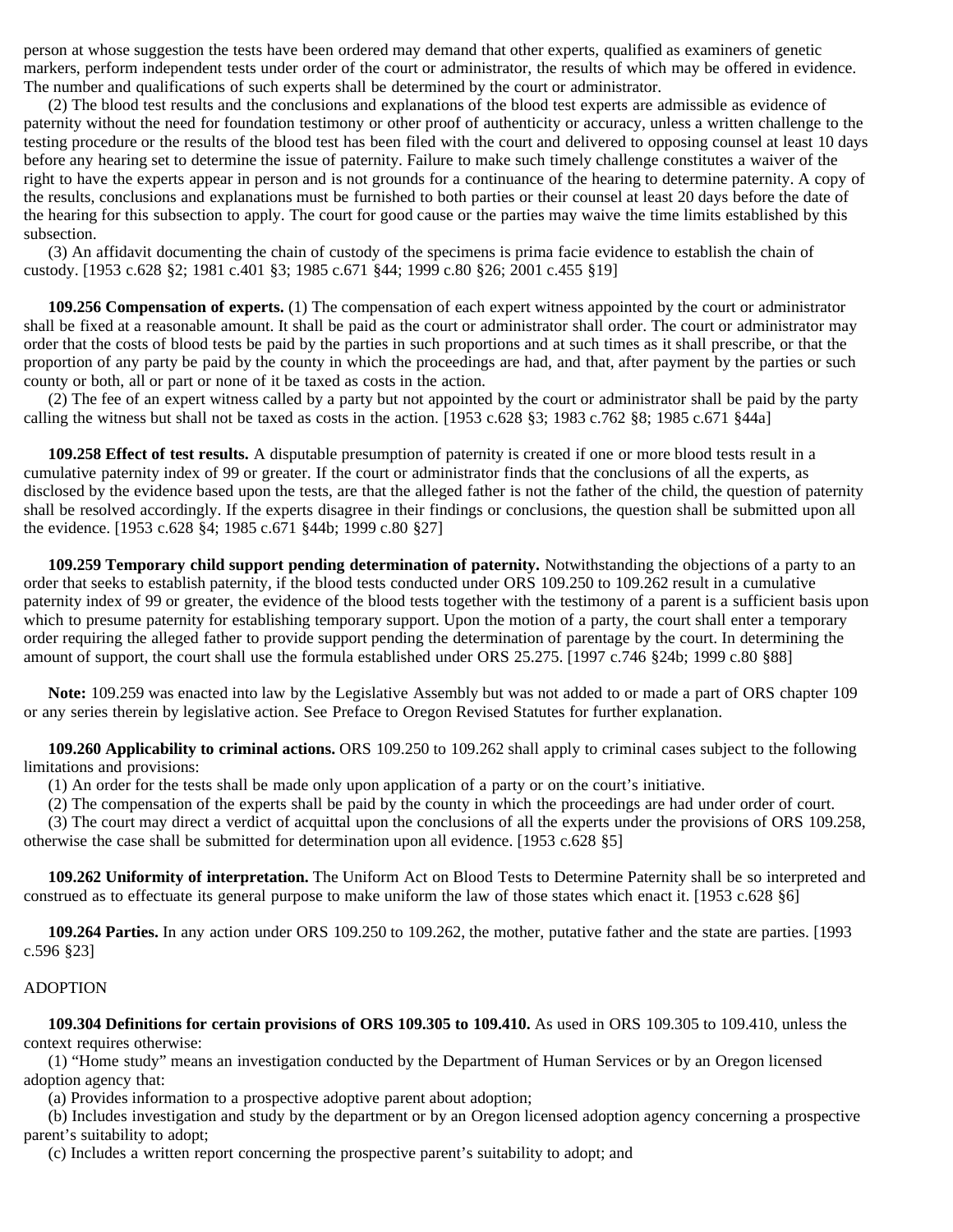(d) Is completed before the petition for adoption is filed.

 (2) "Placement report" means a written report prepared by the department or by an Oregon licensed adoption agency after the petition for adoption has been filed that includes the department's or the agency's recommendation to the court concerning whether the court should grant the petition for adoption based upon the department's or the agency's evaluation of:

(a) The status and adjustment of the child; and

(b) The status and adjustment of the child's prospective adoptive parent.

 (3) Information gathered by the department or by an Oregon licensed adoption agency during the preparation of the placement report may include information concerning the child's social, medical and genetic history and the birth parent's history as may be required by ORS 109.312 or 109.342. [1993 c.717 §8]

 **109.305 Interpretation of adoption laws; agreement for continuing contact.** (1) The rule that statutes in derogation of common law are to be strictly construed does not apply to the adoption laws of this state.

 (2) Nothing in the adoption laws of this state shall be construed to prevent the adoptive parents, the birth parents and the child from entering into a written agreement, approved by the court, to permit continuing contact between the birth relatives and the child or the adoptive parents. As used in this subsection, "birth relatives" includes birth parents, grandparents, siblings and other members of the child's birth family.

 (3) Failure to comply with the terms of an agreement made under subsection (2) of this section is not grounds for setting aside an adoption decree or revocation of a written consent to an adoption.

 (4)(a) An agreement made under subsection (2) of this section may be enforced by a civil action. However, before a court may enter an order requiring compliance with the agreement, the court must find that the party seeking enforcement participated, or attempted to participate, in good faith in mediating the dispute giving rise to the action prior to filing the civil action.

 (b) The court may modify an agreement made under subsection (2) of this section if the court finds that the modification is necessary to serve the best interests of the adopted child, that the party seeking modification participated, or attempted to participate, in good faith in mediation prior to seeking modification of the agreement and that:

(A) The modification is agreed to by all parties to the original agreement; or

 (B) Exceptional circumstances have arisen since the parties entered into the agreement that justify modification of the agreement. [1957 c.710 §15; subsections (2), (3) and (4) enacted as 1993 c.401 §1]

 **Note:** 109.305 (2) to (4) were enacted into law by the Legislative Assembly but were not added to or made a part of ORS chapter 109 or any series therein by legislative action. See Preface to Oregon Revised Statutes for further explanation.

 **109.307 Court required to act within six months of filing of petition for adoption; duty of clerk.** (1) Not earlier than provided in ORS 109.309 and not later than six months from the date on which the petition for leave to adopt another is filed under ORS 109.309, the court before which the petition is pending shall hold a hearing and shall:

(a) Enter a final decree under ORS 109.350;

(b) Continue the guardianship or legal custodial status of the child;

(c) Waive the child to a court having jurisdiction under ORS 419B.100 or 419C.005; or

(d) Take such other action as the court considers necessary.

 (2) The court before which the petition is pending, on its own motion, may take testimony from or confer with the child to be adopted and may exclude from the conference the parents or guardians of the child, the proposed adoptive parents and other persons if the court finds that such action would be likely to be in the best interests of the child. However, the court shall permit an attorney for each party to attend the conference, and the conference shall be reported.

 (3) The clerk of the court before which petitions for leave to adopt another are pending shall periodically notify the court and the Department of Human Services of all such petitions which have been pending before the court for more than six months without final disposition pursuant to subsection (1) of this section.

 (4) The clerk of the court before which a petition is filed for leave to adopt a minor child shall provide to the Director of Human Services a copy of the court's order of disposition of the petition. [1965 c.188 §2; 1983 c.369 §3; 1987 c.814 §2; 1993 c.33 §292; 1993 c.546 §117]

 **109.308 Court may preserve confidentiality of petitioners in adoption proceeding.** In any adoption proceeding that is contested or in which citation is required to be served, the court may preserve the confidentiality of the names and addresses of the petitioners for the adoption if it finds that to do so is in the best interests of the child. [Formerly 109.235]

 **Note:** 109.308 was made a part of ORS chapter 109 by legislative action but was not added to any smaller series therein. See Preface to Oregon Revised Statutes for further explanation.

 **109.309 Petition for leave to adopt and for change of name; residency requirement; where filed; venue; notice; placement report; fee.** (1) Any person may petition the circuit court for leave to adopt another person and, if desired, for a change of the other person's name. One petitioner, the child, one parent or the person consenting to the adoption as required under ORS 109.312 (1) must be a resident of this state. As used in this subsection, "resident" means a person who has resided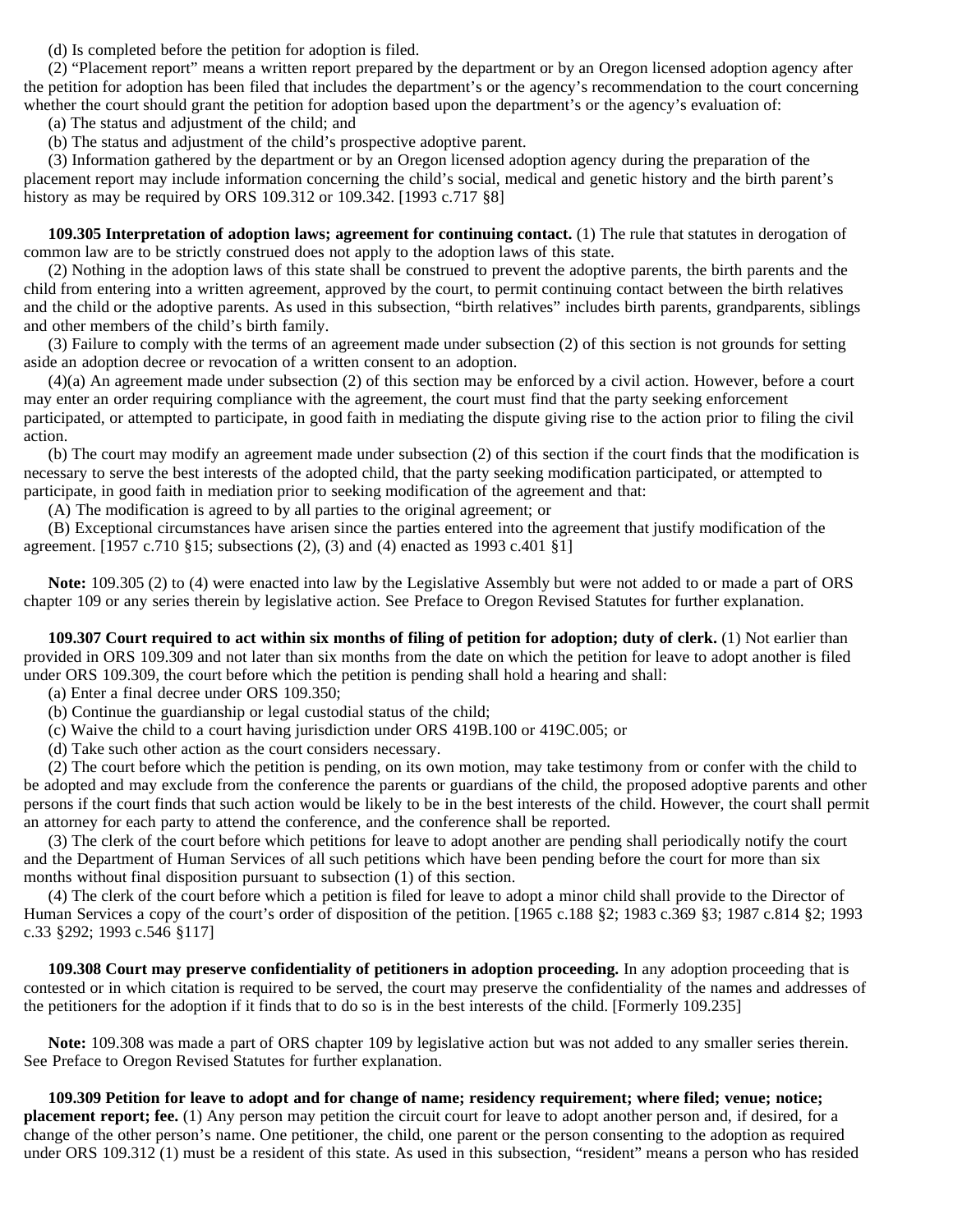in this state continuously for a period of six months prior to the date of the petition.

 (2) When the petition is for the adoption of a minor child, the adoption shall be governed by the Uniform Child Custody Jurisdiction and Enforcement Act, ORS 109.701 to 109.834.

 (3) The petition to adopt a person 18 years of age or older may be filed in the county where the petitioner, the person to be adopted or the person who consents to the adoption resides.

 (4) In a petition to adopt a minor child, venue shall lie in the Oregon county with which the child has the most significant connection or in the Oregon county in which the licensed adoption agency is located.

(5)(a) When the petition is for the adoption of a minor child, the petitioner shall also file at the time of filing the petition:

(A) A written statement containing the full names and permanent addresses of:

(i) The petitioners;

 (ii) All persons whose consent to the adoption is required under ORS 109.312 when such names are either known or may be readily ascertained by the petitioners; and

(iii) The Oregon licensed adoption agency, if any, or the relative or person that privately placed the child for adoption.

(B) The documents demonstrating consent under ORS 109.312 to the adoption of the minor child.

 (C) Written evidence documenting a current home study that has been approved by either the Department of Human Services or an Oregon licensed adoption agency submitted for the purpose of demonstrating that the petitioners meet the minimum standards for adoptive homes as set forth in the department's administrative rules.

 (b) A relative who qualifies under the department administrative rules for a waiver of the department's home study requirements described in paragraph (a)(C) of this subsection may file the request for waiver along with the petition for adoption.

(c) The department, upon request by the petitioner, may waive the home study requirements described in paragraph  $(a)(C)$ of this subsection in an adoption in which one of the child's biological or adoptive parents retains parental rights. The department shall waive post-placement reports in an adoption in which one of the child's biological or adoptive parents retains parental rights.

 (6)(a) The petitioner shall cause copies of the documents required to be filed with the court under subsection (5) of this section to be served upon the Director of Human Services, by either registered or certified mail with return receipt or personal service, within 30 days after the documents have been filed with the court.

 (b) In the case of an adoption described in subsection (5)(c) of this section, the petition shall also be served by either registered or certified mail with return receipt or personal service:

 (A) On all persons whose consent to the adoption is required under ORS 109.312 unless the person's written consent is filed with the court; and

 (B) On the parents of the party whose parental rights would be terminated, if the names and addresses are known or may be readily ascertained by the petitioners. Service required by this subparagraph may be waived by the court for good cause.

 (c) The court shall not rule upon the petition until at least 90 days after the date that the documents were served upon the director. However, the department may waive the 90-day period.

 (7)(a) Within 90 days of the service on the director, the department shall investigate and file for the consideration of the judge before whom the petition for adoption is pending a placement report containing information regarding the status of the child and evidence concerning the suitability of the proposed adoption. The department may designate an Oregon licensed adoption agency to investigate and report to the court. If the department designates an Oregon licensed adoption agency to investigate and report to the court, the department shall make the designation and provide all necessary information and materials to the Oregon licensed adoption agency no later than 30 days after the service on the director. However, the department may waive the placement report requirement.

 (b) Upon receipt of a written request by the petitioner's attorney, the department shall furnish to that attorney copies of any information that the department has filed with the court.

 (c) The department may charge the petitioner a fee for investigating a proposed non-agency adoption and preparing the home study report described in subsection  $(5)(a)(C)$  of this section and the placement report described in paragraph (a) of this subsection. The petitioner shall report the fee amount to the court. The court granting the adoption shall make a finding as to whether the fee is necessary and reasonable. Any fee charged shall not exceed reasonable costs for investigation, home study and placement report preparation. The department shall prescribe by rule the procedure for computing the investigation, home study and placement report preparation fee. The rules shall provide a waiver of either part or all of the fee based upon the petitioner's ability to pay.

 (8) The amounts of any fees collected under subsection (7) of this section are continuously appropriated to the department for use in preparing the home study and placement reports required under subsections  $(5)(a)(C)$  and  $(7)(a)$  of this section.

 (9)(a) Except as provided in paragraph (b) of this subsection, a court shall not grant a decree for the adoption of a minor child unless the petitioners have filed with the court the documents described in subsections (5) and (7)(a) of this section.

 (b) A person shall not be required to file a home study or a placement report with the court when the department has granted the person a waiver under department rules.

 (10) The adoption shall comply with the Indian Child Welfare Act (25 U.S.C. 1901 et seq.), if applicable. Every adoption petition involving the Indian Child Welfare Act shall include the following:

(a) A statement of the efforts to notify the appropriate Indian tribe or tribes of the adoption; and

(b) A statement of the efforts to comply with the placement preferences of the Indian Child Welfare Act (25 U.S.C. 1901 et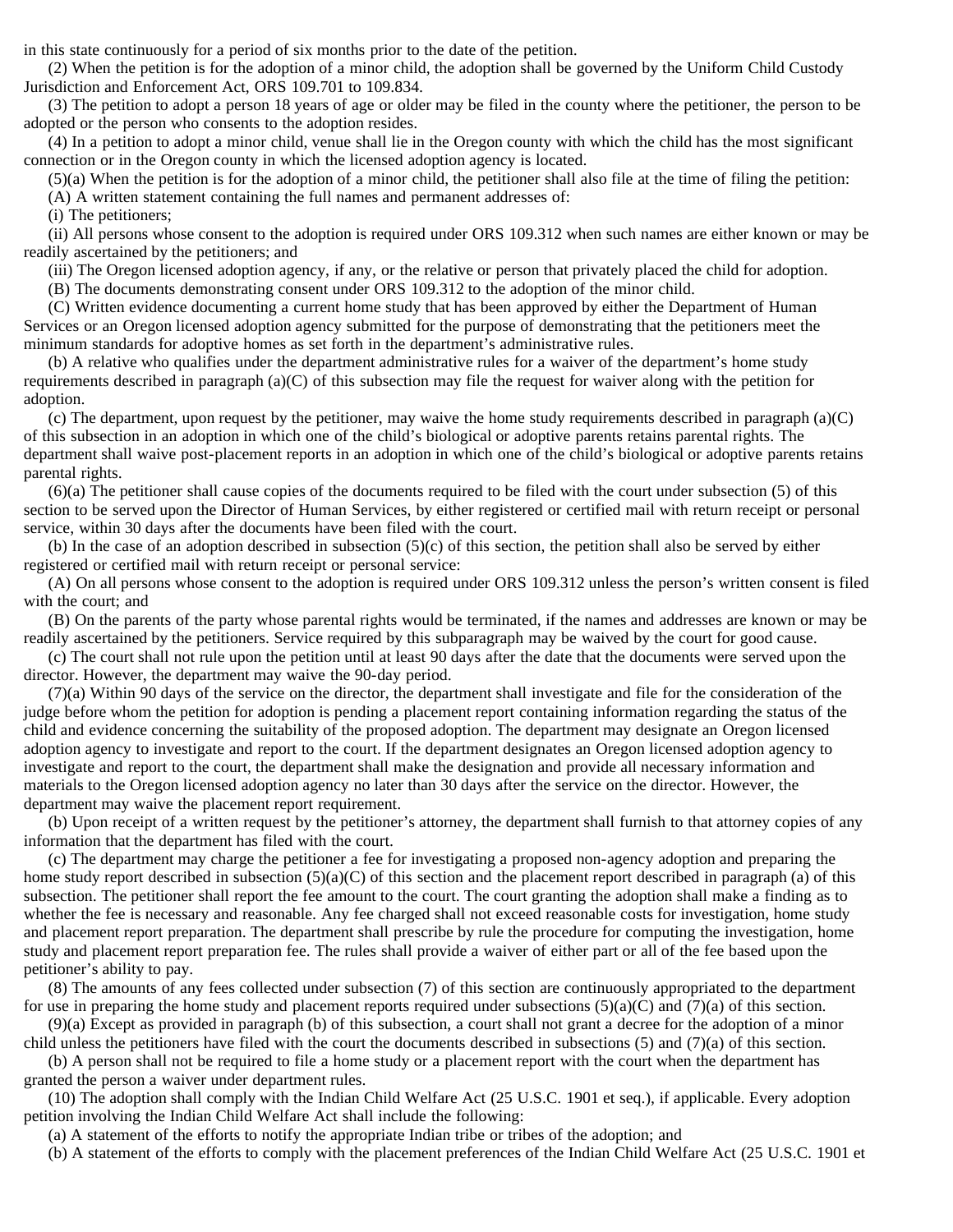seq.) or the placement preferences of the appropriate Indian tribe. [1993 c.717 §2 (enacted in lieu of 109.310); 1993 c.717 §9; 1995 c.90 §3; 1995 c.730 §2; 1997 c.470 §1; 1999 c.160 §2; 1999 c.649 §52]

 **Note:** 109.309 was amended by section 2, chapter 160, Oregon Laws 1999, and section 52, chapter 649, Oregon Laws 1999. The compilation of both amendments to give effect to the legislative purpose results in an incomplete phrase in subsection (2). An editorial adjustment has been made to correct this manifest grammatical error.

 **109.310** [Amended by 1953 c.368 §2; 1957 c.403 §5; 1959 c.430 §3; 1963 c.188 §1; 1967 c.534 §17; 1969 c.441 §1; 1971 c.401 §4; 1977 c.252 §1; 1983 c.302 §1; 1983 c.396 §1; 1985 c.403 §3; 1991 c.249 §14; repealed by 1993 c.717 §1 (109.309 enacted in lieu of 109.310)]

 **109.311 Financial disclosure statement to be filed with petition; placement report required; exception; prohibited fees; advertising.** (1) Each adoption petition filed pursuant to ORS 109.309 seeking adoption of a minor child shall be accompanied by a written disclosure statement containing an itemized accounting of all moneys paid or estimated to be paid by the petitioner for fees, costs and expenses related to the adoption, including all legal, medical, living and travel expenses. The form of the disclosure statement shall be prescribed by the Department of Human Services after consultation with approved Oregon licensed adoption agencies.

 (2) No court shall grant a decree for an adoption of a minor child in the absence of a placement report by the department or an Oregon licensed adoption agency unless the filing of such report has been waived by the department. No court shall grant a decree for an adoption of a minor child in the absence of a written disclosure statement as described in subsection (1) of this section or in the absence of a verified statement by the petitioner that, to the best of the petitioner's knowledge, no charges, except those reported in the disclosure statement, have been or will be paid in connection with the adoption.

 (3) No person shall charge, accept or pay or offer to charge, accept or pay a fee for locating a minor child for adoption or for locating another person to adopt a minor child, except that Oregon licensed adoption agencies licensed under ORS chapter 418 may charge reasonable fees for services provided by them.

 $(4)(a)$  It is unlawful for any person to advertise:

(A) A child offered or wanted for adoption; or

(B) That the person is able to place, locate, dispose of or receive a child for adoption.

(b) The provisions of paragraph (a) of this subsection do not apply to:

 (A) The department or a licensed Oregon adoption agency or an agent, employee or person with whom the department or adoption agency has a contract authorizing such actions; or

 (B) A person who has completed a home study as required by ORS 109.309 (5)(a)(C) and has received a favorable recommendation regarding the fitness of the person to be an adoptive parent or the person's attorney or uncompensated agent. A written declaration by the person who prepared the home study is sufficient verification of compliance with this subparagraph. The person's attorney must be licensed to practice in Oregon.

 (c) Nothing in this subsection prohibits an attorney licensed to practice in Oregon from advertising the attorney's availability to provide services related to the adoption of children.

 (d) As used in this subsection, unless the context requires otherwise, "advertise" means to communicate by newspaper, radio, television, handbills, placards or other print, broadcast or electronic medium that originates within this state. [1985 c.403 §2 (1) to (3); 1987 c.367 §1; 1993 c.717 §4; 1995 c.730 §3]

 **109.312 Consent to adoption.** (1) Except as provided in ORS 109.314 to 109.329, consent in writing to the adoption under ORS 109.309 of a child shall be given by:

(a) The parents of the child, or the survivor of them.

(b) The guardian of the child, if the child has no living parent.

(c) The next of kin in this state, if the child has no living parent and no guardian.

 (d) Some suitable person appointed by the court to act in the proceeding as next friend of the child to give or withhold consent, if the child has no living parent and no guardian or next of kin qualified to consent.

 $(2)(a)$  A person who gives consent to adoption under subsection (1) of this section may agree concurrently or subsequently to the giving of such consent that the consent shall be or become irrevocable, and may waive such person's right to a personal appearance in court, by a duly signed and attested certificate. The certificate of irrevocability and waiver shall be in effect when the following are completed:

 (A) The child is placed for the purpose of adoption in the physical custody of the person or persons to whom the consent is given;

 (B) The person or persons to whom consent for adoption is given have filed a petition to adopt the child in a court of competent jurisdiction;

 (C) The court has entered an order appointing the petitioner or some other suitable person as guardian of the child pursuant to ORS 109.335;

 (D) The Department of Human Services, an Oregon licensed adoption agency or an attorney who is representing the adoptive parents has filed either a department or an Oregon licensed adoption agency home study with the court approving the petitioner or petitioners as potential adoptive parents or the department has notified the court that the filing of such study has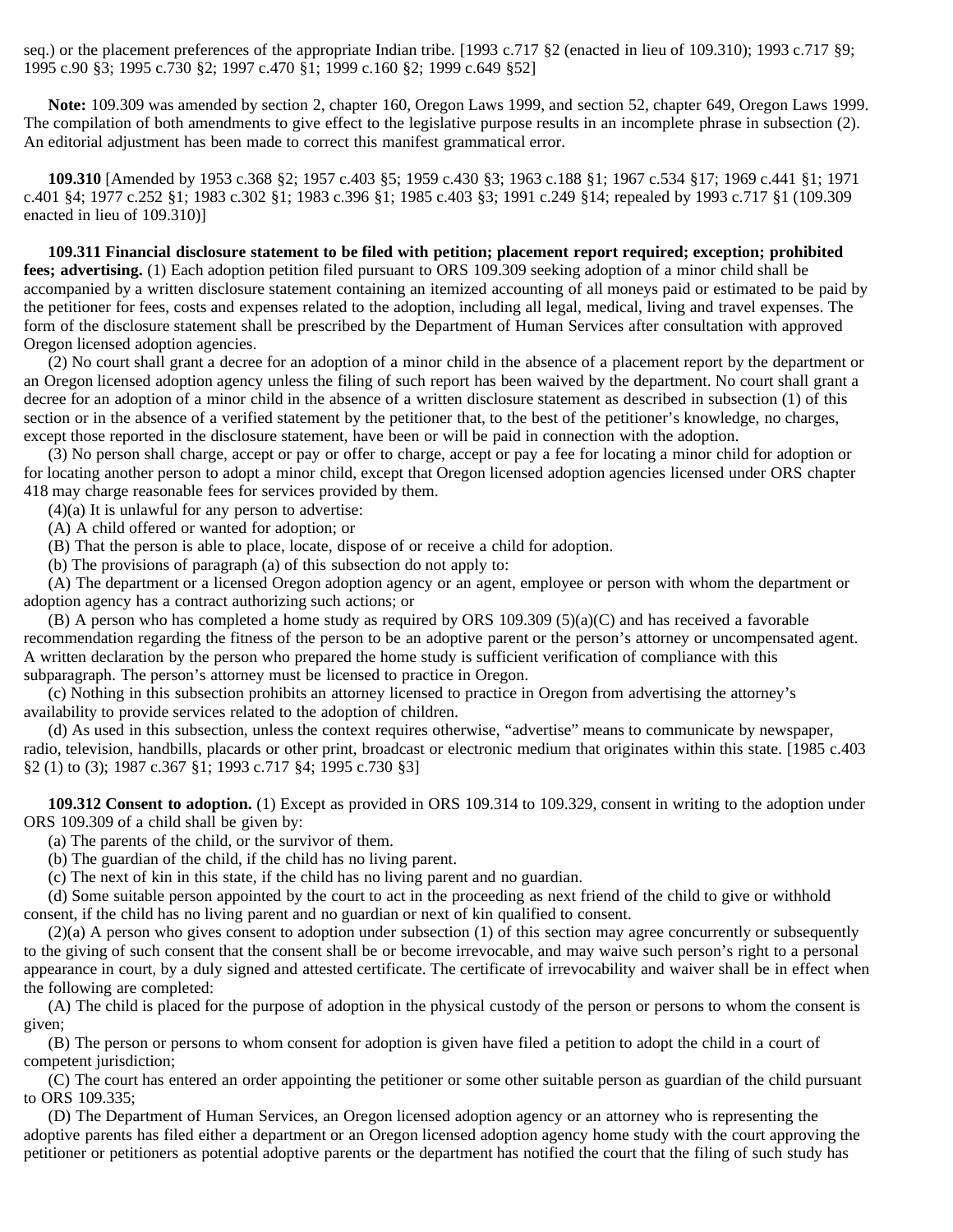been waived;

 (E) Information about the child's social, medical and genetic history required in ORS 109.342 has been provided to an attorney or the department or an Oregon licensed adoption agency by the person giving consent to the adoption; and

 (F) The person signing the certificate of irrevocability and waiver has been given an explanation by an attorney who represents the person and who does not also represent the adoptive family, by the department or by an Oregon licensed adoption agency of the consequences of signing the certificate.

 (b) Upon the fulfillment of the conditions in paragraph (a) of this subsection, the consent for adoption may not be revoked unless fraud or duress is proved with respect to any material fact.

 (3) Consent to the adoption of a child subject to the Indian Child Welfare Act shall not be valid unless the requirements of the Indian Child Welfare Act (25 U.S.C. 1901 et seq.) are met. In accordance with the Indian Child Welfare Act a certificate of irrevocability is not valid for a child who is subject to the Indian Child Welfare Act. [1957 c.710 §2 (109.312 to 109.329 enacted in lieu of 109.320); 1973 c.823 §106; 1983 c.302 §2; 1985 c.565 §10; 1987 c.814 §1; 1991 c.553 §1; 1993 c.717 §6]

 **109.314 Consent when custody of child has been awarded in divorce proceedings.** If the legal custody of the child has been awarded in divorce proceedings, the written consent of the person to whom custody of the child has been awarded may be held sufficient by the court; but, unless the parent not having custody consents to the adoption, a citation to show cause why the proposed adoption shall not be made shall be served in accordance with ORS 109.330 upon the parent not having the custody, and the objections of such parent shall be heard if appearance is made. This section does not apply where consent is given in loco parentis under ORS 109.316 or 109.318. [1957 c.710 §3 (109.312 to 109.329 enacted in lieu of 109.320)]

 **109.316 Consent by Department of Human Services or approved child-caring agency of this state.** (1) The Department of Human Services or an approved child-caring agency of this state, acting in loco parentis, may consent to the adoption of a child who has been:

 (a) Surrendered to it for the purpose of adoption under ORS 418.270 if compliance is had with the provisions of that section; or

(b) Permanently committed to it by order of a court of competent jurisdiction; or

 (c) Surrendered to it for the purpose of adoption under ORS 418.270 by one parent if compliance is had with the provisions of that section and permanently committed to it by a court of competent jurisdiction having jurisdiction of the other parent.

 (2) The department may consent to the adoption of a child over whom the department has been made guardian under ORS chapter 125.

(3) Where consent is given under this section, no other consent is required.

(4) Where consent is given under this section, there shall be filed in the adoption proceeding:

 (a) A certified copy of an order of a court of competent jurisdiction formally and permanently assigning the guardianship of the child to the department or the child-caring agency, or a copy of the surrender of the child from its parent or parents or guardian, or both, as the case may be; and

 (b) Written formal consent by the department or the child-caring agency, as the case may be, to the proposed adoption, showing that sufficient and satisfactory investigation of the adopting parties has been made and recommending that the adoption be granted. The consent of the department or the child-caring agency to the proposed adoption may be given by one of its officers, executives or employees who has been authorized or designated by it for that purpose. [1957 c.710 §4 (109.312 to 109.329 enacted in lieu of 109.320); 1971 c.401 §5; 1987 c.466 §3; 1995 c.664 §82]

 **109.318 Consent by organization located outside Oregon.** (1) An agency or other organization, public or private, located entirely outside of this state, or an authorized officer or executive thereof, acting in loco parentis, may consent to the adoption of a child under the custody, control or guardianship of such agency or organization or officer or executive thereof, if such agency or organization or officer or executive thereof is licensed or otherwise has authority in the jurisdiction in which such agency or other organization is located to consent to adoptions in loco parentis. When consent is given under this section, no other consent is required. The license or other authority to consent to adoption in loco parentis shall be conclusively presumed upon the filing with the court of a duly certified statement from an appropriate governmental agency of such other state that such agency or organization or officer or executive is licensed or otherwise has authority in such state to consent to adoptions in loco parentis.

(2) Where consent is given under this section, there shall be filed in the adoption proceeding:

 (a) A certified copy of the court order, or the written authorization from the parent, parents or other person, or both a court order and such written authorization, as the case may be, that enables consent to be given in loco parentis under the law of such other jurisdiction; and

 (b) Written formal consent by the agency or other organization, or the officer or executive thereof, to the proposed adoption, showing that sufficient and satisfactory investigation of the adopting parties has been made and recommending that the adoption be granted. [1957 c.710 §5 (109.312 to 109.329 enacted in lieu of 109.320); 1973 c.823 §107]

 **109.320** [Repealed by 1957 c.710 §1 (109.312 to 109.329 enacted in lieu of 109.320)]

 **109.322 Consent when parent mentally ill, mentally deficient or imprisoned.** If either parent has been adjudged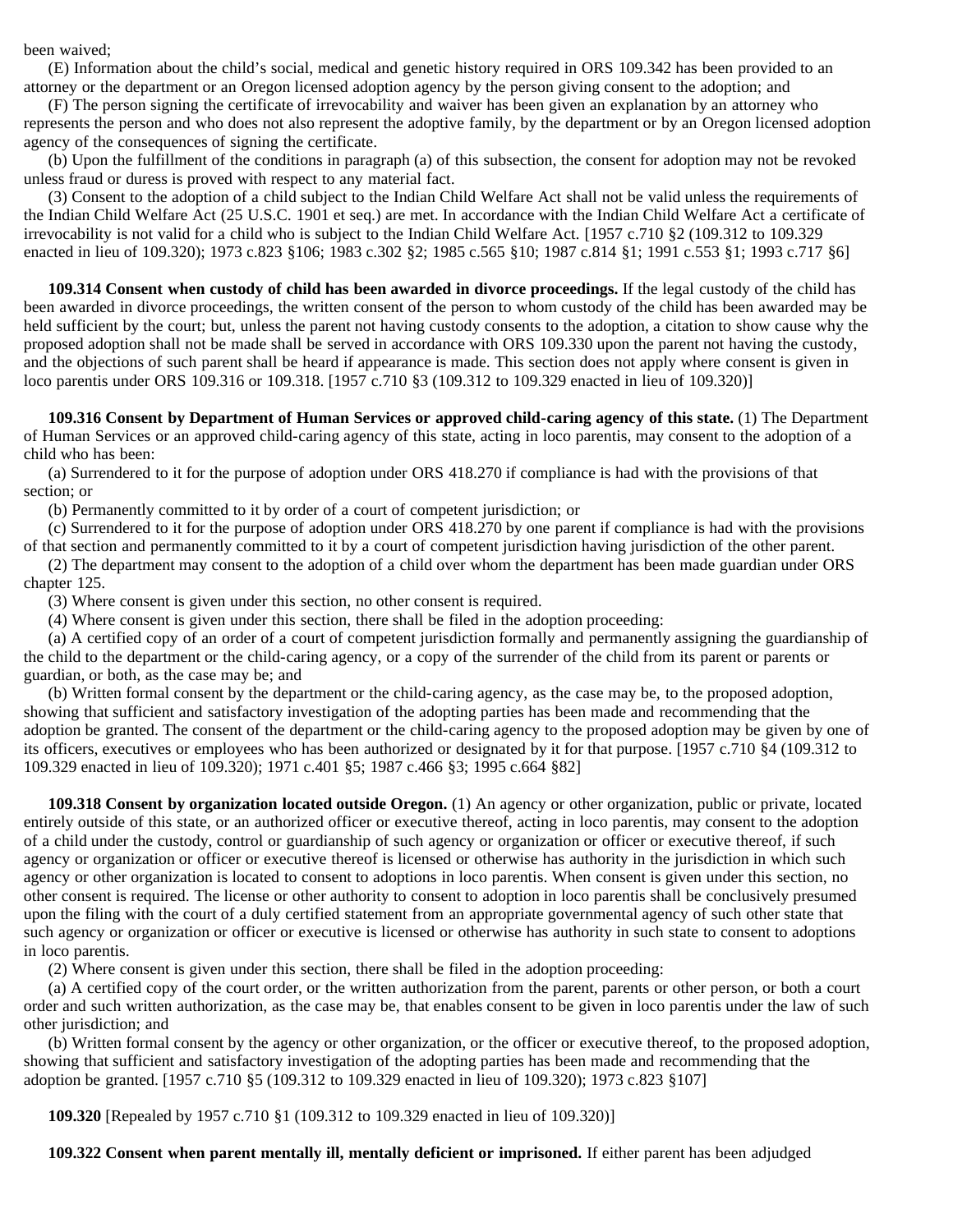mentally ill or mentally deficient and remains so at the time of the adoption proceedings, or is imprisoned in a state or federal prison under a sentence for a term of not less than three years and has actually served three years, there shall be served upon such parent, if the parent has not consented in writing to the adoption, a citation in accordance with ORS 109.330 to show cause why the adoption of the child should not be decreed. In the case of a person adjudged mentally ill or mentally deficient, the citation shall also be served upon the guardian of the person or, if the parent has no guardian of the person, the court shall appoint a guardian ad litem to appear for the person in the adoption proceedings. Upon hearing being had, if the court finds that the welfare of the child will be best promoted through the adoption of the child, the consent of the mentally ill, mentally deficient or imprisoned parent is not required, and the court shall have authority to proceed regardless of the objection of such parent. This section does not apply where consent is given in loco parentis under ORS 109.316 or 109.318. [1957 c.710 §6 (109.312 to 109.329 enacted in lieu of 109.320); 1975 c.711 §1]

 **109.324 Consent when parent has deserted or neglected child.** If either parent is believed to have willfully deserted or neglected without just and sufficient cause to provide proper care and maintenance for the child for one year next preceding the filing of the petition for adoption and such parent does not consent in writing to the adoption, there shall be served upon such parent a citation in accordance with ORS 109.330 to show cause why the adoption of the child should not be decreed. Upon hearing being had, if the court finds that such parent has willfully deserted or neglected without just and sufficient cause to provide proper care and maintenance for the child for one year next preceding the filing of the petition for adoption, the consent of such parent at the discretion of the court is not required and, if the court determines that such consent is not required, the court shall have authority to proceed regardless of the objection of such parent. In determining whether the parent has willfully deserted or neglected without just and sufficient cause to provide proper care and maintenance for the child, the court may disregard incidental visitations, communications and contributions. This section does not apply where consent is given in loco parentis under ORS 109.316 or 109.318. [1957 c.710 §7 (109.312 to 109.329 enacted in lieu of 109.320)]

 **109.326 Consent when husband not father.** (1) If the mother of a child was married at the time of the conception or birth of the child, and it has been determined pursuant to ORS 109.070 or judicially determined that her husband at such time or times was not the father of the child, the husband's authorization or waiver shall not be required in adoption, juvenile court or other proceedings concerning the custody of the child.

 (2) If paternity of the child has not been determined, a determination of nonpaternity may be made by any court having adoption, divorce or juvenile court jurisdiction. The testimony or affidavit of the mother or the husband or another person with knowledge of the facts filed in the proceeding shall constitute competent evidence before the court making the determination.

 (3) Before making the determination of nonpaternity, citation to show cause why such husband's parental rights should not be terminated shall be served on him in the manner provided by ORS 109.330 if:

(a) There has been a determination by any court of competent jurisdiction that the husband is the father of the child;

(b) The child resided with the husband at any time since the child's birth; or

(c) The husband repeatedly has contributed or tried to contribute to the support of the child.

 (4) There shall be sufficient proof to enable the court to grant the relief sought without notice to the husband provided that the affidavit of the mother of the child, of the husband or of another person with knowledge of the facts filed in the proceeding states or the court finds from other competent evidence:

 (a) That the mother of the child was not cohabiting with her husband at the time of conception of the child and that the husband is not the father of the child;

(b) That the husband has not been judicially determined to be the father;

(c) That the child has not resided with the husband; and

(d) That the husband has not contributed or tried to contribute to the support of the child.

 (5) Notwithstanding the provision of ORS 109.070 (1)(b), notice to the husband pursuant to ORS 109.330 shall not be required and the husband's consent, authorization or waiver shall not be required in adoption proceedings concerning the child unless the husband has met the requirements for notice in subsection  $(3)(a)$ , (b) or (c) of this section.

 (6) A husband who was not cohabiting with the mother at the time of the child's conception has the primary responsibility to protect the husband's rights.

 (7) Nothing in this section shall be used to set aside an act of a permanent nature, including but not limited to adoption or termination of parental rights, unless the father establishes within one year after the entry of the final decree or order fraud on the part of the petitioner with respect to the matters specified in subsection  $(4)(a)$ ,  $(b)$ ,  $(c)$  or  $(d)$  of this section. [1957 c.710 §8 (109.312 to 109.329 enacted in lieu of 109.320); 1959 c.609 §1; 1967 c.385 §1; 1969 c.591 §287; 1975 c.640 §16; 1989 c.907 §1; 1995 c.514 §19]

 **109.328 Child 14 years of age or older must also consent.** If the child is 14 years of age or older, the adoption shall not be made without the consent of the child. The consent required by this section is in addition to, and not in lieu of, the consent otherwise required by law. [1957 c.710 §9 (109.312 to 109.329 enacted in lieu of 109.320)]

 **109.329 Consent when person to be adopted has reached age of majority.** If the person to be adopted is legally married or is 18 years of age or older, the written consent of the person to be adopted may be held by the court to be sufficient without the necessity for the consent of any other person to the adoption. [1957 c.710 §10 (109.312 to 109.329 enacted in lieu of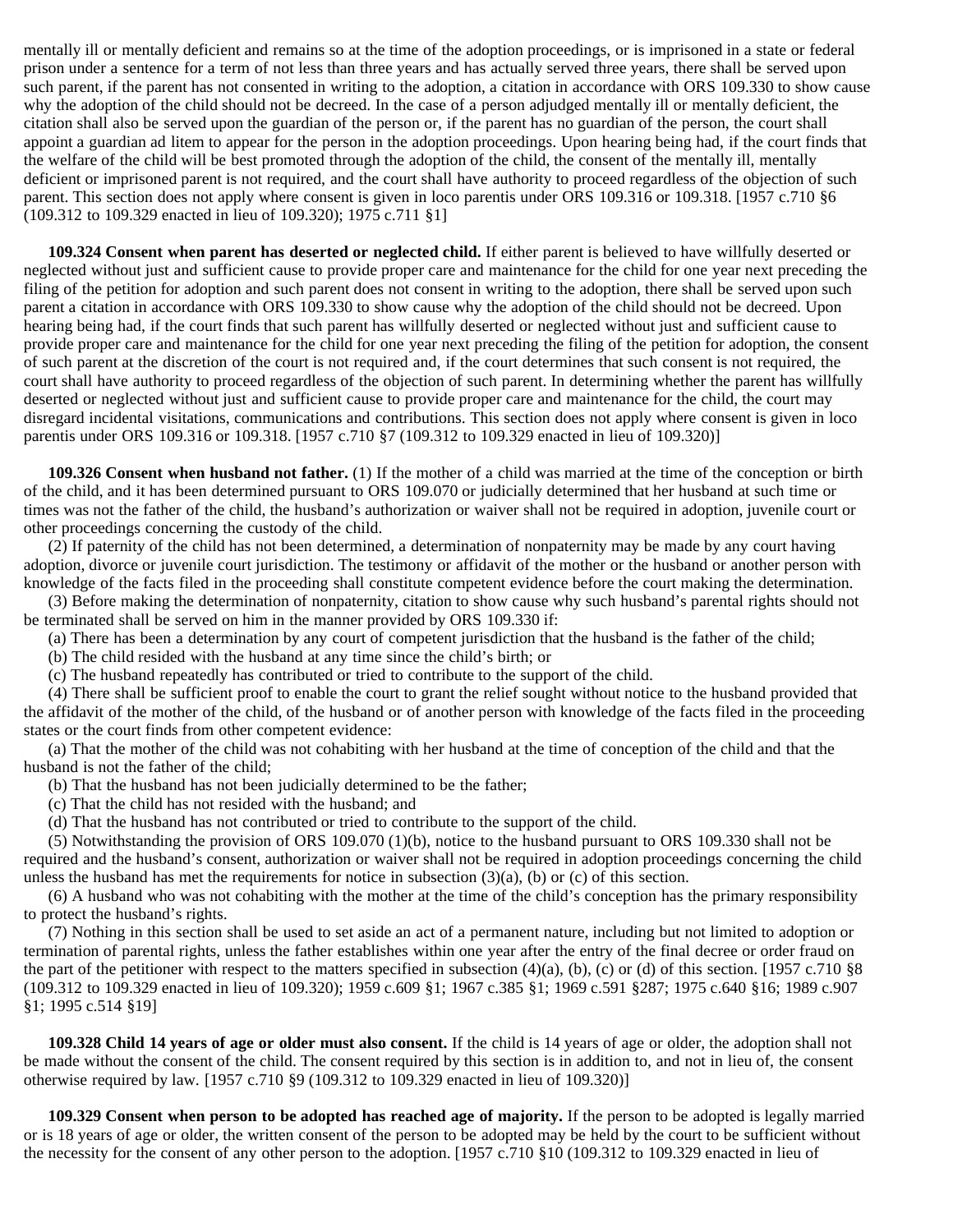**109.330 Notice to nonconsenting parent; notice when child has no parent, guardian or next of kin.** (1) In the cases provided for in ORS 109.314, 109.322 and 109.324, where a parent does not consent to the adoption of the child, the court shall order citation to be served on the parent personally, if found in the state, and if not found in the state, then a copy of the citation to be published or served in the manner provided for the service of summons in a civil action in a circuit court by publication or personal service outside the state, and a copy of the citation to be deposited forthwith in the post office, directed to such parent at the place of residence of the parent, unless it appears that such residence is neither known to nor can with reasonable diligence be ascertained by the petitioner. The citation so served need not contain the names of the adoptive parents.

 (2) If the child has no living parent and no guardian or next of kin in this state qualified to appear in behalf of the child, the court may order such notice, if any, to be given as it deems necessary or proper. [Amended by 1957 c.710 §11; 1967 c.385 §2; 1969 c.591 §288; 1975 c.640 §17; 1979 c.284 §101]

 **109.332 Grandparent visitation in stepparent adoption; findings required.** (1) When a petition has been filed under ORS 109.309 concerning the adoption by a stepparent of a child, a grandparent served with a copy of the petition under ORS 109.309 (6) may file a motion with the court asking the court to award a grandparent the right to regular visitation with the child after the adoption. A motion under this subsection must be filed no later than 30 days after service of the petition.

(2) The court shall award a grandparent visitation rights only if the court finds by clear and convincing evidence that:

(a) Establishing visitation rights is in the best interests of the child;

 (b) A substantial relationship existed prior to the adoption between the child and the grandparent seeking visitation rights; and

 (c) Establishing visitation rights does not substantially interfere with the relationship between the child and the adoptive family.

 (3) In a stepparent adoption, a grandparent whose visitation rights were terminated as a result of the adoption prior to August 23, 1993, may petition to have the visitation rights restored. The petition must be filed within one year after August 23, 1993. The court shall restore the visitation rights, unless the court finds that restoration of visitation rights is not in the best interests of the child.

 (4) As used in this section, "grandparent" includes a grandparent who has established custody, visitation or other rights under ORS 109.119. [1993 c.689 §2; 1993 c.717 §10; 1995 c.90 §4; 2001 c.873 §7]

 **Note:** 109.332 was enacted into law by the Legislative Assembly but was not added to or made a part of ORS chapter 109 or any series therein by legislative action. See Preface to Oregon Revised Statutes for further explanation.

 **109.335 Appointment of guardian pending further adoption proceedings.** Notwithstanding the provisions of ORS chapter 125 that relate to the appointment of a guardian, when a petition is filed pursuant to ORS 109.309 for leave to adopt a minor child and the required consent thereto has been filed, the court before which the petition is pending may on its own motion enter an order appointing the petitioner or some other suitable person guardian of the minor child pending further order of the court or entry of a decree under ORS 109.350. [1965 c.187 §1; 1967 c.231 §1; 1973 c.823 §108; 1995 c.664 §83]

 **109.340** [Repealed by 1957 c.412 §2 (7.211 enacted in lieu of 109.340)]

 **109.342 Medical history of child and biological parents required; content; delivery to adoptive parent and to adoptee on majority.** (1) After January 1, 1980, before any final decree of adoption of a minor is entered, the court shall be provided a medical history of the child and of the biological parents as complete as possible under the circumstances.

(2) When possible, the medical history shall include, but need not be limited to:

 (a) A medical history of the adoptee from birth up to the time of adoption, including disease, disability, congenital or birth defects, and records of medical examinations of the child, if any;

 (b) Physical characteristics of the biological parents, including age at the time of the adoptee's birth, height, weight, and color of eyes, hair and skin;

(c) A gynecologic and obstetric history of the biological mother;

 (d) A record of potentially inheritable genetic or physical traits or tendencies of the biological parents or their families; and (e) Any other useful or unusual biological information that the biological parents are willing to provide.

(3) The names of the biological parents shall not be included in the medical history.

 (4) The court shall give the history to the adoptive parents at the time the decree is entered and shall give the history to the adoptee, upon request, after the adoptee attains the age of majority.

(5) Subsection (1) of this section does not apply when a person is adopted by a stepparent.

(6) The Department of Human Services shall prescribe a form for the compilation of the medical history. [1979 c.493 §2]

 **109.345** [1961 c.99 §1; 1969 c.198 §56; repealed by 1993 c.717 §11]

 **109.346 Adoption-related counseling for birth parent.** (1) Except as provided in subsection (5) of this section, a birth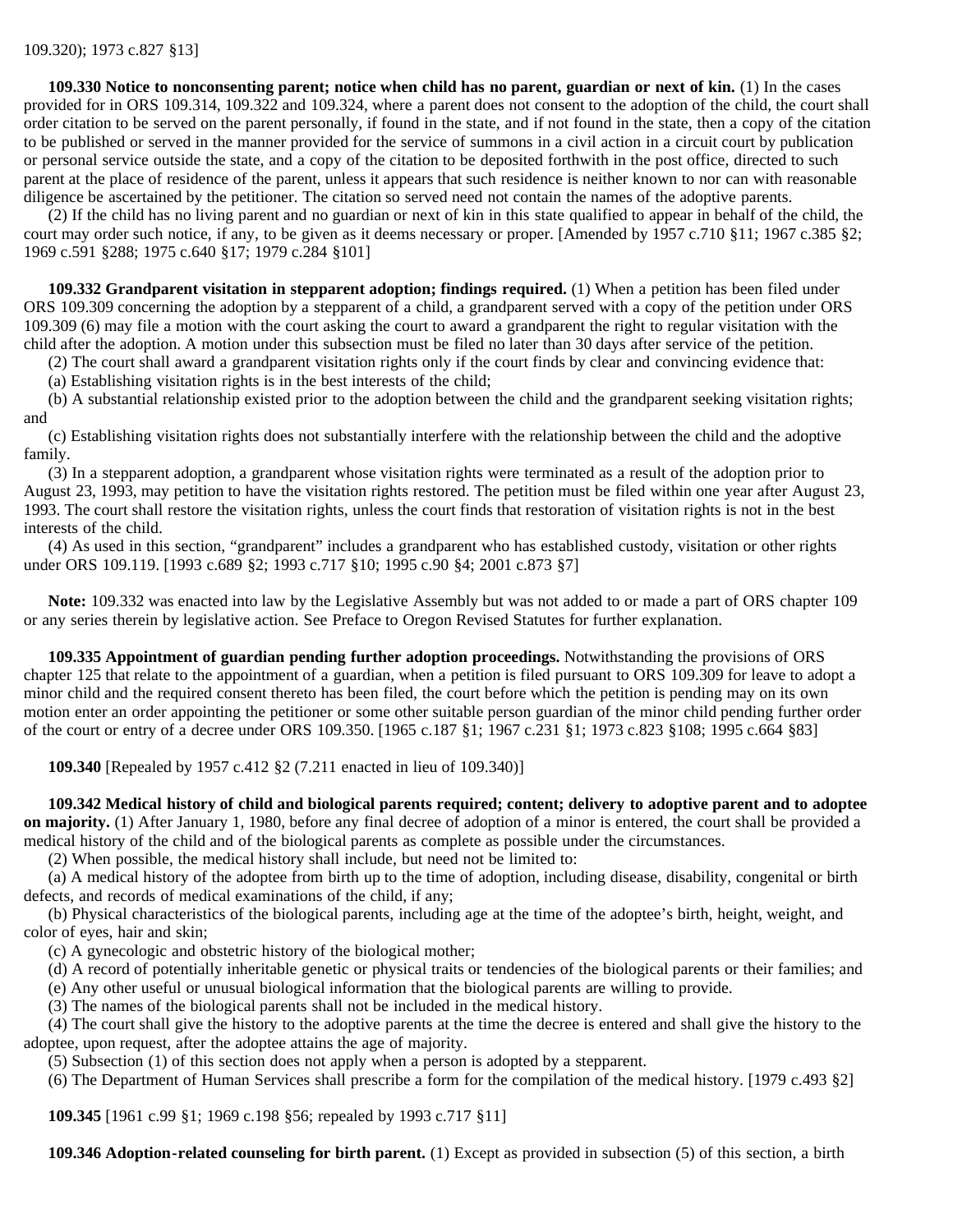parent consenting to an adoption shall receive notice of the birth parent's right to payment for three adoption-related counseling sessions prior to surrender or relinquishment of the child for adoption and three sessions of adoption-related counseling after surrender or relinquishment of the child for adoption.

 (2) Notice of the right to adoption-related counseling shall be in writing and shall be provided to the consenting birth parent by either the attorney for the birth parent, the agency representative taking the birth parent's consent or the attorney for the prospective adoptive parent. Before entry of a final decree of adoption, the agency or attorney providing the written notice shall submit verification to the court that the notice was given to the consenting birth parent.

 (3) The prospective adoptive parent shall pay all uninsured costs of the adoption-related counseling required by this section, provided the counseling is received within one year of the date of surrender or relinquishment of the child for adoption.

 (4) Adoption-related counseling under this section, unless otherwise agreed to by the prospective adoptive parent and the consenting birth parent, shall be provided by:

 (a) A social worker employed by an Oregon licensed adoption agency other than the social worker assigned to the prospective adoptive parent;

 (b) A social worker, counselor or therapist who is working under the supervision of a licensed clinical social worker or a licensed professional counselor and who is knowledgeable about birth parent, adoption and grief and loss issues; or

(c) A social worker, counselor or therapist who:

(A) Has a graduate degree in social work, counseling or psychology; and

(B) Is knowledgeable about birth parent, adoption and grief and loss issues.

(5) The requirements of this section do not apply to:

(a) An adoption in which a birth parent relinquishes parental rights to the Department of Human Services;

(b) An adoption in which one parent retains parental rights;

 (c) An adoption in which the child is born in a foreign country and adopted under the laws of that country or readopted in Oregon;

 (d) An adoption in which the child is born in a foreign country and subsequently adopted in Oregon and in which the identity or whereabouts of the child's birth parents are unknown; or

(e) An adoption of an adult.

 (6) Failure to provide the notice required by this section or failure to pay the uninsured costs of adoption-related counseling required by this section is not grounds for setting aside an adoption decree or for revocation of a written consent to an adoption or a certificate of irrevocability. [2001 c.586 §2]

 **Note:** 109.346 and 109.347 were enacted into law by the Legislative Assembly but were not added to or made a part of ORS chapter 109 or any series therein by legislative action. See Preface to Oregon Revised Statutes for further explanation.

 **109.347 Civil action for failure to pay for counseling; attorney fees.** A birth parent aggrieved by the failure of a prospective adoptive parent or adoptive parent to pay the uninsured costs of adoption-related counseling required by ORS 109.346 may file a civil action in circuit court for payment or reimbursement of the uninsured costs of adoption-related counseling. The court shall award reasonable attorney fees and costs of the action to a prevailing birth parent. [2001 c.586 §3]

 **Note:** See note under 109.346.

 **109.350 Decree of adoption.** If, upon a petition for adoption duly presented and consented to, the court is satisfied as to the identity and relations of the persons, that the petitioner is of sufficient ability to bring up the child and furnish suitable nurture and education, having reference to the degree and condition of the parents, that, if applicable, the requirements of the Indian Child Welfare Act (25 U.S.C. 1901 et seq.) have been met, and that it is fit and proper that such adoption be effected, a decree shall be made setting forth the facts, and ordering that from the date of the decree the child, to all legal intents and purposes, is the child of the petitioner. In an adoption subject to the Indian Child Welfare Act (25 U.S.C. 1901 et seq.), the state court shall provide to the United States Secretary of the Interior a copy of the decree together with the other information required by the Indian Child Welfare Act (25 U.S.C. 1901 et seq.). [Amended by 1959 c.430 §4; 1983 c.302 §3]

 **109.353 Notice of voluntary adoption registry required before final decree entered; waiver.** Before a final decree of adoption is entered, the agency or organization facilitating the adoption, or the attorney for the adoptive parents in an independent adoption, shall submit verification to the court that the parents of the child and the petitioners have been advised of the voluntary adoption registry established under ORS 109.450 and have been given information on how to access those services. The court may waive this requirement upon a finding of good cause. [1995 c.730 §5; 1999 c.160 §1]

 **Note:** 109.353 was enacted into law by the Legislative Assembly but was not added to or made a part of ORS chapter 109 or any series therein by legislative action. See Preface to Oregon Revised Statutes for further explanation.

 **109.360 Change of adopted child's name.** If in a petition for the adoption of a child a change of the child's name is requested, the court, upon decreeing the adoption, may also decree the change of name without the notices required by ORS 33.420. [Amended by 1997 c.872 §24]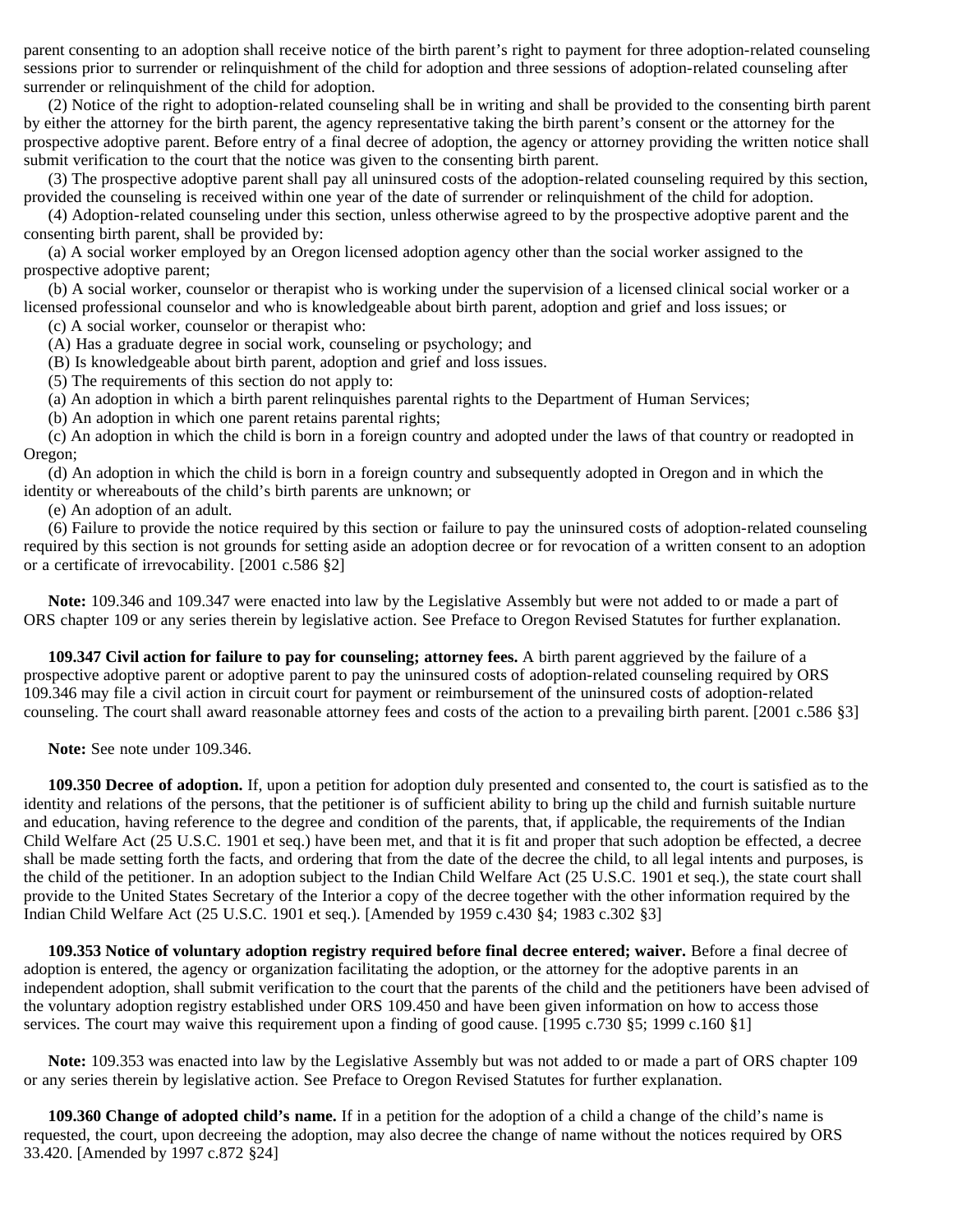**109.370** [Amended by 1957 c.403 §7; 1961 c.98 §1; 1969 c.591 §289; repealed by 1993 c.717 §11]

 **109.380** [Repealed by 1959 c.609 §5]

 **109.381 Effect of decree of adoption.** (1) A decree of a court of this state granting an adoption, and the proceedings in such adoption matter, shall in all respects be entitled to the same presumptions and be as conclusive as if rendered by a court of record acting in all respects as a court of general jurisdiction and not by a court of special or inferior jurisdiction, and jurisdiction over the persons and the cause shall be presumed to exist.

 (2) Except for such right of appeal as may be provided by law, decrees of adoption shall be binding and conclusive upon all parties to the proceeding. No party nor anyone claiming by, through or under a party to an adoption proceeding, may for any reason, either by collateral or direct proceedings, question the validity of a decree of adoption entered by a court of competent jurisdiction of this or any other state.

 (3) After the expiration of one year from the entry of a decree of adoption in this state the validity of the adoption shall be binding on all persons, and it shall be conclusively presumed that the child's natural parents and all other persons who might claim to have any right to, or over the child, have abandoned the child and consented to the entry of such decree of adoption, and that the child became the lawful child of the adoptive parents or parent at the time when the decree of adoption was rendered, all irrespective of jurisdictional or other defects in the adoption proceeding; after the expiration of such one-year period no one may question the validity of the adoption for any reason, either through collateral or direct proceedings, and all persons shall be bound thereby; provided, however, the provisions of this subsection shall not affect such right of appeal from a decree of adoption as may be provided by law.

 (4) The provisions of this section shall apply to all adoption proceedings instituted in this state after August 5, 1959. This section shall also apply, after the expiration of one year from August 5, 1959, to all adoption proceedings instituted in this state before August 5, 1959. [Subsections (1), (2) and (3) enacted as 1959 c.609 §§2,3,4; subsection (4) derived from 1959 c.609 §6]

 **109.385 Certain adoptions in foreign nations recognized; evidence.** (1) An adoption in any foreign nation under the laws of such nation of a person who is at the time of the adoption a national of such nation by adoptive parents at least one of whom is a citizen of the United States shall be recognized as a valid and legal adoption for all purposes in the State of Oregon if the adoption is valid and legal in the foreign nation wherein the adoption occurred.

 (2) The certificate of a judge of a court of general jurisdiction under the seal of the judge or the seal of the court in any foreign nation with respect to the adoption of a national of such foreign nation by adoptive parents at least one of whom is a citizen of the United States that all pertinent laws of such foreign nation have been complied with and the adoption is in all respects legal and valid shall be prima facie evidence in any court in the State of Oregon in any proceeding that such adoption was in fact legal and valid. Such certificate shall be prima facie evidence even if under the laws of the foreign nation the adoption is an administrative procedure and is not within the jurisdiction of the court or the judge making the certificate. [1961 c.95 §§2,3]

 **109.390 Authority of Department of Human Services or child-caring agency in adoption proceedings.** Where the Department of Human Services or an approved child-caring agency has the right to consent to the adoption of a child, the department or agency may:

(1) Where it deems the action necessary or proper, become a party to any proceeding for the adoption of the child.

(2) Appear in court where a proceeding for the adoption of the child is pending.

\_\_\_\_\_\_\_\_\_\_\_\_\_\_\_\_\_\_\_\_\_\_\_\_\_\_\_\_\_\_\_\_\_\_\_\_\_\_\_\_\_\_\_\_\_\_\_\_\_\_\_\_\_\_\_\_\_\_\_\_\_\_\_\_\_\_\_\_\_\_\_\_\_\_\_\_\_\_

 (3) Give or withhold consent in loco parentis to the adoption of the child only in accordance with ORS 109.316. [1957 c.710 §14; 1971 c.401 §6]

**109.400 Adoption report form.** (1) When a petition for adoption is filed with a court, the petitioner or the attorney thereof shall file with the petition an adoption report form as provided in ORS 432.415.

 (2) Notwithstanding ORS 7.211, if the court enters a decree of adoption, the clerk of the court shall review the personal particulars filled in on the form, shall fill in the remaining blanks on the form, shall certify the form and mail it to the State Registrar of the Center for Health Statistics as the adoption report as required under ORS 432.415. [1959 c.430 §1; 1983 c.709 §41; 1997 c.783 §45]

 **109.410 Certificate of adoption; form; fee; persons eligible to receive copy; status.** (1) The clerk of the court having custody of the adoption file shall issue upon request a certificate of adoption to the adopted person, the adoptive parents or parent, their attorney of record, in the proceeding, or to any child-placing agency which gave consent to the adoption. The certificate shall be substantially in the following form:

> CERTIFICATE OF ADOPTION IN THE \_\_\_\_\_\_\_\_ COURT OF THE STATE OF OREGON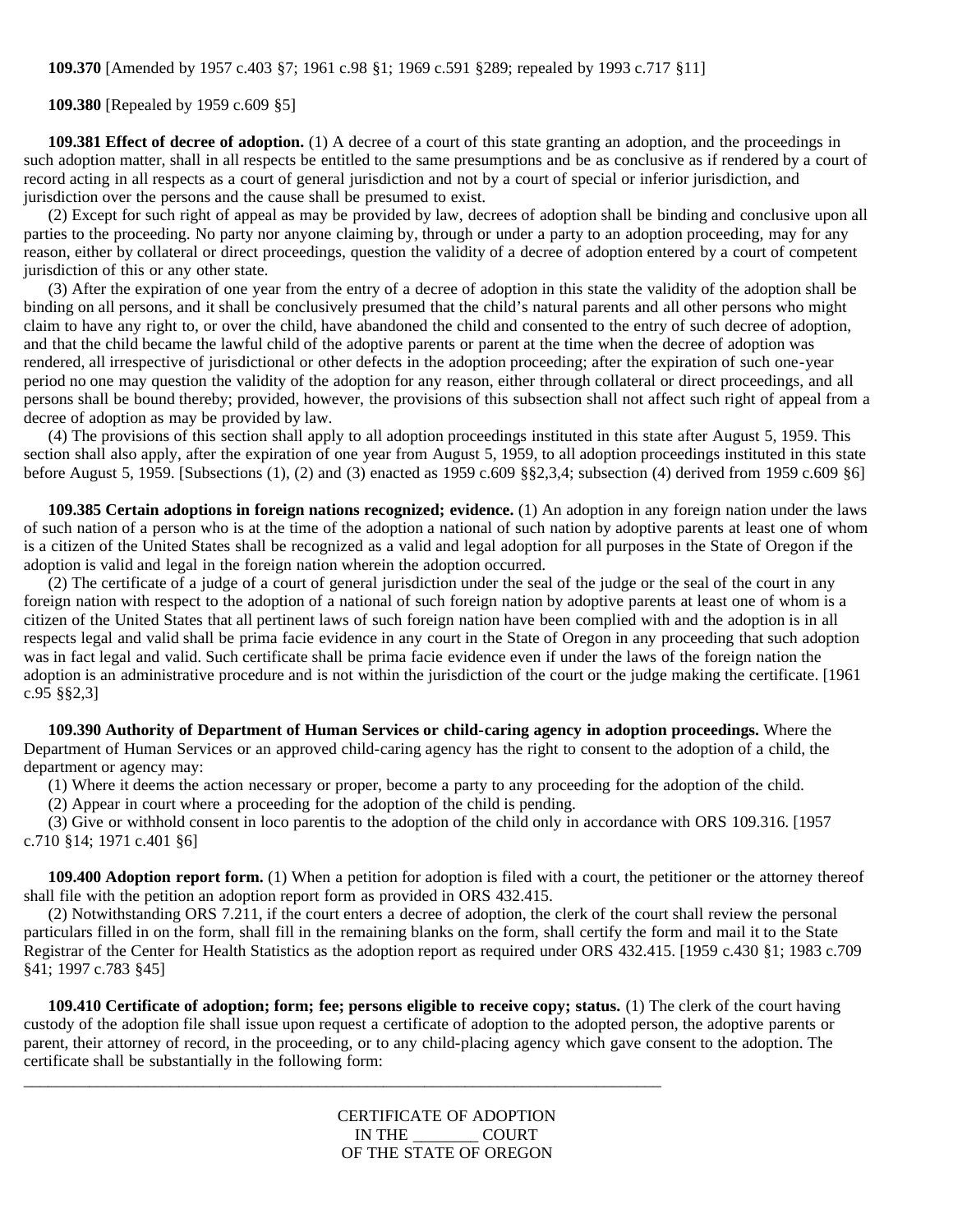## FOR THE COUNTY OF  $\overline{\phantom{a}}$  , where  $\overline{\phantom{a}}$

In the Matter of the Adoption of:

| Name after Adoption                                                                                                                                                                                         | File No. $\qquad \qquad$ |
|-------------------------------------------------------------------------------------------------------------------------------------------------------------------------------------------------------------|--------------------------|
| This is to certify that on the $\_\_\_$ day of $\_\_\_\_$ , 2 $\_\_\_$ , a Decree of Adoption was granted by the Honorable Judge<br>decreeing the adoption of the above-named person by ________________.   |                          |
| The adopted person, above named, was born in the City of _________, County of _______, State of _______, on the<br>$\_\_$ day of $\_\_$ , 2 $\_\_$ .<br>Dated at ________, Oregon, this __ day of ___, 2__. |                          |
| (Title of the Clerk of the Court)<br>Deputy                                                                                                                                                                 |                          |

(2) The certificate of adoption may be issued by the judge who granted the adoption, instead of by the clerk of the court.

 (3) The certificate of adoption shall not state the former name of the person adopted, unless the name was not changed by the decree, and shall not state the name of either biological parent of the person adopted. However, if the adoption was by the adopted person's stepparent, the name of the adopting stepparent's spouse may be set forth in the certificate if requested.

 (4)(a) For the issuance of one certificate of adoption for any person who was adopted after October 3, 1979, a fee of not more than \$1 may be charged and collected by the clerk of the court.

 (b) For additional certificates or for certificates of adoption for persons adopted prior to October 3, 1979, a fee of not more than \$1 for each certificate may be charged and collected by the clerk of the court.

 (5) No certificate of adoption shall be issued to any person other than the persons described in subsection (1) of this section without order of the court.

 (6) For all purposes, the certificate of adoption shall constitute legal proof of the facts set forth therein, shall have the same force and effect and the same presumptions of validity as the decree of adoption, and shall be entitled to full faith and credit. [1979 c.397 §2; 1985 c.496 §24]

#### VOLUNTARY ADOPTION REGISTRY

 **109.425 Definitions for ORS 109.425 to 109.507.** As used in this section and ORS 109.435 to 109.507:

(1) "Adoptee" means a person who has been adopted in the State of Oregon.

(2) "Adoption" means the judicial act of creating the relationship of parent and child where it did not exist previously.

(3) "Adoptive parent" means an adult who has become a parent of a child through adoption.

(4) "Adult" means a person 18 years of age or older.

 (5) "Agency" means any public or private organization licensed or authorized under the laws of this state to place children for adoption.

 $(6)$  "Birth parent" is:

 (a) The man or woman who is legally presumed under the laws of this state to be the father or mother of genetic origin of a child; and

 (b) A putative father of the child if the birth mother alleges he is the father and the putative father, by written affidavit or surrender and release executed within three years of the relinquishment of the child by the birth mother or the termination of parental rights of the birth mother, acknowledges being the child's biological father.

(7) "Department" means the Department of Human Services.

 (8)(a) "Genetic and social history" is a comprehensive report, when obtainable, of the health status and medical history of the birth parents and other persons related to the child.

(b) The genetic and social history may contain as much of the following as is available:

(A) Medical history;

(B) Health status;

(C) Cause of and age at death;

(D) Height, weight, eye and hair color;

(E) Ethnic origins; and

(F) Religion, if any.

(c) The genetic and social history may include the health status and medical history of:

(A) The birth parents;

(B) A putative father, if any;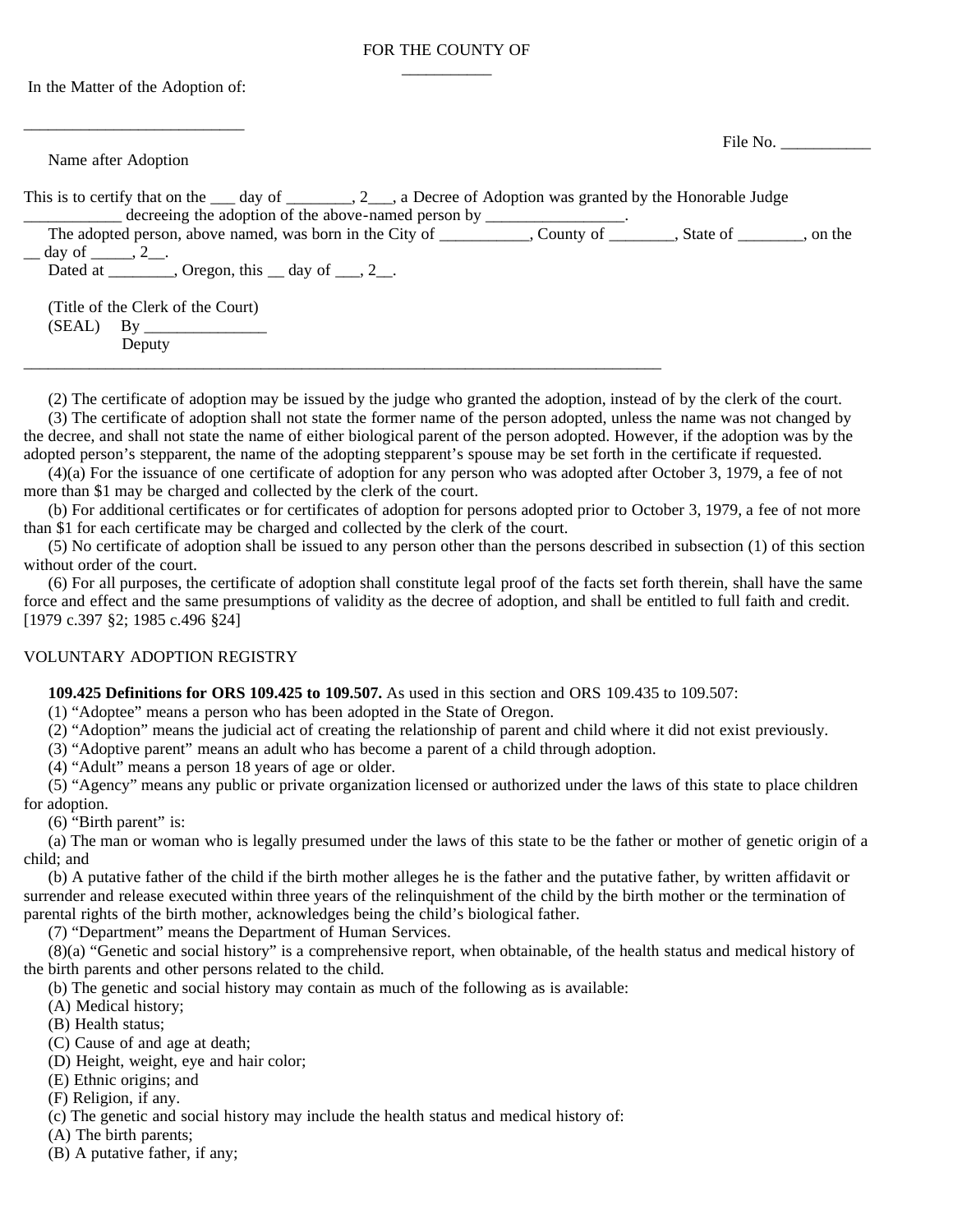(C) Siblings to the birth parents, if any;

(D) Siblings to a putative father, if any;

(E) Other children of either birth parent, if any;

(F) Other children of a putative father, if any;

(G) Parents of the birth parents; and

(H) Parents of a putative father, if any.

 (9) "Health history" is a comprehensive report, when obtainable, of the child's health status and medical history at the time of placement for adoption, including neonatal, psychological, physiological and medical care history.

 (10) "Putative father" is a man who, under the laws of this state, is not legally presumed to be the father of genetic origin of a child, but who claims or is alleged to be the father of genetic origin of the child.

(11) "Registry" is a voluntary adoption registry as established under ORS 109.450.

 (12) "Successor agency" is an agency which has the adoption records of another agency because of the merger of the agency and the successor agency or because a former agency has ceased doing business and has given its adoption records to the successor agency as provided in ORS 109.435 (2). [1983 c.672 §2; 1989 c.372 §1; 1993 c.410 §1; 1995 c.79 §39; 1995 c.730 §7; 1997 c.130 §3; 1997 c.442 §1; 2001 c.900 §14]

 **Note:** 109.425 to 109.507 and 109.990 (2) were enacted into law by the Legislative Assembly but were not added to or made a part of ORS chapter 109 by legislative action. See Preface to Oregon Revised Statutes for further explanation.

**109.430 Policy for ORS 109.425 to 109.507.** It is the policy of this state that adoption is based upon the legal termination of parental rights and responsibilities of birth parents and the creation of the legal relationship of parents and child between an adoptee and the adoptive parents. These legal and social premises underlying adoption must be maintained. The state recognizes that some adults who were adopted as children have a strong desire to obtain identifying information about their birth parents or putative father while other such adult adoptees have no such desire. The state further recognizes that some birth parents have a strong desire to obtain identifying information about their biological children who were adopted, while other birth parents have no such desire. The state fully recognizes the right to privacy and confidentiality of birth parents whose children were adopted, the adoptees and the adoptive parents. The purpose of ORS 7.211, 109.425 to 109.507 and 432.420 is to:

 (1) Set up a voluntary adoption registry where birth parents, putative fathers and adult adoptees may register their willingness to the release of identifying information to each other;

 (2) Provide for the disclosure of identifying information to birth parents and their genetic offspring through a social worker employed by a licensed adoption agency, if a birth parent or parents or putative father and the adult adoptee are registered;

 (3) Provide for the transmission of nonidentifying health and social and genetic history of the adult adoptees, birth parents, putative fathers and other specified persons; and

 (4) Provide for disclosure of specific identifying information to Indian tribes or governmental agencies when needed to establish the adoptee's eligibility for tribal membership or for benefits or to a person responsible for settling an estate that refers to the adoptee. [1983 c.672 §1; 1989 c.372 §5; 1995 c.79 §40; 1995 c.730 §8; 1997 c.442 §2]

**Note:** See note under 109.425.

 **109.435 Adoption records to be permanently maintained.** (1) All records of any adoption finalized in this state shall be permanently maintained by the Department of Human Services or by the agency arranging the adoption.

 (2) If an agency which handles adoptions ceases to do business, the agency shall transfer the adoption records to the department or to a successor agency, if the agency gives notice of the transfer to the department. [1983 c.672 §3]

 **Note:** See note under 109.425.

 **109.440 Information confidential; exceptions.** (1) A person or agency may not disclose any confidential information relating to an adoption except as provided in subsection (2) of this section and ORS 109.425 and 109.435 to 109.507 or pursuant to a court order.

 (2) The provisions of subsection (1) of this section do not apply when confidential information relating to an international adoption is requested by the adult adoptee. [1983 c.672 §4; 1995 c.79 §41; 1995 c.730 §9; 2001 c.586 §1]

 **Note:** See note under 109.425.

 **109.445 Information of registry confidential.** (1) Notwithstanding any other provision of law, the information acquired by any voluntary adoption registry shall not be disclosed under any freedom of information legislation, rules or practice.

 (2) A class action suit shall not be maintained in any court of this state to require the registry to disclose identifying information. [1983 c.672 §5]

 **Note:** See note under 109.425.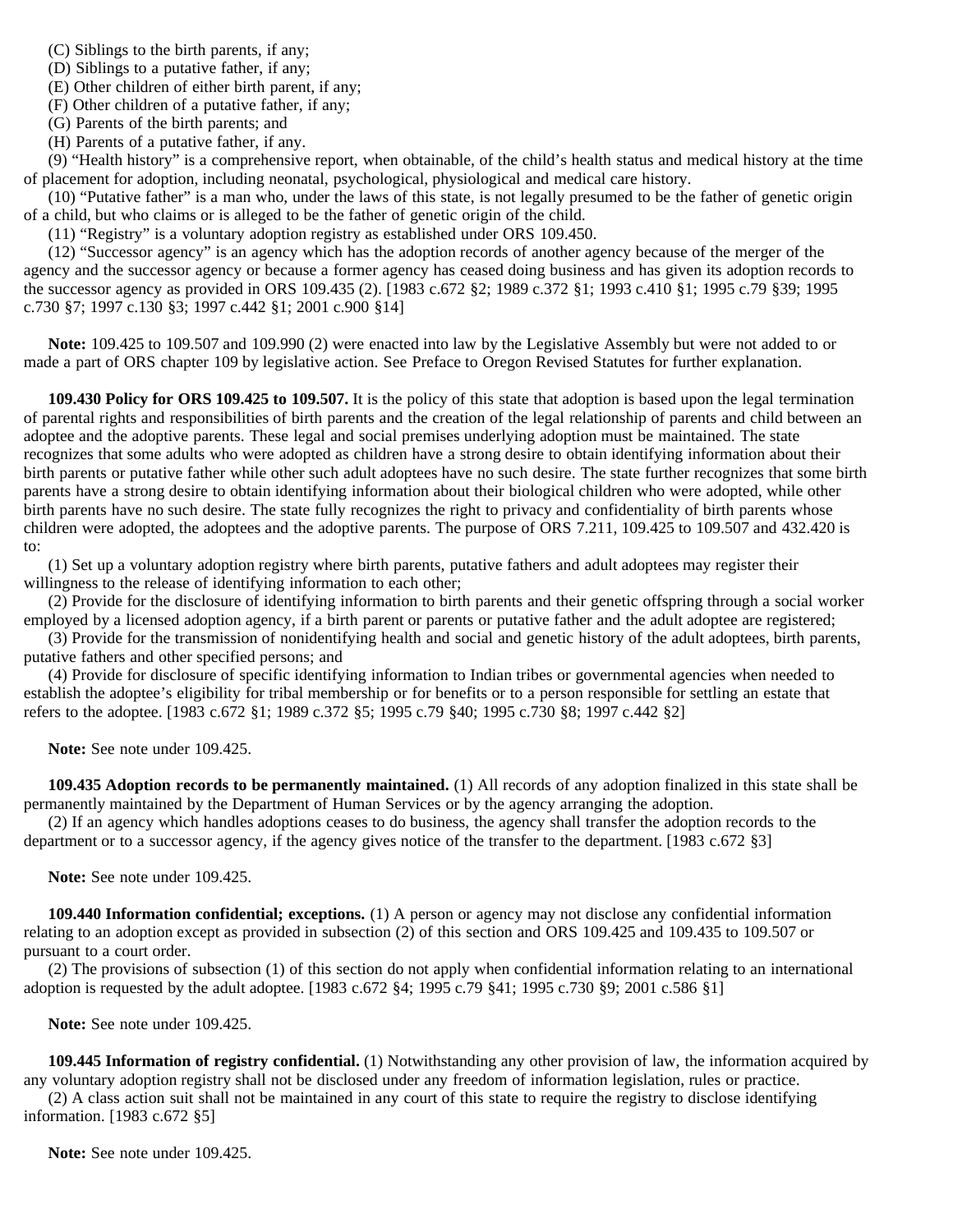**109.450 Child placement agency to maintain registry; Department of Human Services duties.** (1) A voluntary adoption registry shall be established and maintained by each agency or its successor agency. An agency may delegate or contract with another agency to establish, maintain and operate the registry for the delegating agency.

 (2) The Department of Human Services shall establish, maintain and operate the registry for all adoptions not arranged through a licensed agency. The department may contract out the function of establishing, maintaining and operating the registry to another agency. The department may join a voluntary national or international registry and make its records available in the manner authorized by ORS 109.425 to 109.507. However, if the rules of disclosure of such a voluntary organization differ from those prescribed in ORS 109.425 and 109.435 to 109.507, ORS 109.425 and 109.435 to 109.507 shall prevail. [1983 c.672 §6; 1995 c.79 §42; 1995 c.730 §10]

 **Note:** See note under 109.425.

 **109.455 Persons eligible to use registry.** (1) As provided in ORS 109.475 and except as provided in subsection (2) of this section, only a birth parent, adult adoptee, adult genetic sibling of an adoptee, adoptive parent of a deceased adoptee or parents or adult siblings of a deceased birth parent or parents may use the registry for obtaining identifying information about birth parents, putative fathers, adult adoptees and adult adoptee genetic siblings.

 (2) An adult adoptee who has a genetic sibling in the adult adoptee's adoptive family who is under the age of 18 may not have access to the registry.

(3) A putative father may not have access to the registry.

 (4) Birth parents, adult adoptees, adult genetic siblings of an adoptee, adoptive parent or parents of a deceased adoptee and parents or adult siblings of a deceased birth parent or parents shall work through the agency involved in the adoption, or its successor agency, or the Department of Human Services to receive information concerning the adoption. [1983 c.672 §7; 1989 c.372 §2; 1997 c.442 §3]

 **Note:** See note under 109.425.

 **109.460 Persons eligible to register.** (1) An adult adoptee, each birth parent, a putative father, an adult genetic sibling of an adoptee, an adoptive parent of a deceased adoptee and a parent or adult sibling of a deceased birth parent or parents may register by submitting a signed affidavit to the appropriate registry. The affidavit shall contain the information listed in ORS 109.465 and a statement of the registrant's willingness to be identified to the other relevant persons who register. The affidavit gives authority to the registry to release identifying information related to the registrant to the other relevant persons who register. Each registration shall be accompanied by the birth certificate of the registrant.

 (2) An adoptee, or the parent or guardian of an adoptee under 18 years of age, may register to have specific identifying information disclosed to Indian tribes or to governmental agencies in order to establish the adoptee's eligibility for tribal membership or for benefits or to a person settling an estate. The information shall be limited to a true copy of documents that prove the adoptee's lineage. Information disclosed in accordance with this subsection shall not be disclosed to the adoptee or the parent or guardian of the adoptee by the registry or employee or agency operating a registry nor by the Indian tribe, governmental agency or person receiving the information.

 (3) Except as provided in ORS 109.475 (2), if a birth parent or an adoptee fails to file an affidavit with the registry for any reason, including death or disability, identifying information shall not be disclosed to those relevant persons who do register.

 (4) Except as otherwise provided in ORS 109.503, a registry or employee or the agency operating a registry shall not contact or in any other way solicit any adoptee or birth parent to register with the registry. [1983 c.672 §8; 1989 c.372 §6; 1993 c.410 §10; 1997 c.442 §4]

 **Note:** See note under 109.425.

 **109.465 Content of affidavit; notice of change in information.** (1) The affidavit required under ORS 109.460 shall contain:

(a) The current name and address of the registrant;

(b) Any previous name by which the registrant was known;

(c) The original or adopted names of the adopted child;

- (d) The place and date of birth of the adopted child, if known; and
- (e) The name and address of the agency, if known.

 (2) The registrant shall notify the registry of any change in name or address which occurs after the registrant registers. Upon registering, the registry shall inform the registrant that the registrant has the responsibility to notify the registry of a change in address. The registry is not required to search for a registrant who fails to notify the registry of a change in address.

 (3) A registrant may cancel the registrant's registration at any time by giving the registry written notice of the registrant's desires to so cancel. [1983 c.672 §9]

 **Note:** See note under 109.425.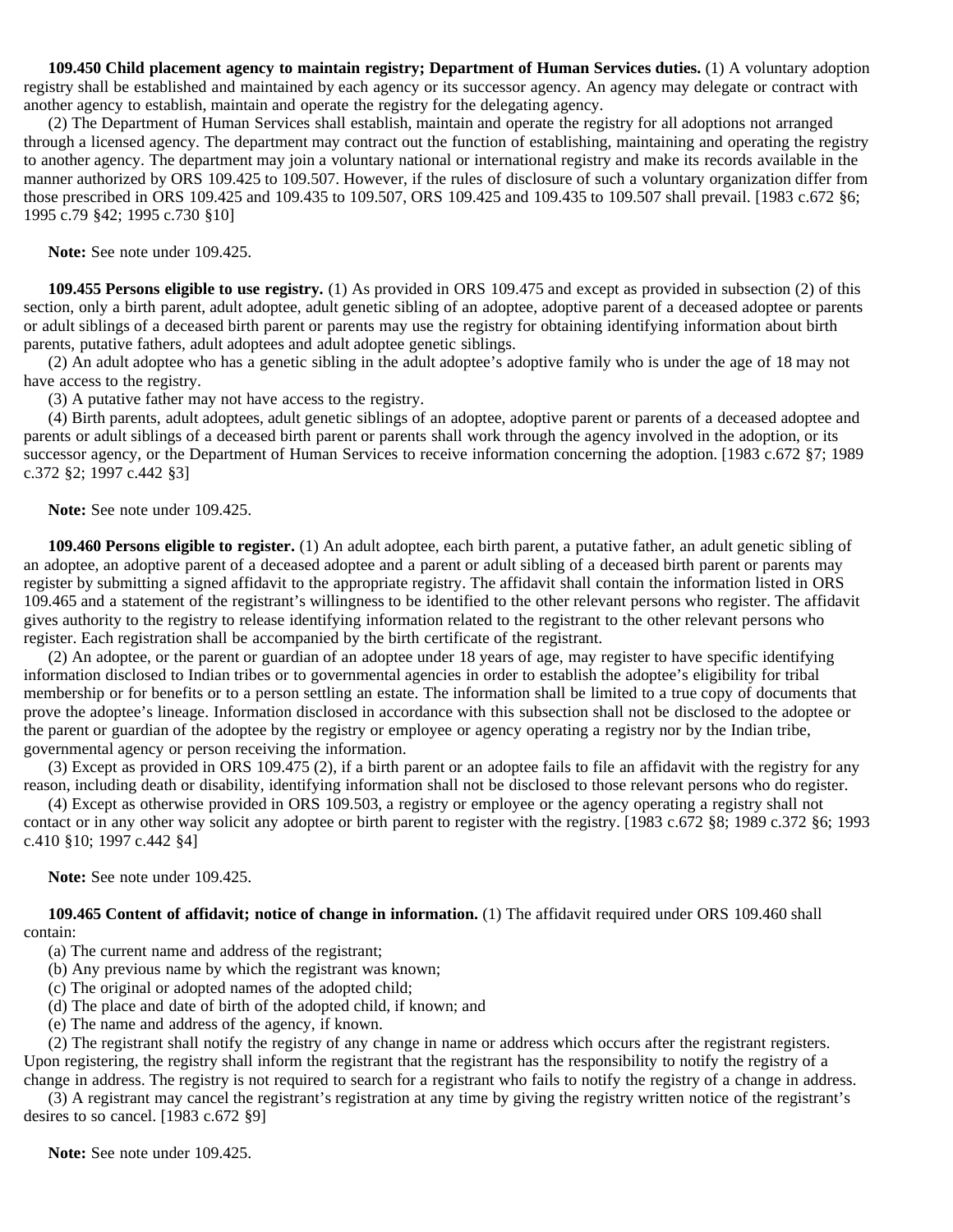**109.470 Continuing registration by birth parent or putative father.** (1) When an adoptee reaches age 18, a birth parent of the adoptee, if the birth parent registered with the registry before the adoptee was age 18, shall notify the registry in writing only if the birth parent does not desire to continue the registration.

 (2) When an adoptee reaches age 18, a putative father of the adoptee, if the putative father registered with the registry before the adoptee was age 18, shall notify the registry in writing only if the putative father does not desire to continue the registration.

 (3) A registry shall notify a birth parent or putative father of this requirement when the birth parent or putative father initially registers. [1983 c.672 §10; 1989 c.372 §3; 1997 c.442 §5; 1999 c.650 §1]

 **Note:** See note under 109.425.

 **109.475 Processing affidavits.** (1) Upon receipt of the affidavit under ORS 109.460, the registry shall process each affidavit in an attempt to match the adult adoptee and the birth parents, the putative father, the adult genetic sibling, the adoptive parent of a deceased adoptee or the parents or adult sibling of a deceased birth parent or parents. The processing shall include research from agency records, and if necessary from court records, to determine whether the registrants match.

 (2) If the registry determines there is a match and if the relevant persons have registered with the registry and received the counseling required by ORS 109.480, notification of the match may be given by a registry to only:

(a) A birth parent or parents of an adult adoptee and an adult adoptee;

(b) The adult genetic siblings of an adult adoptee if the birth parent or parents are deceased;

 (c) Adult adoptee genetic siblings who have been adopted by different adoptive families and have no knowledge of their birth parents;

 (d) At the discretion of the agency operating the registry, parents or adult siblings of the birth parent or parents if the birth parent or parents are deceased; or

(e) At the discretion of the agency operating the registry, the adoptive parent or parents of a deceased adoptee.

 (3) Notification of a match to the relevant parties shall be made through a direct and confidential contact. [1983 c.672 §11; 1997 c.442 §6]

 **Note:** See note under 109.425.

 **109.480 Counseling of registrant.** (1) Upon the determination of a match but before identifying information is disclosed, the registrant shall, at the discretion of the agency operating the registry, participate in counseling:

(a) With a social worker employed by the registry; or

(b) If the registrant is domiciled outside the state, with a social worker in that state who is selected by the registry.

 (2) The counseling required under subsection (1) of this section shall place an emphasis on an evaluation of the need for and the effect of the information or contact on the genetic family members and the relationships within the adoptive family. [1983 c.672 §12]

 **Note:** See note under 109.425.

 **109.485 Registry information to be maintained permanently.** Any affidavits filed and other information collected by a registry shall be permanently maintained. [1983 c.672 §13]

 **Note:** See note under 109.425.

 **109.490 Limits on releasing information.** A registry shall release only information necessary for identifying a birth parent, a putative father, an adult adoptee or an adult genetic sibling, and shall not release information of any kind pertaining to:

(1) The adoptive parents;

(2) The siblings to the adult adoptee who are children of the adoptive parents; and

(3) The income of any person. [1983 c.672 §14; 1997 c.442 §7]

 **Note:** See note under 109.425.

 **109.495 Registrant fee.** Costs of establishing and maintaining a registry may be met through reasonable fees charged to all persons who register. [1983 c.672 §15; 1999 c.650 §2]

 **Note:** See note under 109.425.

 **109.500 Genetic, social and health history; availability; fee.** (1) A genetic and social history and health history which excludes information identifying any birth parent or putative father, member of a birth parent's or putative father's family, the adoptee or the adoptive parents of the adoptee, may be provided, if available, from an agency upon request to the following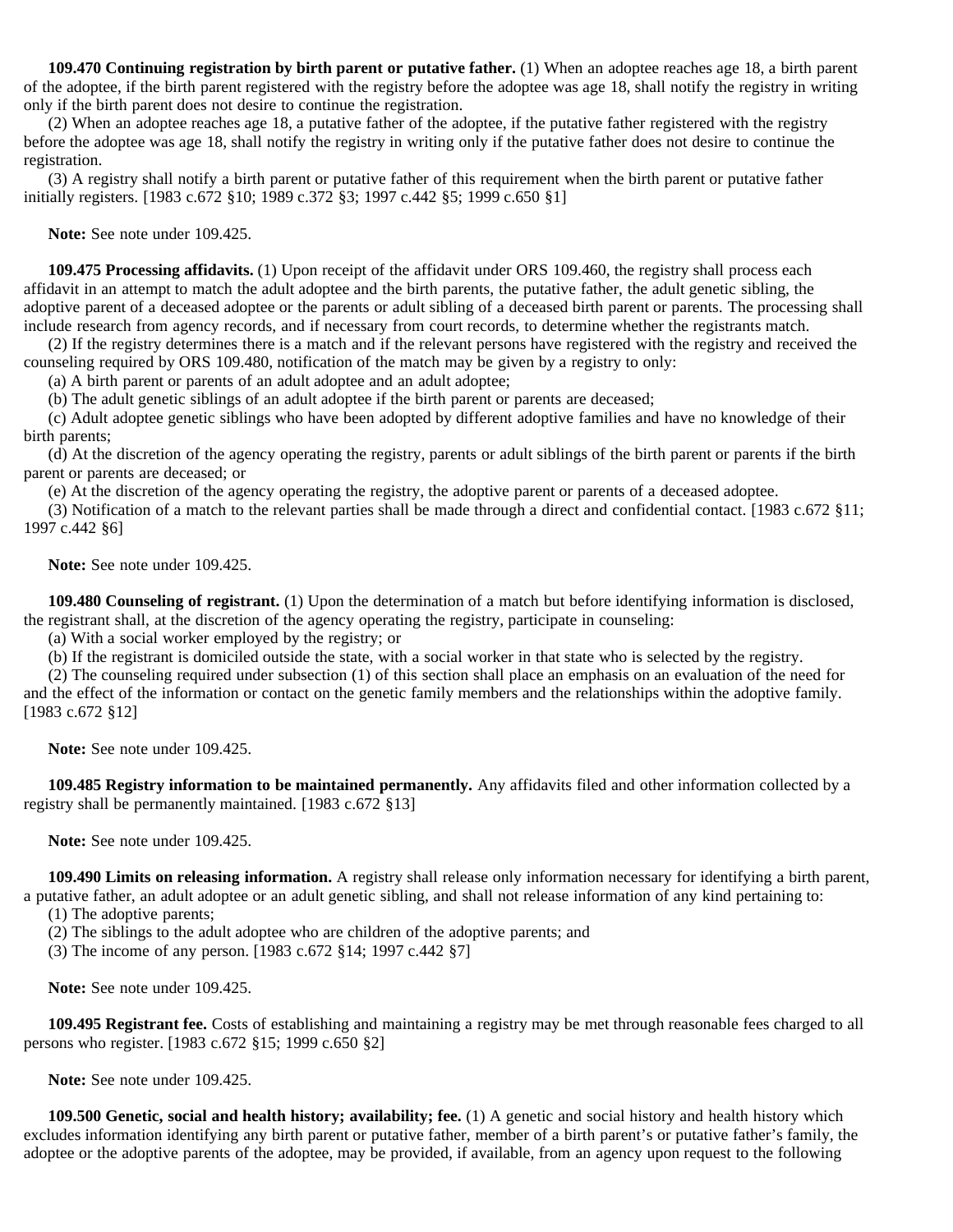persons:

(a) The adoptive parents of the child or the child's guardian;

(b) The birth parent of the adoptee;

(c) An adult adoptee; and

(d) In the event of the death of the adoptee:

(A) The adoptee's spouse if the spouse is the birth parent of the adoptee's child or the guardian of any child of the adoptee;

or

(B) Any progeny of the adoptee who is 18 years of age or older.

 (2) The medical history part of the report mentioned in subsection (1) of this section may be in the form prescribed by the Department of Human Services under ORS 109.342.

 (3) The agency may charge the person requesting the information requested under subsection (1) of this section the actual cost of providing such information. [1983 c.672 §16; 1989 c.372 §4; 1997 c.442 §8]

 **Note:** See note under 109.425.

 **109.502 Search for birth parents, putative father or genetic siblings; who may initiate; information required; fee.** (1)(a) An adult adoptee or the adoptive parent of a minor or deceased adoptee may request that the Department of Human Services or the Oregon licensed adoption agency that facilitated the adoption conduct a search for the adoptee's birth parents, putative father or, except as otherwise provided in ORS 109.504 (1), for the adoptee's genetic siblings.

 (b) A birth parent, an adult genetic sibling of an adoptee or the parent or adult sibling of a deceased birth parent may request the department or the Oregon licensed adoption agency that facilitated the adoption to conduct a search for an adult adoptee whom the birth parent relinquished for adoption.

 (c) A person requesting a search under paragraph (a) or (b) of this subsection shall direct the request for the search to the Oregon licensed adoption agency that facilitated the adoption. If the Oregon licensed adoption agency that facilitated the adoption is not conducting searches or has not been authorized by the department to conduct searches, the person shall direct the request to the department.

 (2) At the time of a request to conduct a search under this section, the requester shall provide the department or the Oregon licensed adoption agency that facilitated the adoption with such information as the department or the Oregon licensed adoption agency requires. The person requesting the search must be registered with a registry established under ORS 109.450.

 (3)(a) If the person has requested the department to conduct a search, upon payment by the requester of a fee established by rule under ORS 109.506, the department shall instruct an Oregon licensed adoption agency to conduct the search.

 (b) If the Oregon licensed adoption agency that facilitated the adoption meets the standards established by rule under ORS 109.506, upon payment by the requester of a fee established by rule under ORS 109.506, the Oregon licensed adoption agency shall conduct the search. [1993 c.410 §3; 1995 c.730 §12; 1997 c.442 §9]

 **Note:** See note under 109.425.

 **109.503 Access to adoption records for search; duties of searcher.** (1) When the Department of Human Services or an Oregon licensed adoption agency has been instructed to conduct a search, the department or an Oregon licensed adoption agency may examine adoption records maintained by the department and by private adoption agencies under ORS 109.435. However, the department or an Oregon licensed adoption agency may examine the adoption records of a private adoption agency only if the private adoption agency allows the examination. The department or an Oregon licensed adoption agency shall keep the records and information located in the records confidential.

 (2) If the department or an Oregon licensed adoption agency is able to identify and locate the person being sought, the department or an Oregon licensed adoption agency shall make a confidential inquiry of that person to determine whether the person wishes to make contact with the person requesting the search. The department or an Oregon licensed adoption agency shall make the inquiry in person if possible. If the reason the person is requesting the search is because there is a serious medical condition in the person's immediate family that is, or may be, an inheritable condition and the person being sought is biologically related to the ill person, the department or the Oregon licensed adoption agency shall inform the person being sought of that fact.

 (3)(a) If the person being sought wishes to make contact with the person requesting the search, the department or an Oregon licensed adoption agency shall:

 (A) Tell the person about the voluntary adoption registry under ORS 109.435 to 109.507 and that any contact will be made through the registry and its provisions and shall give the person any information and forms necessary to register;

 (B) Notify the voluntary adoption registry that the person being sought has been identified and located and has indicated that the person wishes to make contact; and

 (C) Return all materials and information obtained during the search to the department or agency responsible for maintaining the information.

 (b) If the person being sought has indicated a wish to make contact and has not registered with the voluntary adoption registry within 90 days after the confidential inquiry was made, the department or an Oregon licensed adoption agency, where practicable, shall contact the person to offer forms and materials to register and to determine if the person still intends to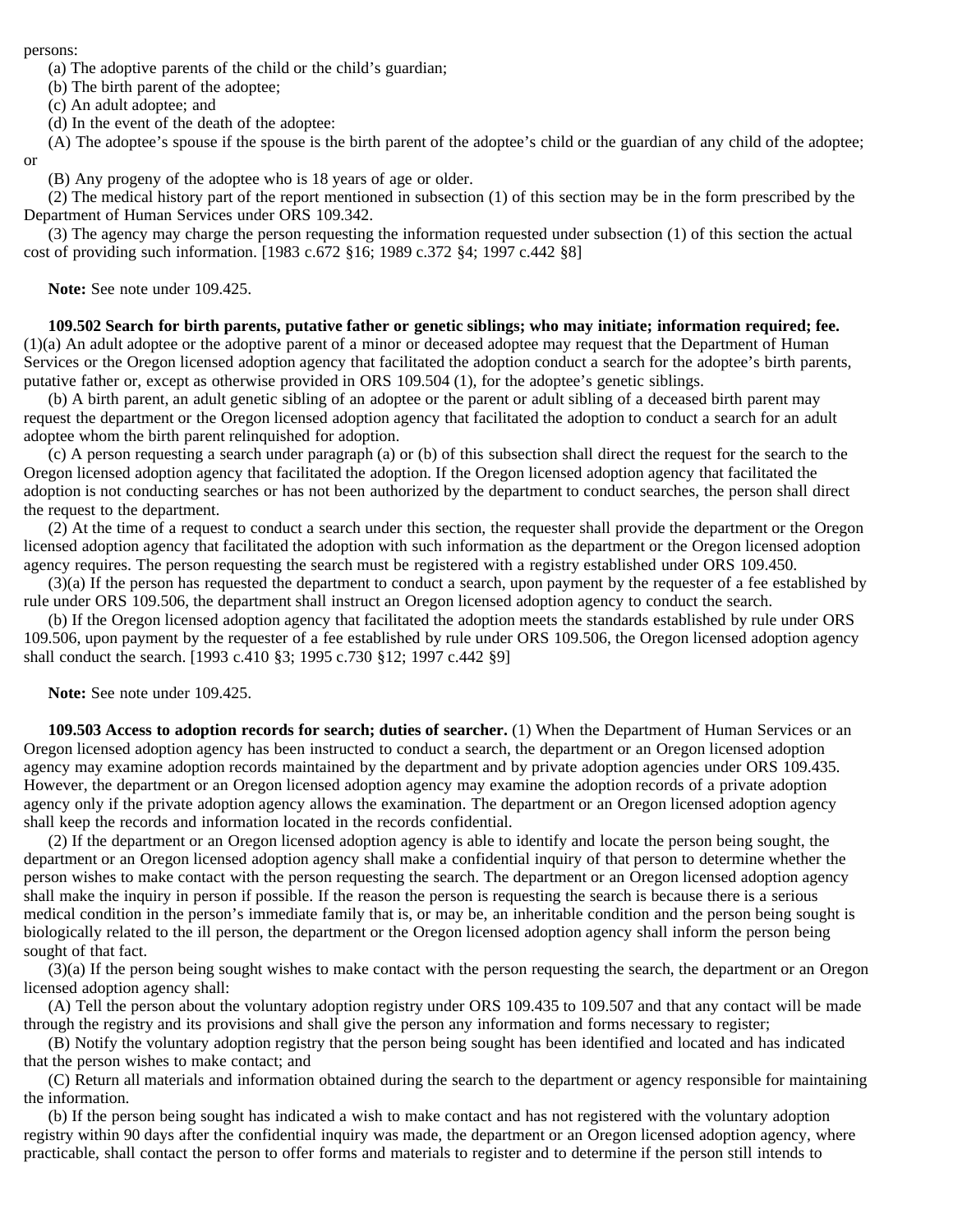register.

 (4) If the person being sought does not wish to make contact with the person requesting the search, the department or an Oregon licensed adoption agency shall:

(a) Tell the person about the voluntary adoption registry under ORS 109.435 to 109.507;

 (b) Notify the voluntary adoption registry that the person being sought has been identified, located and has indicated that the person does not wish to make contact; and

 (c) Return all materials and information obtained during the search to the department or agency responsible for maintaining the information.

 (5) If the department or an Oregon licensed adoption agency is unable to identify and locate the person being sought, the department or an Oregon licensed adoption agency shall notify the voluntary adoption registry of that fact.

(6) Upon receiving notice under subsection  $(3)(a)(B)$ ,  $(4)(b)$  or (5) of this section, the voluntary adoption registry shall: (a) Enter the information into its records; and

(b) Notify the person requesting the search only that the person being sought has or has not been located, and either:

(A) Has indicated a wish to make contact and has been given information and forms necessary to register; or

(B) Has indicated a wish not to make contact. [1993 c.410 §4; 1995 c.79 §43; 1995 c.730 §13; 1997 c.442 §10]

 **Note:** See note under 109.425.

 **109.504 Effect on subsequent searches when person sought in initial search refuses contact.** (1) If an adult adoptee or the adoptive parent of a minor or deceased adoptee has initiated a search under ORS 109.502, the fact that the person being sought in the original search does not wish to make contact does not prevent the adult adoptee or the adoptive parent from requesting another search for a birth parent or putative father not previously contacted. An adult adoptee or the adoptive parent of a minor or deceased adoptee may not request a search for a genetic sibling of the adoptee if there was a previous search for a birth parent of the adoptee and the birth parent did not want to make contact with the adult adoptee or adoptive parent.

 (2) The adult adoptee or adoptive parent of a minor or deceased adoptee shall request the search by repeating the process set out in ORS 109.502 and by paying the fees established by the Department of Human Services pursuant to ORS 109.506. [1993 c.410 §5; 1997 c.442 §11]

 **Note:** See note under 109.425.

 **109.505 Support services; adoption and reunion issues.** Information about agency and community resources regarding psychological issues in adoption and reunion shall be provided:

 (1) By the Department of Human Services or an Oregon licensed adoption agency to all persons requesting a search under ORS 109.502; and

 (2) By the department or an Oregon licensed adoption agency only to those persons the department or an Oregon licensed adoption agency identifies and locates as the result of a search under ORS 109.503 and who express a wish to receive information. [1993 c.410 §6; 1995 c.730 §14]

**Note:** See note under 109.425.

 **109.506 Rulemaking; fees.** The Department of Human Services by rule shall establish:

(1) Eligibility standards for Oregon licensed adoption agencies that conduct searches under ORS 109.503;

(2) Standards of conduct for Oregon licensed adoption agencies that conduct searches under ORS 109.503;

(3) Contracting procedures for Oregon licensed adoption agencies that conduct searches under ORS 109.503;

 (4) Search procedures to be followed by Oregon licensed adoption agencies that conduct searches under ORS 109.503; and (5) Fees to be paid by persons requesting a search under ORS 109.502. Fees authorized under this section include:

(a) A fee to be paid to the department or an Oregon licensed adoption agency to cover all costs incurred in the search; and

 (b) A fee to be paid to the department or an Oregon licensed adoption agency to cover the administrative costs incurred in administering the search program. [1993 c.410 §7; 1995 c.730 §15; 1999 c.650 §3]

 **Note:** See note under 109.425.

 **109.507 Access to Department of Human Services records required; access to private agency records discretionary.**

(1) The Department of Human Services shall allow an Oregon licensed adoption agency to examine confidential adoption records maintained by the department as part of a search conducted under ORS 109.503.

 (2) A private adoption agency may allow the department or an Oregon licensed adoption agency to examine confidential adoption records maintained by the agency as part of a search conducted under ORS 109.503. [1993 c.410 §8; 1995 c.730 §16]

 **Note:** See note under 109.425.

AGE OF MAJORITY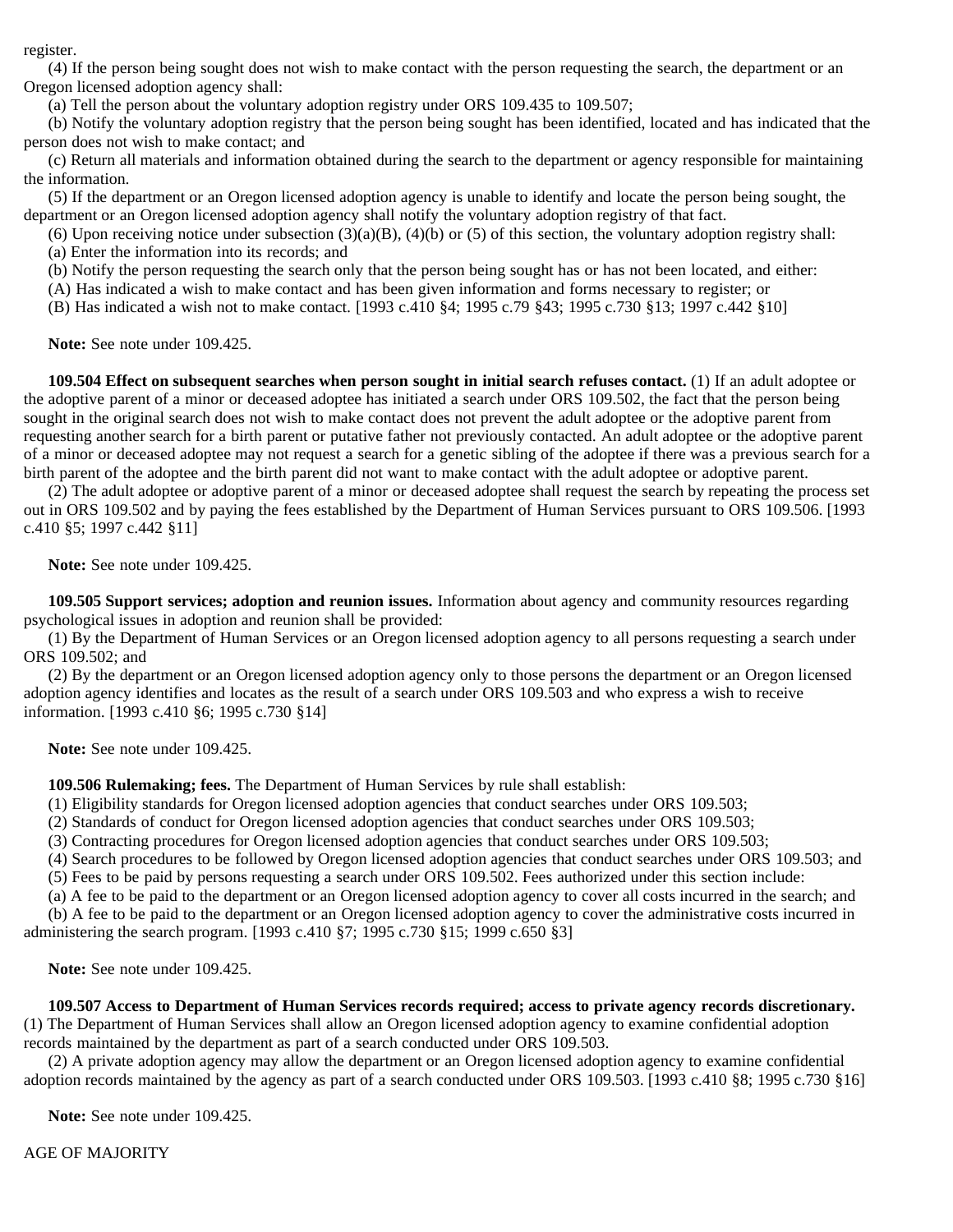**109.510 Age of majority.** Except as provided in ORS 109.520, in this state any person shall be deemed to have arrived at majority at the age of 18 years, and thereafter shall have control of the own actions and business of the person, have all the rights and be subject to all the liabilities of a citizen of full age. [Amended by 1973 c.827 §14]

 **109.520 Majority of married persons.** Except as provided in ORS 653.010, all persons shall be deemed to have arrived at the age of majority upon their being married according to law. [Amended by 1953 c.343 §2; 1957 c.710 §12; 1973 c.827 §15]

 **109.550** [1977 c.525 §2; 1993 c.33 §293; repealed by 1993 c.546 §141]

 **109.555** [1977 c.525 §3; 1979 c.266 §2; 1993 c.33 §294; repealed by 1993 c.546 §141]

 **109.560** [1977 c.525 §4; 1993 c.33 §295; repealed by 1993 c.546 §141]

 **109.565** [1977 c.525 §5; repealed by 1993 c.546 §141]

#### RIGHTS OF MINORS

 **109.610 Right to treatment for venereal disease without parental consent.** (1) Notwithstanding any other provision of law, a minor who may have come into contact with any venereal disease may give consent to the furnishing of hospital, medical or surgical care related to the diagnosis or treatment of such disease, if the disease or condition is one which is required by law or regulation adopted pursuant to law to be reported to the local or state health officer or board. Such consent shall not be subject to disaffirmance because of minority.

 (2) The consent of the parent, parents, or legal guardian of such minor shall not be necessary to authorize such hospital, medical or surgical care and without having given consent the parent, parents, or legal guardian shall not be liable for payment for any such care rendered. [Formerly 109.105; 1977 c.303 §1]

 **109.620** [Formerly 109.115; repealed by 1973 c.827 §83]

 **109.630** [1971 c.726 §1; 1973 c.454 §1; repealed by 1973 c.827 §83]

 **109.640 Right to medical or dental treatment without parental consent; physicians may provide birth control information to any person.** Any physician may provide birth control information and services to any person without regard to the age of such person and a minor 15 years of age or older, may give consent to hospital care, medical or surgical diagnosis or treatment by a physician licensed by the Board of Medical Examiners for the State of Oregon, and dental or surgical diagnosis or treatment by a dentist licensed by the Oregon Board of Dentistry, without the consent of a parent or guardian, except as may be provided by ORS 109.660. [1971 c.381 §1]

 **109.650 Disclosure without minor's consent and without liability.** A hospital or any physician or dentist as described in ORS 109.640 may advise the parent or parents or legal guardian of any such minor of such care, diagnosis or treatment or the need for any treatment, without the consent of the patient, and any such hospital, physician or dentist shall not be liable for advising such parent, parents or legal guardian without the consent of the patient. [1971 c.381 §2]

 **109.660 Construction.** The provisions of ORS 109.640, 109.650 and this section do not amend or supersede the provisions of ORS 109.610 or 435.435. [1971 c.381 §3; 1973 c.827 §16]

 **109.670 Right to donate blood.** (1) Any person 16 years of age or over may donate blood to any blood program without obtaining permission of a parent or guardian.

 (2) As used in subsection (1) of this section, "blood program" means any voluntary and noncompensatory program for the drawing of blood which is approved by the American Association of Blood Banks or the American Red Cross. [1977 c.533 §1]

 **Note:** 109.670 was enacted into law by the Legislative Assembly but was not added to or made a part of ORS chapter 109 or any series therein by legislative action. See Preface to Oregon Revised Statutes for further explanation.

 **109.672 Certain persons immune from liability for providing care to minor; consent of one parent required.** (1) No person licensed, certified or registered to practice a health care profession or health care facility shall be liable for damages in any civil action arising out of the failure of the person or facility to obtain the consent of a parent to the giving of medical care or treatment to a minor child of the parent if consent to the care has been given by the other parent of the child.

(2) The immunity provided by subsection (1) of this section shall apply regardless of whether:

(a) The parents are married, unmarried or separated at the time of consent or treatment.

(b) The consenting parent is, or is not, a custodial parent of the minor.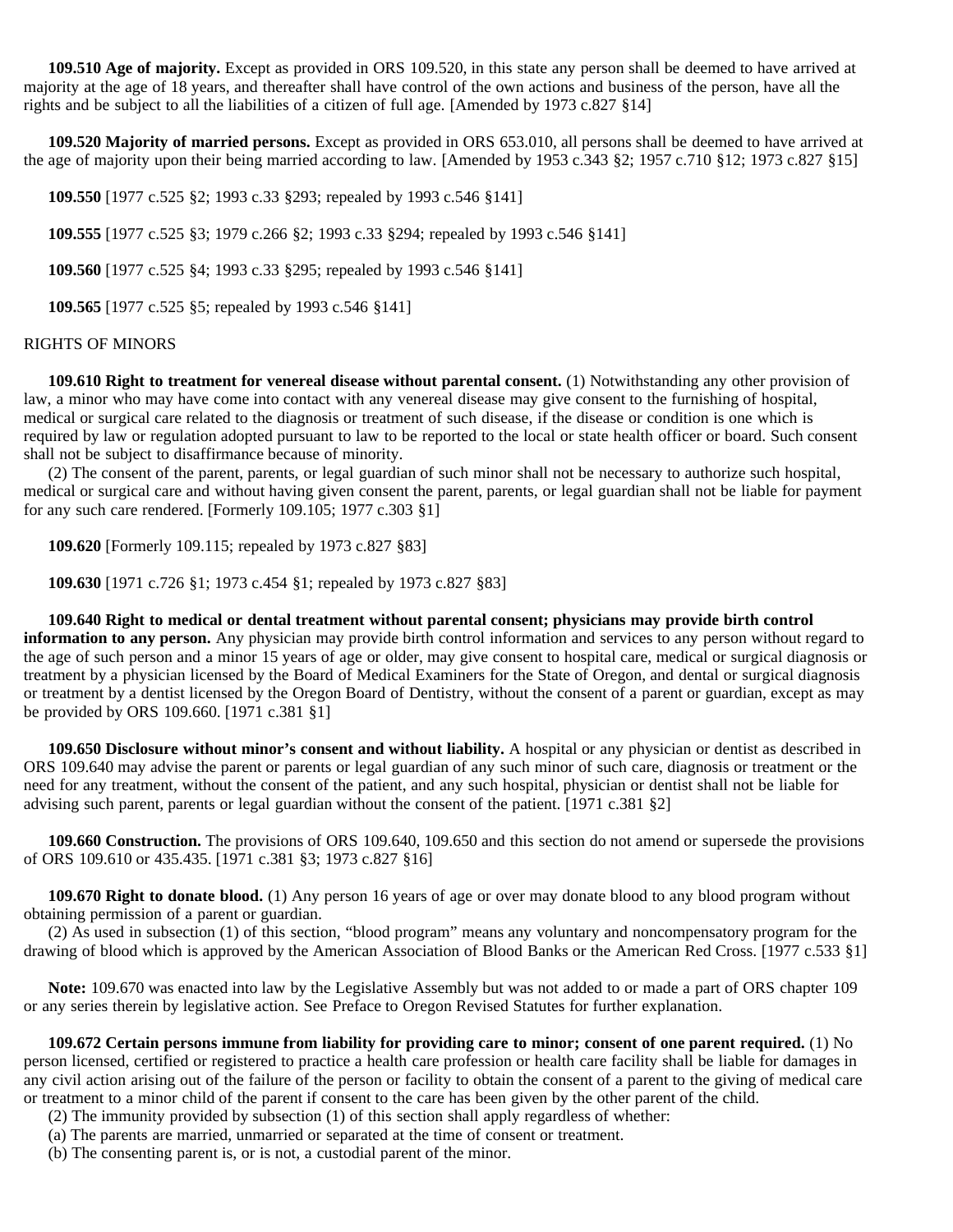(c) The giving of consent by only one parent is, or is not, in conformance with the terms of any agreement between the parents, any custody order or any decree of dissolution or separation.

 (3) The immunity created by subsection (1) of this section shall not apply if the parental rights of the parent who gives consent have been terminated pursuant to ORS 419B.500 to 419B.524.

 (4) For the purposes of this section, "health care facility" means a facility as defined in ORS 442.015 or any other entity providing medical service. [Formerly 109.133; 1993 c.33 §296]

 **109.675 Right to diagnosis or treatment for mental or emotional disorder or chemical dependency without parental consent.** (1) A minor 14 years of age or older may obtain, without parental knowledge or consent, outpatient diagnosis or treatment of a mental or emotional disorder or a chemical dependency, excluding methadone maintenance, by a physician licensed by the Board of Medical Examiners for the State of Oregon, a psychologist licensed by the State Board of Psychologist Examiners, a nurse practitioner registered by the Oregon State Board of Nursing, a clinical social worker licensed by the State Board of Clinical Social Workers or a community mental health and developmental disabilities program established and operated pursuant to ORS 430.620 when approved to do so by the Department of Human Services pursuant to rule.

 (2) However, the person providing treatment shall have the parents of the minor involved before the end of treatment unless the parents refuse or unless there are clear clinical indications to the contrary, which shall be documented in the treatment record. The provisions of this subsection do not apply to:

(a) A minor who has been sexually abused by a parent; or

 (b) An emancipated minor, whether emancipated under the provisions of ORS 109.510 and 109.520 or 419B.550 to 419B.558 or, for the purpose of this section only, emancipated by virtue of having lived apart from the parents or legal guardian while being self-sustaining for a period of 90 days prior to obtaining treatment as provided by this section. [1985 c.525 §1; 1989 c.721 §47; 1993 c.546 §137; 1997 c.249 §38]

 **109.680 Disclosure without minor's consent; civil immunity.** A physician, psychologist, nurse practitioner, licensed clinical social worker or community mental health and developmental disabilities program described in ORS 109.675 may advise the parent or parents or legal guardian of any minor described in ORS 109.675 of the diagnosis or treatment whenever the disclosure is clinically appropriate and will serve the best interests of the minor's treatment because the minor's condition has deteriorated or the risk of a suicide attempt has become such that inpatient treatment is necessary, or the minor's condition requires detoxification in a residential or acute care facility. If such disclosure is made, the physician, psychologist, nurse practitioner, licensed clinical social worker or community mental health and developmental disabilities program shall not be subject to any civil liability for advising the parent, parents or legal guardian without the consent of the minor. [1985 c.525 §2; 1989 c.721 §48]

 **109.685 Person providing treatment or diagnosis not subject to civil liability for providing treatment or diagnosis without consent of parent or guardian.** A physician, psychologist, nurse practitioner, licensed clinical social worker or community mental health and developmental disabilities program described in ORS 109.675 who in good faith provides diagnosis or treatment to a minor as authorized by ORS 109.675 shall not be subject to any civil liability for providing such diagnosis or treatment without consent of the parent or legal guardian of the minor. [1985 c.525 §3; 1989 c.721 §49]

 **109.690 Parent or guardian not liable for payment under ORS 109.675.** If diagnosis or treatment services are provided to a minor pursuant to ORS 109.675 without consent of the minor's parent or legal guardian, the parent, parents or legal guardian of the minor shall not be liable for payment for any such services rendered. [1985 c.525 §4]

 **109.695 Rules for implementation of ORS 109.675 to 109.695.** For the purpose of carrying out the policy and intent of ORS 109.675 to 109.695 while taking into account the respective rights of minors at risk of chemical dependency or mental or emotional disorder and the rights and interests of parents or legal guardians of such minors, the Department of Human Services shall adopt rules for the implementation of ORS 109.675 to 109.695 by community mental health and developmental disabilities programs approved to do so. Such rules shall provide for the earliest feasible involvement of the parents or guardians in the treatment plan consistent with clinical requirements of the minor. [1985 c.525 §5]

 **109.697 Right to contract for dwelling unit and utilities without parental consent.** (1) The Legislative Assembly finds that there are in the State of Oregon unemancipated minors who are living apart from their parents and are homeless. Many of these minors are able financially to provide housing and utility services for themselves and their children, but cannot contract for these necessities due to perceived legal limitations affecting contracts with minors. The purpose of this legislation is to address those limitations.

 (2) For purposes of this section, "minor" means an unemancipated and unmarried person who is living apart from the person's parent, parents or legal guardian, and who is either:

(a) Sixteen or 17 years of age;

 (b) Under 16 years of age and the parent of a child or children who are living in the physical custody of the person; or (c) Under 16 years of age, pregnant and expecting the birth of a child who will be living in the physical custody of the

person.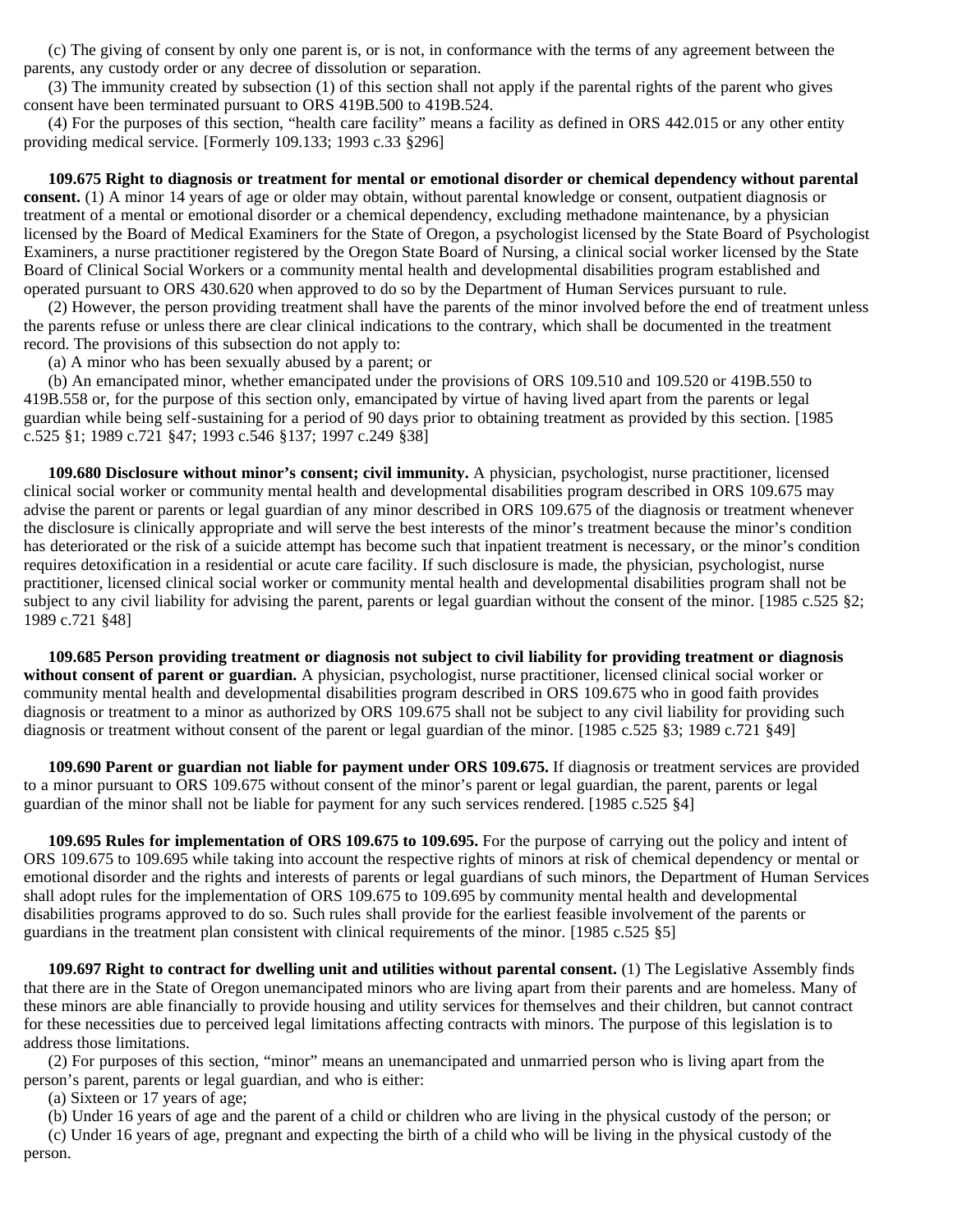(3) Notwithstanding any other provision of law, a minor may contract for the necessities of a residential dwelling unit and for utility services to that unit. Such a contract is binding upon the minor and cannot be voided or disaffirmed by the minor based upon the minor's age or status as a minor.

 (4) The consent of the parent or legal guardian of such minor shall not be necessary to contract for a residential dwelling unit or utility services to that unit. The parent or legal guardian of such minor shall not be liable under a contract by that minor for a residential dwelling unit or for utility services to that unit unless the parent or guardian is a party to the minor's contract, or enters another contract, for the purpose of acting as guarantor of the minor's debt. [1993 c.369 §29]

 **109.700** [1973 c.375 §25; repealed by 1999 c.649 §55]

## UNIFORM CHILD CUSTODY JURISDICTION AND ENFORCEMENT ACT

(General Provisions)

 **109.701 Short title.** ORS 109.701 to 109.834 may be cited as the Uniform Child Custody Jurisdiction and Enforcement Act. [1999 c.649 §1]

 **Note:** 109.701 to 109.834 were enacted into law by the Legislative Assembly but were not added to or made a part of ORS chapter 109 or any series therein by legislative action. See Preface to Oregon Revised Statutes for further explanation.

### **109.704 Definitions for ORS 109.701 to 109.834.** As used in ORS 109.701 to 109.834:

(1) "Abandoned" means left without provision for reasonable and necessary care or supervision.

(2) "Child" means an individual who has not attained 18 years of age.

 (3) "Child custody determination" means a judgment, decree or other order of a court providing for the legal custody, physical custody, parenting time or visitation with respect to a child. "Child custody determination" includes a permanent, temporary, initial and modification order. "Child custody determination" does not include an order relating to child support or other monetary obligation of an individual.

 (4) "Child custody proceeding" means a proceeding in which legal custody, physical custody, parenting time or visitation with respect to a child is an issue. "Child custody proceeding" includes a proceeding for divorce, separation, neglect, abuse, dependency, guardianship, paternity, termination of parental rights and protection from domestic violence in which the issue may appear. "Child custody proceeding" does not include a proceeding involving juvenile delinquency, contractual emancipation or enforcement under ORS 109.774 to 109.827.

(5) "Commencement" means the filing of the first pleading in a proceeding.

 (6) "Court" means an entity authorized under the law of a state to establish, enforce or modify a child custody determination.

 (7) "Home state" means the state in which a child lived with a parent or a person acting as a parent for at least six consecutive months immediately before the commencement of a child custody proceeding. In the case of a child less than six months of age, "home state" means the state in which the child lived from birth with any of the persons mentioned. Any temporary absence of any of the mentioned persons is part of the period.

(8) "Initial determination" means the first child custody determination concerning a particular child.

 (9) "Issuing court" means the court that makes a child custody determination for which enforcement is sought under ORS 109.701 to 109.834.

(10) "Issuing state" means the state in which a child custody determination is made.

 (11) "Modification" means a child custody determination that changes, replaces, supersedes or is otherwise made after a previous determination concerning the same child, whether or not it is made by the court that made the previous determination.

 (12) "Person" means an individual, corporation, public corporation, business trust, estate, trust, partnership, limited liability company, association, joint venture, government or a governmental subdivision, agency or instrumentality, or any other legal or commercial entity.

(13) "Person acting as a parent" means a person, other than a parent, who:

 (a) Has physical custody of the child or has had physical custody for a period of six consecutive months, including any temporary absence, within one year immediately before the commencement of a child custody proceeding; and

(b) Has been awarded legal custody by a court or claims a right to legal custody under the law of this state.

(14) "Physical custody" means the physical care and supervision of a child.

 (15) "State" means a state of the United States, the District of Columbia, Puerto Rico, the United States Virgin Islands or any territory or insular possession subject to the jurisdiction of the United States.

 (16) "Tribe" means an Indian tribe or band, or Alaskan Native village, that is recognized by federal law or formally acknowledged by a state.

 (17) "Warrant" means an order issued by a court authorizing law enforcement officers to take physical custody of a child. [1999 c.649 §2]

 **Note:** See note under 109.701.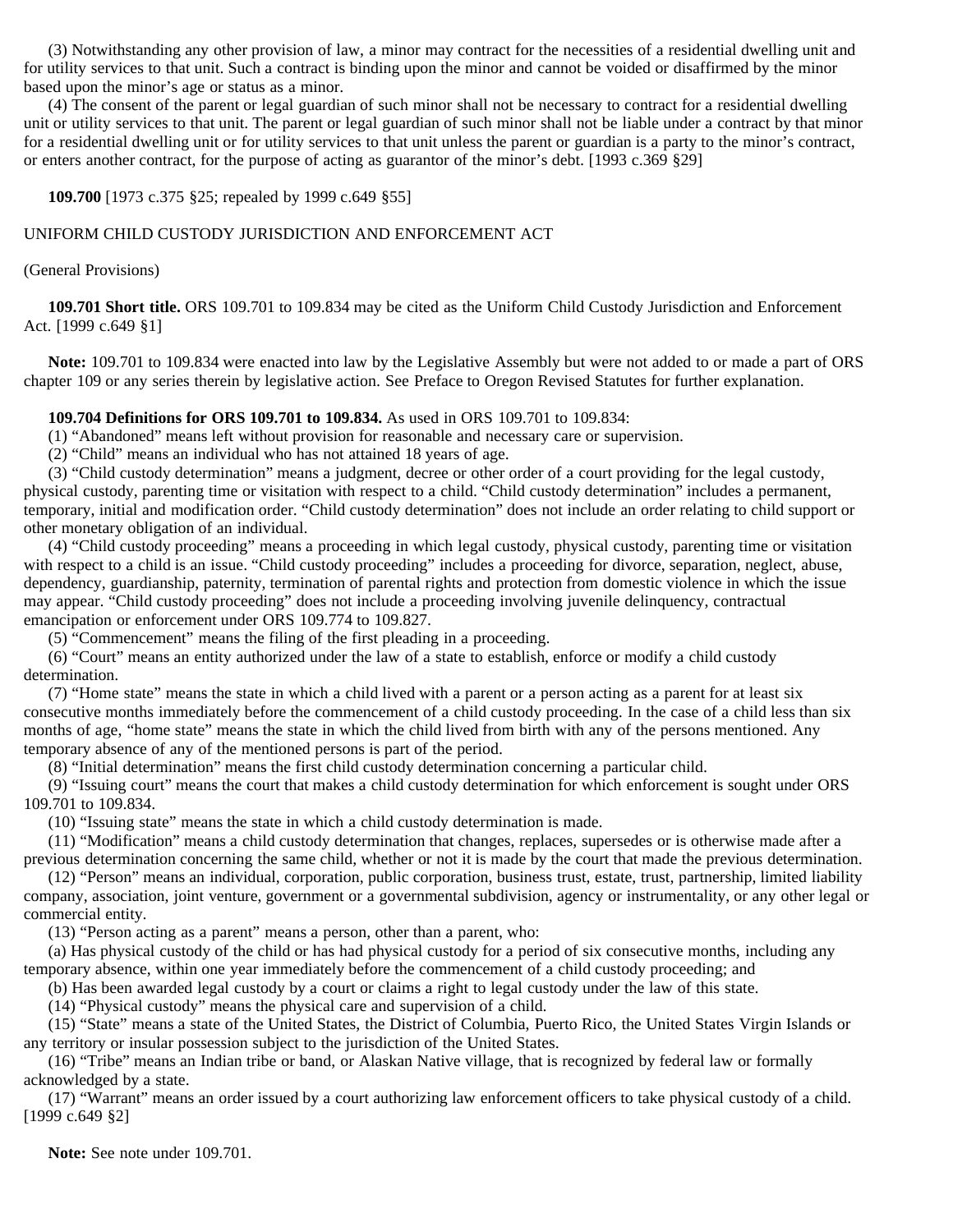**109.707 Proceedings governed by other law.** ORS 109.701 to 109.834 do not govern a proceeding pertaining to the authorization of emergency medical care for a child. [1999 c.649 §3]

 **Note:** See note under 109.701.

 **109.710** [1973 c.375 §2; 1997 c.707 §23; repealed by 1999 c.649 §55]

 **109.711 Application to Indian tribes.** (1) A child custody proceeding that pertains to an Indian child as defined in the Indian Child Welfare Act (25 U.S.C. 1901 et seq.), is not subject to ORS 109.701 to 109.834 to the extent that the proceeding is governed by the Indian Child Welfare Act.

 (2) A court of this state shall treat a tribe as if it were a state of the United States for the purpose of applying ORS 109.701 to 109.771.

 (3) A child custody determination made by a tribe under factual circumstances in substantial conformity with the jurisdictional standards of ORS 109.701 to 109.834 must be recognized and enforced under ORS 109.774 to 109.827. [1999 c.649 §4]

 **Note:** See note under 109.701.

 **109.714 International application of ORS 109.701 to 109.834.** (1) A court of this state shall treat a foreign country as if it were a state of the United States for the purpose of applying ORS 109.701 to 109.771.

 (2) Except as otherwise provided in subsection (3) of this section, a child custody determination made in a foreign country under factual circumstances in substantial conformity with the jurisdictional standards of ORS 109.701 to 109.834 must be recognized and enforced under ORS 109.774 to 109.827.

 (3) A court of this state need not apply ORS 109.701 to 109.834 if the child custody law of a foreign country violates fundamental principles of human rights. [1999 c.649 §5]

 **Note:** See note under 109.701.

 **109.717 Effect of child custody determination.** A child custody determination made by a court of this state that has jurisdiction under ORS 109.701 to 109.834 binds all persons who have been served in accordance with the laws of this state or notified in accordance with ORS 109.724 or who have submitted to the jurisdiction of the court, and who have been given an opportunity to be heard. As to those persons, the determination is conclusive as to all decided issues of law and fact except to the extent the determination is modified. [1999 c.649 §6]

 **Note:** See note under 109.701.

 **109.720** [1973 c.375 §§1,23; repealed by 1999 c.649 §55]

 **109.721 Priority.** If a question of existence or exercise of jurisdiction under ORS 109.701 to 109.834 is raised in a child custody proceeding, the question, upon request of a party, must be given priority on the calendar and handled expeditiously. [1999 c.649 §7]

 **Note:** See note under 109.701.

 **109.724 Notice to persons outside state.** (1) Notice required for the exercise of jurisdiction when a person is outside this state may be given in a manner prescribed by the law of this state for service of process or by the law of the state in which the service is made. Notice must be given in a manner reasonably calculated to give actual notice but may be by publication if other means are not effective.

 (2) Proof of service may be made in the manner prescribed by the law of this state or by the law of the state in which the service is made. If service is made by mail, proof of service may be a receipt signed by the addressee or other evidence of delivery to the addressee.

 (3) Notice is not required for the exercise of jurisdiction with respect to a person who submits to the jurisdiction of the court. [1999 c.649 §8]

 **Note:** See note under 109.701.

**109.727 Appearance and limited immunity.** (1) A party to a child custody proceeding, including a modification proceeding, or a petitioner or respondent in a proceeding to enforce or register a child custody determination, is not subject to personal jurisdiction in this state for another proceeding or purpose solely by reason of having participated, or of having been physically present for the purpose of participating, in the proceeding.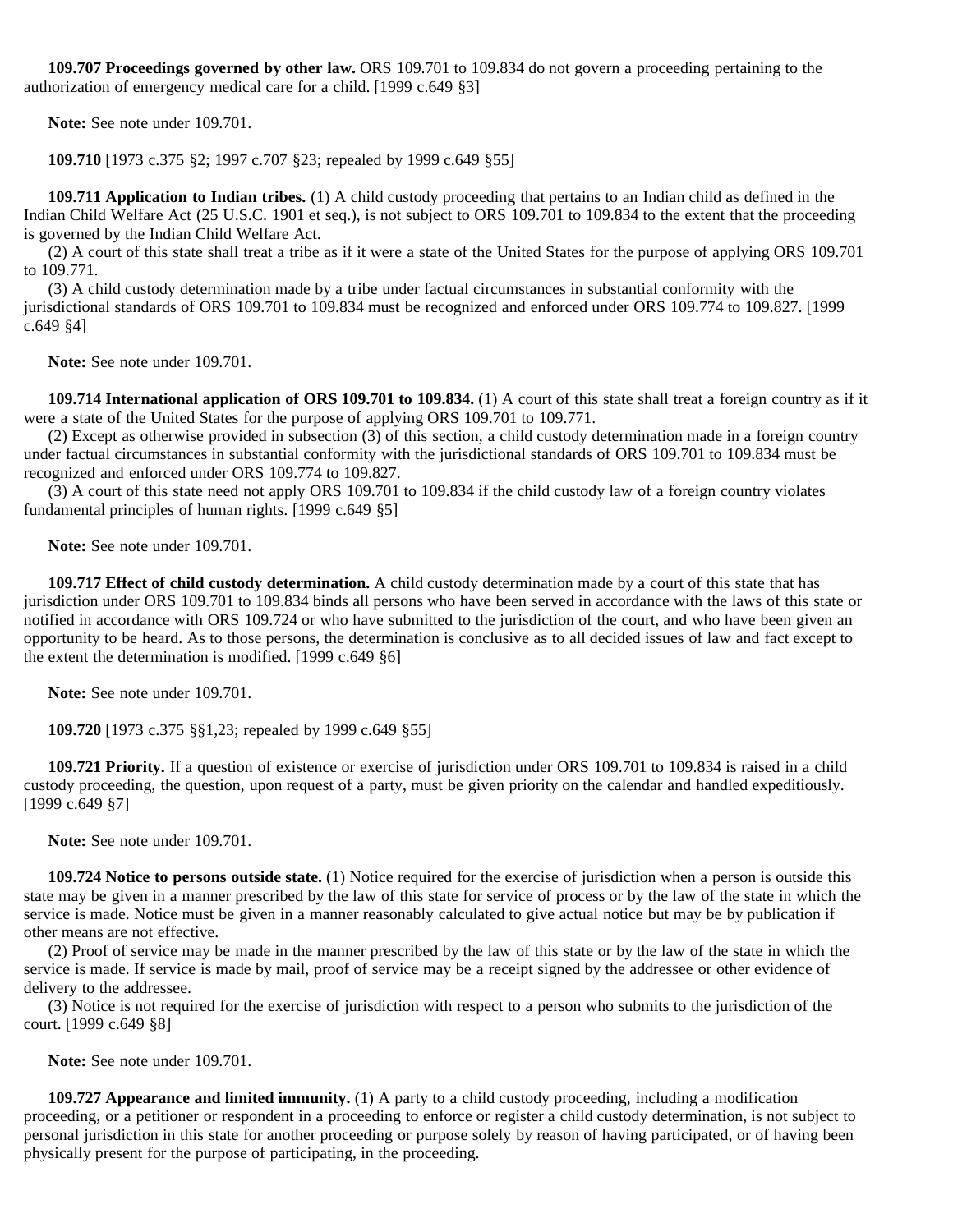(2) A person who is subject to personal jurisdiction in this state on a basis other than physical presence is not immune from service of process in this state. A party present in this state who is subject to the jurisdiction of another state is not immune from service of process allowable under the laws of that state.

 (3) The immunity granted by subsection (1) of this section does not extend to civil litigation based on acts unrelated to the participation in a proceeding under ORS 109.701 to 109.834 committed by an individual while present in this state. [1999 c.649 §9]

 **Note:** See note under 109.701.

 **109.730** [1973 c.375 §3; repealed by 1999 c.649 §55]

**109.731 Communication between courts.** (1) A court of this state may communicate with a court in another state concerning a proceeding arising under ORS 109.701 to 109.834.

 (2) The court may allow the parties to participate in the communication. If the parties are not able to participate in the communication, they must be given the opportunity to present facts and legal arguments before a decision on jurisdiction is made.

 (3) Communication between courts on schedules, calendars, court records and similar matters may occur without informing the parties. A record need not be made of the communication.

 (4) Except as otherwise provided in subsection (3) of this section, a record must be made of a communication under this section. The parties must be informed promptly of the communication and granted access to the record.

 (5) For the purposes of this section, "record" means information that is inscribed on a tangible medium or that is stored in an electronic or other medium and is retrievable in perceivable form. [1999 c.649 §10]

 **Note:** See note under 109.701.

 **109.734 Taking testimony in another state.** (1) In addition to other procedures available to a party, a party to a child custody proceeding may offer testimony of witnesses who are located in another state, including testimony of the parties and the child, by deposition or other means allowable in this state for testimony taken in another state. The court on its own motion may order that the testimony of a person be taken in another state and may prescribe the manner in which and the terms upon which the testimony is taken.

 (2) A court of this state may permit an individual residing in another state to be deposed or to testify by telephone, audiovisual means or other electronic means before a designated court or at another location in that state. A court of this state shall cooperate with courts of other states in designating an appropriate location for the deposition or testimony.

 (3) Documentary evidence transmitted from another state to a court of this state by technological means that does not produce an original writing may not be excluded from evidence on an objection based on the means of transmission. [1999 c.649 §11]

 **Note:** See note under 109.701.

 **109.737 Cooperation between courts; preservation of records.** (1) A court of this state may request the appropriate court of another state to:

(a) Hold an evidentiary hearing;

(b) Order a person to produce or give evidence pursuant to procedures of that state;

(c) Order that an evaluation be made with respect to the custody of a child involved in a pending proceeding;

 (d) Forward to the court of this state a certified copy of the transcript of the record of the hearing, the evidence otherwise presented and any evaluation prepared in compliance with the request; and

 (e) Order a party to a child custody proceeding or any person having physical custody of the child to appear in the proceeding with or without the child.

 (2) Upon request of a court of another state, a court of this state may hold a hearing or enter an order described in subsection (1) of this section.

 (3) Travel and other necessary and reasonable expenses incurred under subsections (1) and (2) of this section may be assessed against the parties according to the law of this state.

 (4) A court of this state shall preserve the pleadings, orders, decrees, records of hearings, evaluations and other pertinent records with respect to a child custody proceeding for the time required by the retention schedule adopted under ORS 8.125 (11). The retention schedule shall require retention at least until the child attains 18 years of age. Upon appropriate request by a court or law enforcement official of another state, the court shall forward a certified copy of those records. [1999 c.649 §12]

 **Note:** See note under 109.701.

 **109.740** [1973 c.375 §4; repealed by 1999 c.649 §55]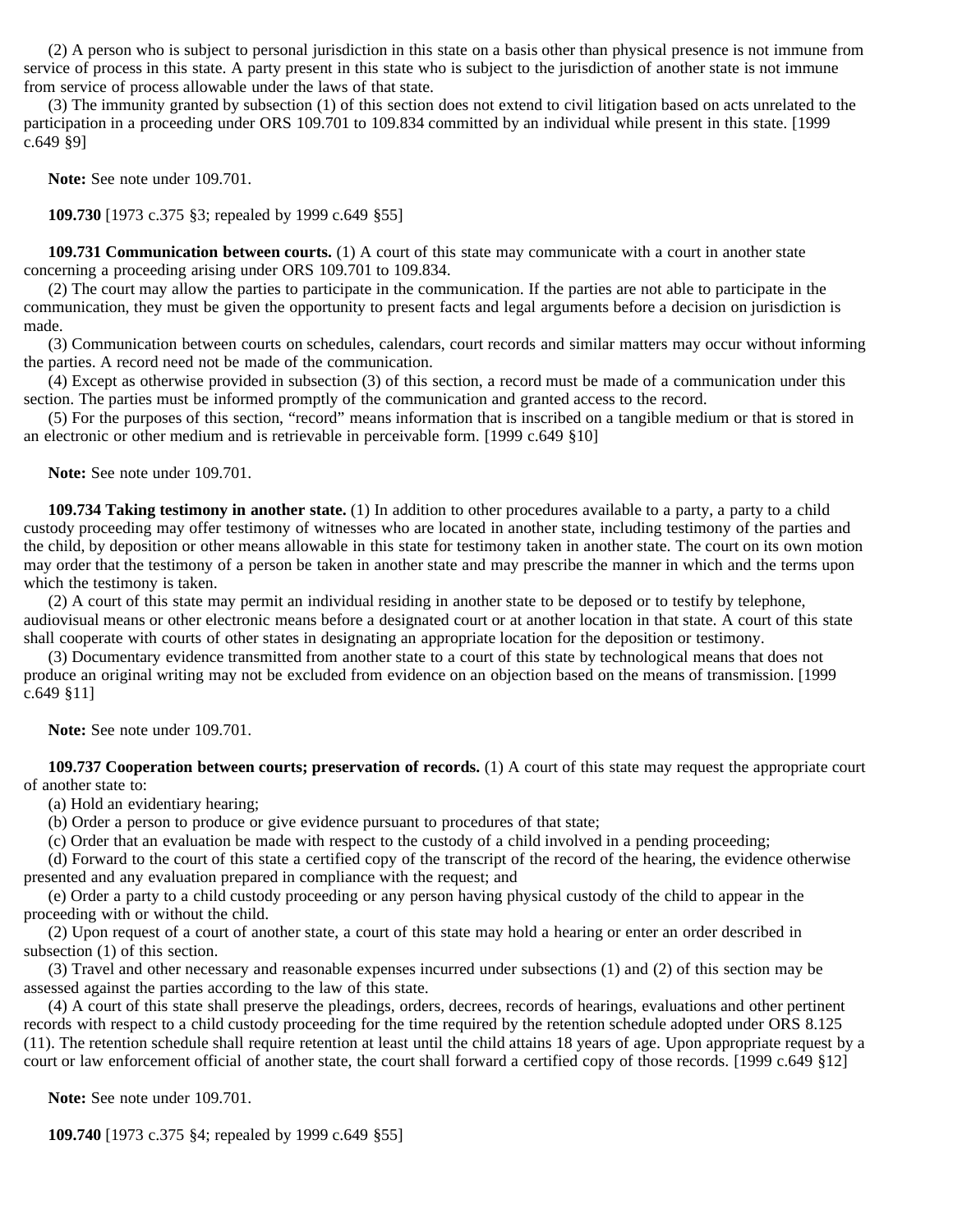**109.741 Initial child custody jurisdiction.** (1) Except as otherwise provided in ORS 109.751, a court of this state has jurisdiction to make an initial child custody determination only if:

 (a) This state is the home state of the child on the date of the commencement of the proceeding, or was the home state of the child within six months before the commencement of the proceeding and the child is absent from this state but a parent or person acting as a parent continues to live in this state;

 (b) A court of another state does not have jurisdiction under subsection (1)(a) of this section, or a court of the home state of the child has declined to exercise jurisdiction on the ground that this state is the more appropriate forum under ORS 109.761 or 109.764, and:

 (A) The child and the child's parents, or the child and at least one parent or a person acting as a parent, have a significant connection with this state other than mere physical presence; and

(B) Substantial evidence is available in this state concerning the child's care, protection, training and personal relationships;

(c) All courts having jurisdiction under subsection  $(1)(a)$  or (b) of this section have declined to exercise jurisdiction on the ground that a court of this state is the more appropriate forum to determine the custody of the child under ORS 109.761 or 109.764; or

 (d) No court of any other state would have jurisdiction under the criteria specified in subsection (1)(a), (b) or (c) of this section.

 (2) Subsection (1) of this section is the exclusive jurisdictional basis for making a child custody determination by a court of this state.

 (3) Physical presence of, or personal jurisdiction over, a party or a child is not necessary or sufficient to make a child custody determination. [1999 c.649 §13]

 **Note:** See note under 109.701.

 **109.744 Exclusive, continuing jurisdiction.** (1) Except as otherwise provided in ORS 109.751, a court of this state that has made a child custody determination consistent with ORS 109.741 or 109.747 has exclusive, continuing jurisdiction over the determination until:

 (a) A court of this state determines that neither the child, nor the child and one parent, nor the child and a person acting as a parent have a significant connection with this state and that substantial evidence is no longer available in this state concerning the child's care, protection, training and personal relationships; or

 (b) A court of this state or a court of another state determines that the child, the child's parents and any person acting as a parent do not presently reside in this state.

 (2) A court of this state that has made a child custody determination and does not have exclusive, continuing jurisdiction under this section may modify that determination only if the court has jurisdiction to make an initial determination under ORS 109.741. [1999 c.649 §14]

 **Note:** See note under 109.701.

 **109.747 Jurisdiction to modify determination.** Except as otherwise provided in ORS 109.751, a court of this state may not modify a child custody determination made by a court of another state unless a court of this state has jurisdiction to make an initial determination under ORS 109.741 (1)(a) or (b) and:

 (1) The court of the other state determines that it no longer has exclusive, continuing jurisdiction under ORS 109.744 or that a court of this state would be a more convenient forum under ORS 109.761; or

 (2) A court of this state or a court of the other state determines that the child, the child's parents and any person acting as a parent do not presently reside in the other state. [1999 c.649 §15]

 **Note:** See note under 109.701.

 **109.750** [1973 c.375 §5; repealed by 1999 c.649 §55]

 **109.751 Temporary emergency jurisdiction.** (1) A court of this state has temporary emergency jurisdiction if the child is present in this state and the child has been abandoned or it is necessary in an emergency to protect the child because the child, or a sibling or parent of the child, is subjected to or threatened with mistreatment or abuse.

 (2) If there is no previous child custody determination that is entitled to be enforced under ORS 109.701 to 109.834 and a child custody proceeding has not been commenced in a court of a state having jurisdiction under ORS 109.741 to 109.747, a child custody determination made under this section remains in effect until an order is obtained from a court of a state having jurisdiction under ORS 109.741 to 109.747. If a child custody proceeding has not been or is not commenced in a court of a state having jurisdiction under ORS 109.741 to 109.747, a child custody determination made under this section becomes a final determination if the determination so provides and this state becomes the home state of the child.

(3) If there is a previous child custody determination that is entitled to be enforced under ORS 109.701 to 109.834, or a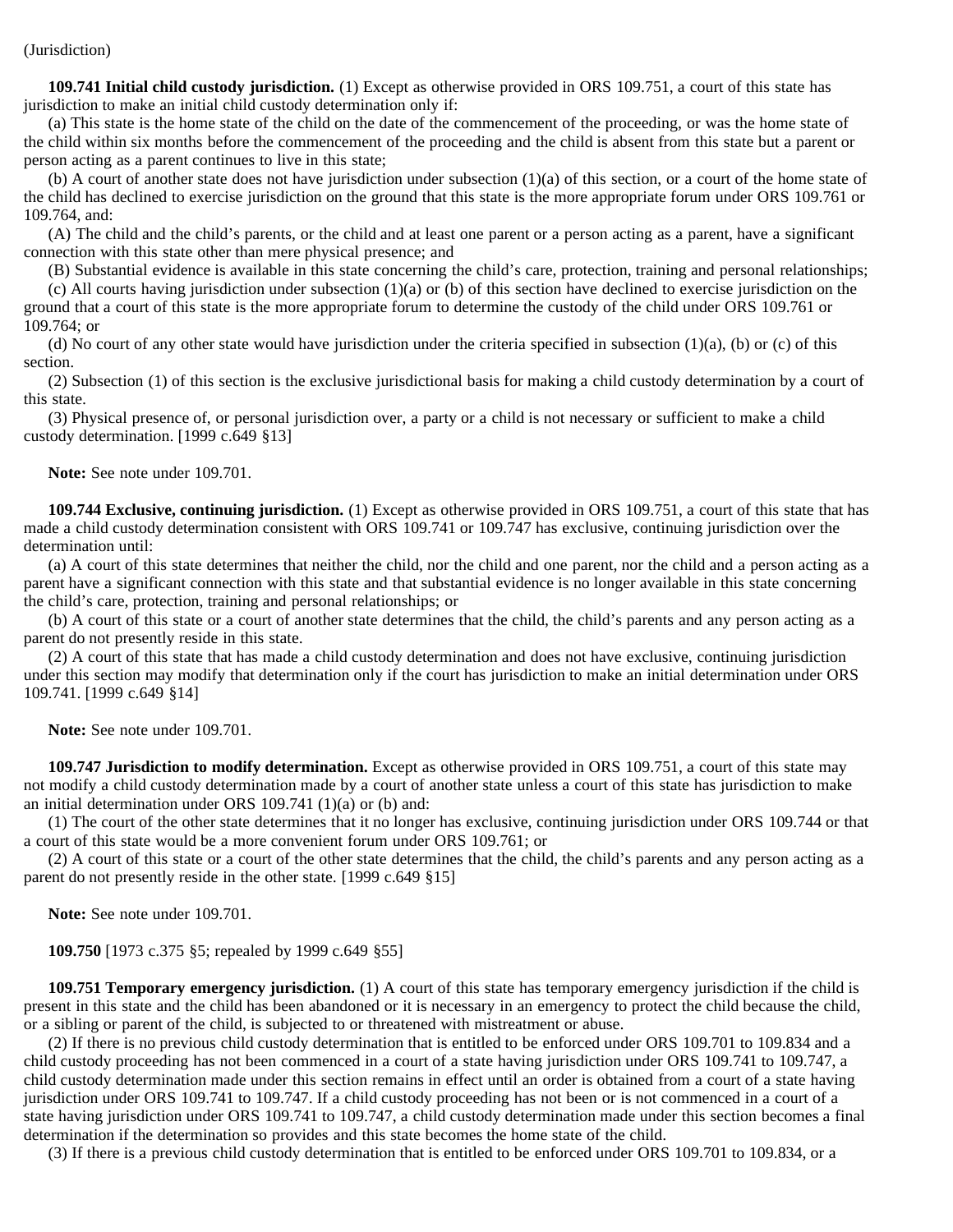child custody proceeding has been commenced in a court of a state having jurisdiction under ORS 109.741 to 109.747, any order issued by a court of this state under this section must specify in the order a period that the court considers adequate to allow the person seeking an order to obtain an order from the state having jurisdiction under ORS 109.741 to 109.747. The order issued in this state remains in effect until an order is obtained from the other state within the period specified or the period expires.

 (4) A court of this state that has been asked to make a child custody determination under this section, upon being informed that a child custody proceeding has been commenced in, or a child custody determination has been made by, a court of a state having jurisdiction under ORS 109.741 to 109.747, shall immediately communicate with the other court. A court of this state that is exercising jurisdiction under ORS 109.741 to 109.747, upon being informed that a child custody proceeding has been commenced in, or a child custody determination has been made by, a court of another state under a statute similar to this section, shall immediately communicate with the court of that state to resolve the emergency, protect the safety of the parties and the child and determine a period for the duration of the temporary order. [1999 c.649 §16]

 **Note:** See note under 109.701.

 **109.754 Notice; opportunity to be heard; joinder.** (1) Before a child custody determination is made under ORS 109.701 to 109.834, notice and an opportunity to be heard in accordance with the standards of ORS 109.724 must be given to all persons entitled to notice under the law of this state as in child custody proceedings between residents of this state, any parent whose parental rights have not been previously terminated and any person having physical custody of the child.

 (2) ORS 109.701 to 109.834 do not govern the enforceability of a child custody determination made without notice or an opportunity to be heard.

 (3) The obligation to join a party and the right to intervene as a party in a child custody proceeding under ORS 109.701 to 109.834 are governed by the law of this state as in child custody proceedings between residents of this state. [1999 c.649 §17]

 **Note:** See note under 109.701.

 **109.757 Simultaneous proceedings.** (1) Except as otherwise provided in ORS 109.751, a court of this state may not exercise its jurisdiction under ORS 109.741 to 109.771 if, at the time of the commencement of the proceeding, a proceeding concerning the custody of the child has been commenced in a court of another state having jurisdiction substantially in conformity with ORS 109.701 to 109.834, unless the proceeding has been terminated or is stayed by the court of the other state because a court of this state is a more convenient forum under ORS 109.761.

 (2) Except as otherwise provided in ORS 109.751, a court of this state, before hearing a child custody proceeding, shall examine the court documents and other information supplied by the parties under ORS 109.767. If the court determines that a child custody proceeding has been commenced in a court in another state having jurisdiction substantially in accordance with ORS 109.701 to 109.834, the court of this state shall stay its proceeding and communicate with the court of the other state. If the court of the state having jurisdiction substantially in accordance with ORS 109.701 to 109.834 does not determine that the court of this state is a more appropriate forum, the court of this state shall dismiss the proceeding.

 (3) In a proceeding to modify a child custody determination, a court of this state shall determine whether a proceeding to enforce the determination has been commenced in another state. If a proceeding to enforce a child custody determination has been commenced in another state, the court may:

 (a) Stay the proceeding for modification pending the entry of an order of a court of the other state enforcing, staying, denying or dismissing the proceeding for enforcement;

(b) Enjoin the parties from continuing with the proceeding for enforcement; or

(c) Proceed with the modification under conditions it considers appropriate. [1999 c.649 §18]

 **Note:** See note under 109.701.

 **109.760** [1973 c.375 §6; repealed by 1999 c.649 §55]

 **109.761 Inconvenient forum.** (1) A court of this state that has jurisdiction under ORS 109.701 to 109.834 to make a child custody determination may decline to exercise its jurisdiction at any time if the court determines that it is an inconvenient forum under the circumstances and that a court of another state is a more appropriate forum. The issue of inconvenient forum may be raised upon the motion of a party, the court's own motion or the request of another court.

 (2) Before determining whether a court of this state is an inconvenient forum, the court shall consider whether it is appropriate for a court of another state to exercise jurisdiction. For this purpose, the court shall allow the parties to submit information and shall consider all relevant factors, including:

 (a) Whether domestic violence has occurred and is likely to continue in the future and which state could best protect the parties and the child;

(b) The length of time the child has resided outside this state;

(c) The distance between the court in this state and the court in the state that would assume jurisdiction;

(d) The relative financial circumstances of the parties;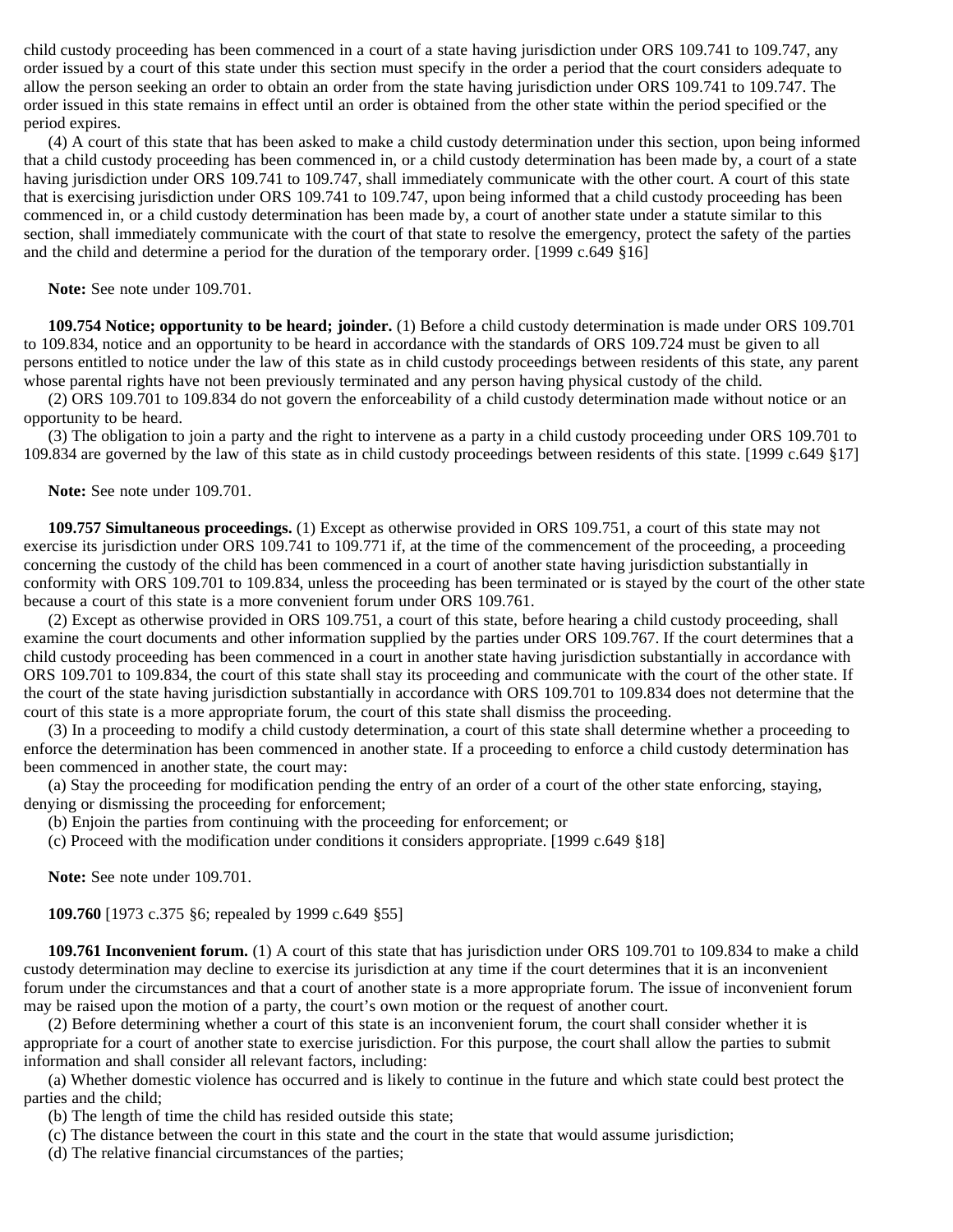(e) Any agreement of the parties as to which state should assume jurisdiction;

 (f) The nature and location of the evidence required to resolve the pending litigation, including testimony of the child; (g) The ability of the court of each state to decide the issue expeditiously and the procedures necessary to present the evidence; and

(h) The familiarity of the court of each state with the facts and issues in the pending litigation.

 (3) If a court of this state determines that it is an inconvenient forum and that a court of another state is a more appropriate forum, it shall stay the proceedings upon condition that a child custody proceeding be promptly commenced in another designated state and may impose any other condition the court considers just and proper.

 (4) A court of this state may decline to exercise its jurisdiction under ORS 109.701 to 109.834 if a child custody determination is incidental to an action for divorce or another proceeding while still retaining jurisdiction over the divorce or other proceeding. [1999 c.649 §19]

 **Note:** See note under 109.701.

 **109.764 Jurisdiction declined by reason of conduct.** (1) Except as otherwise provided in ORS 109.751 or 419B.100, if a court of this state has jurisdiction under ORS 109.701 to 109.834 because a person seeking to invoke its jurisdiction has engaged in unjustifiable conduct to so invoke the jurisdiction, the court shall decline to exercise its jurisdiction unless:

(a) The parents and all persons acting as parents have acquiesced in the exercise of jurisdiction;

 (b) A court of the state otherwise having jurisdiction under ORS 109.741 to 109.747 determines that this state is a more appropriate forum under ORS 109.761; or

(c) No court of any other state would have jurisdiction under the criteria specified in ORS 109.741 to 109.747.

 (2) If a court of this state declines to exercise its jurisdiction under subsection (1) of this section, it may fashion an appropriate remedy to ensure the safety of the child and prevent a repetition of the unjustifiable conduct, including staying the proceeding until a child custody proceeding is commenced in a court having jurisdiction under ORS 109.741 to 109.747.

 (3) If a court dismisses a petition or stays a proceeding because it declines to exercise its jurisdiction under subsection (1) of this section, it shall assess against the party seeking to invoke its jurisdiction necessary and reasonable expenses including costs, communication expenses, attorney fees, investigative fees, expenses for witnesses, travel expenses and child care expenses during the course of the proceeding unless the party from whom necessary and reasonable expenses are sought establishes that the assessment would be clearly inappropriate. The court may not assess fees, costs or expenses against this state unless authorized by law other than ORS 109.701 to 109.834. [1999 c.649 §20]

 **Note:** See note under 109.701.

 **109.767 Information to be submitted to court.** (1) In a child custody proceeding, each party, in its first pleading or in an attached affidavit, shall give information, if reasonably ascertainable, under oath as to the child's present address or whereabouts, the places where the child has lived during the last five years and the names and present addresses of the persons with whom the child has lived during that period. The pleading or affidavit must state whether the party:

 (a) Has participated, as a party or witness or in any other capacity, in any other proceeding concerning the custody of or parenting time or visitation with the child and, if so, identify the court, the case number and the date of the child custody determination, if any;

 (b) Knows of any proceeding that could affect the current proceeding, including proceedings for enforcement and proceedings relating to domestic violence, protective orders, termination of parental rights and adoptions and, if so, identify the court, the case number and the nature of the proceeding; and

 (c) Knows the names and addresses of any person not a party to the proceeding who has physical custody of the child or claims rights of legal custody or physical custody of, or parenting time or visitation with, the child and, if so, the names and addresses of those persons.

 (2) If the information required by subsection (1) of this section is not furnished, the court, upon motion of a party or its own motion, may stay the proceeding until the information is furnished.

 (3) If the declaration as to any of the items described in subsection (1) of this section is in the affirmative, the declarant shall give additional information under oath as required by the court. The court may examine the parties under oath as to details of the information furnished and other matters pertinent to the court's jurisdiction and the disposition of the case.

 (4) Each party has a continuing duty to inform the court of any proceeding in this or any other state that could affect the current proceeding.

 (5) If a party alleges in an affidavit or a pleading under oath that the health, safety or liberty of a party or child would be jeopardized by disclosure of identifying information, the information must be sealed and may not be disclosed to the other party or the public unless the court orders the disclosure to be made after a hearing in which the court takes into consideration the health, safety or liberty of the party or child and determines that the disclosure is in the interest of justice. Costs incurred by the court when special notice procedures are made necessary by the nondisclosure of identifying information shall be paid by the parties as deemed appropriate by the court. [1999 c.649 §21]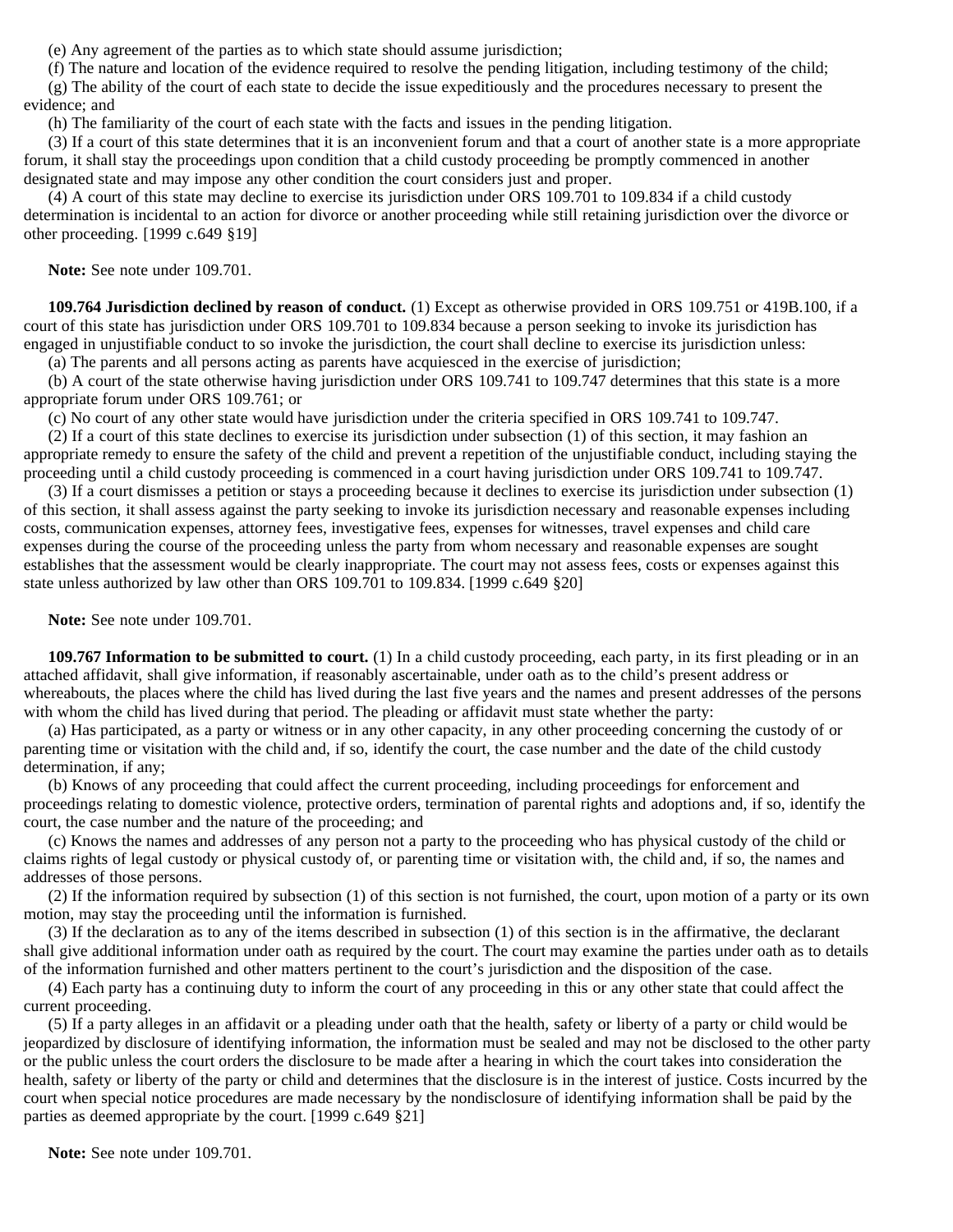**109.771 Appearance of parties and child.** (1) In a child custody proceeding in this state, the court may order a party to the proceeding who is in this state to appear before the court in person with or without the child. The court may order any person who is in this state and who has physical custody or control of the child to appear in person with the child.

 (2) If a party to a child custody proceeding whose presence is desired by the court is outside this state, the court may order that a notice given under ORS 109.724 include a statement directing the party to appear in person with or without the child and informing the party that failure to appear may result in a decision adverse to the party.

 (3) The court may enter any orders necessary to ensure the safety of the child and of any person ordered to appear under this section.

 (4) If a party to a child custody proceeding who is outside this state is directed to appear under subsection (2) of this section or desires to appear personally before the court with or without the child, the court may require another party to pay reasonable and necessary travel and other expenses of the party and the child so appearing. [1999 c.649 §22]

 **Note:** See note under 109.701.

(Enforcement)

 **109.774 Definitions for ORS 109.774 to 109.827.** As used in ORS 109.774 to 109.827:

 (1) "Petitioner" means a person who seeks enforcement of an order for return of a child under the Hague Convention on the Civil Aspects of International Child Abduction or enforcement of a child custody determination.

 (2) "Respondent" means a person against whom a proceeding has been commenced for enforcement of an order for return of a child under the Hague Convention on the Civil Aspects of International Child Abduction or enforcement of a child custody determination. [1999 c.649 §23]

 **Note:** See note under 109.701.

 **109.777 Enforcement under Hague Convention.** Under ORS 109.774 to 109.827, a court of this state may also enforce an order for the return of the child made under the Hague Convention on the Civil Aspects of International Child Abduction as if the order were a child custody determination. [1999 c.649 §24]

 **Note:** See note under 109.701.

 **109.780** [1973 c.375 §8; 1981 c.897 §35; repealed by 1999 c.649 §55]

**109.781 Duty to enforce.** (1) A court of this state shall recognize and enforce a child custody determination of a court of another state if the latter court exercised jurisdiction in substantial conformity with ORS 109.701 to 109.834 or the determination was made under factual circumstances meeting the jurisdictional standards of ORS 109.701 to 109.834 and the determination has not been modified in accordance with ORS 109.701 to 109.834.

 (2) A court of this state may utilize any remedy available under other law of this state to enforce a child custody determination made by a court of another state. The remedies provided in ORS 109.774 to 109.827 are cumulative and do not affect the availability of other remedies to enforce a child custody determination. [1999 c.649 §25]

 **Note:** See note under 109.701.

 **109.784 Temporary order for parenting time or visitation.** In a child custody enforcement proceeding authorized by law: (1) A court of this state that does not have jurisdiction to modify a child custody determination may issue a temporary order enforcing:

(a) A parenting time or visitation schedule made by a court of another state; or

 (b) The visitation or parenting time provisions of a child custody determination of another state that permit visitation or parenting time but do not provide for a specific visitation or parenting time schedule.

 (2) If a court of this state makes an order under subsection (1)(b) of this section, the court shall specify in the order a period that it considers adequate to allow the petitioner to obtain an order from a court having jurisdiction under the criteria specified in ORS 109.741 to 109.771. The order remains in effect until an order is obtained from the other court or the period expires. [1999 c.649 §26]

 **Note:** See note under 109.701.

 **109.787 Registration of child custody determination; notice; hearing.** (1) A child custody determination issued by a court of another state may be registered in this state, with or without a simultaneous request for enforcement, by sending to any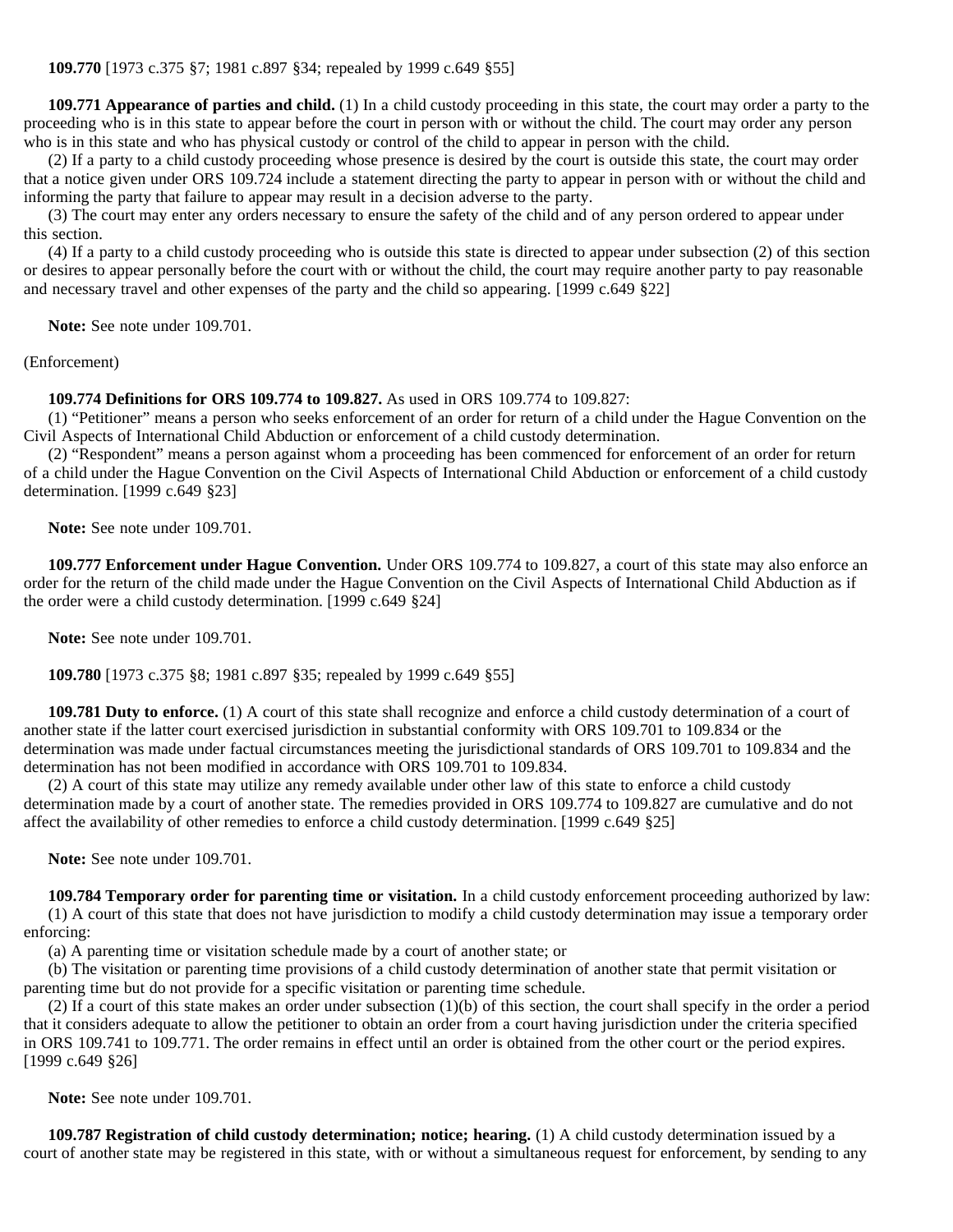circuit court in this state:

(a) A letter or other document requesting registration;

 (b) Two copies, including one certified copy, of the determination sought to be registered and a statement under penalty of perjury that to the best of the knowledge and belief of the person seeking registration the order has not been modified; and

 (c) Except as otherwise provided in ORS 109.767, the name and address of the person seeking registration and any parent or person acting as a parent who has been awarded custody, parenting time or visitation in the child custody determination sought to be registered.

 (2) On receipt of the documents required by subsection (1) of this section, the registering court shall cause the determination to be filed as a foreign judgment, together with one copy of any accompanying documents and information, regardless of their form.

 (3) The person seeking registration of a child custody determination shall serve notice upon the persons named under subsection (1)(c) of this section notifying them of the opportunity to contest the registration in accordance with this section. (4) The notice required by subsection (3) of this section must state that:

 (a) A registered determination is enforceable as of the date of the registration in the same manner as a determination issued by a court of this state;

 (b) A hearing to contest the validity of the registered determination must be requested within 21 days after service of notice; and

 (c) Failure to contest the registration will result in confirmation of the child custody determination and preclude further contest of that determination with respect to any matter that could have been asserted.

 (5) A person seeking to contest the validity of a registered order must request a hearing within 21 days after service of the notice. At that hearing, the court shall confirm the registered order unless the person contesting registration establishes that:

(a) The issuing court did not have jurisdiction under ORS 109.741 to 109.771;

 (b) The child custody determination sought to be registered has been vacated, stayed or modified by a court having jurisdiction to do so under ORS 109.741 to 109.771; or

 (c) The person contesting registration was entitled to notice, but notice was not given in accordance with the standards of ORS 109.724, in the proceedings before the court that issued the order for which registration is sought.

 (6) If a timely request for a hearing to contest the validity of the registration is not made, the registration is confirmed as a matter of law and the person requesting registration and all persons served must be notified of the confirmation.

 (7) Confirmation of a registered order, whether by operation of law or after notice and hearing, precludes further contest of the order with respect to any matter that could have been asserted at the time of registration. [1999 c.649 §27]

 **Note:** See note under 109.701.

 **109.790** [1973 c.375 §9; 1997 c.707 §24; repealed by 1999 c.649 §55]

 **109.791 Enforcement of registered determination.** (1) A court of this state may grant any relief normally available under the law of this state to enforce a registered child custody determination made by a court of another state.

 (2) A court of this state shall recognize and enforce, but may not modify, except in accordance with ORS 109.741 to 109.771, a registered child custody determination of a court of another state. [1999 c.649 §28]

 **Note:** See note under 109.701.

 **109.794 Simultaneous proceedings.** If a proceeding for enforcement under ORS 109.774 to 109.827 is commenced in a court of this state and the court determines that a proceeding to modify the determination is pending in a court of another state having jurisdiction to modify the determination under ORS 109.741 to 109.771, the enforcing court shall immediately communicate with the modifying court. The proceeding for enforcement continues unless the enforcing court, after consultation with the modifying court, stays or dismisses the proceeding. [1999 c.649 §29]

 **Note:** See note under 109.701.

 **109.797 Expedited enforcement of child custody determination.** (1) A petition under ORS 109.774 to 109.827 must be verified. Certified copies of all orders sought to be enforced and of any order confirming registration must be attached to the petition. A copy of a certified copy of an order may be attached instead of the original.

(2) A petition for enforcement of a child custody determination must state:

 (a) Whether the court that issued the determination identified the jurisdictional basis it relied upon in exercising jurisdiction and, if so, what the basis was;

 (b) Whether the determination for which enforcement is sought has been vacated, stayed or modified by a court whose decision must be enforced under ORS 109.701 to 109.834 and, if so, must identify the court, the case number and the nature of the proceeding;

 (c) Whether any proceeding has been commenced that could affect the current proceeding, including proceedings relating to domestic violence, protective orders, termination of parental rights and adoptions and, if so, must identify the court, the case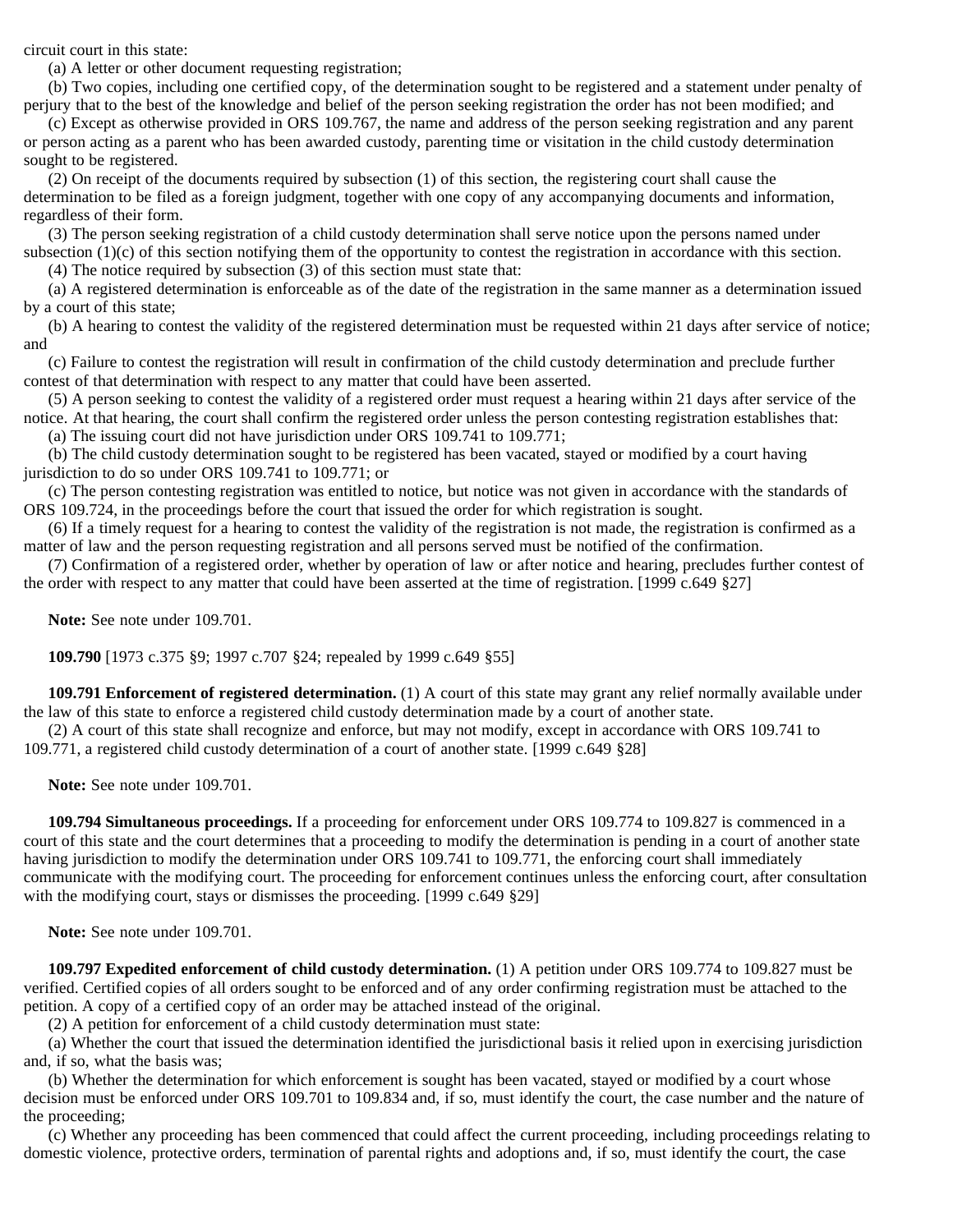number and the nature of the proceeding;

(d) The present physical address of the child and the respondent, if known;

 (e) Whether relief in addition to the immediate physical custody of the child and attorney fees is sought, including a request for assistance from law enforcement officials and, if so, the relief sought; and

 (f) If the child custody determination has been registered and confirmed under ORS 109.787, the date and place of registration.

 (3) Upon the filing of a petition, the court shall issue an order directing the respondent to appear in person with or without the child at a hearing and may enter any order necessary to ensure the safety of the parties and the child. If the court issues an order, the order shall be served in the manner the court determines to be appropriate under the circumstances of the case and may include service by the sheriff. The person requesting the order shall pay the costs of service. The court shall hold the hearing as soon as reasonably possible and shall expedite the hearing if it finds an emergency is present.

 (4) An order issued under subsection (3) of this section must state the time and place of the hearing and advise the respondent that at the hearing the court will order that the petitioner may take immediate physical custody of the child and will order the payment of fees, costs and expenses under ORS 109.811, and may schedule a hearing to determine whether further relief is appropriate, unless the respondent appears and establishes that:

(a) The child custody determination has not been registered and confirmed under ORS 109.787 and that:

(A) The issuing court did not have jurisdiction under ORS 109.741 to 109.771;

 (B) The child custody determination for which enforcement is sought has been vacated, stayed or modified by a court having jurisdiction to do so under ORS 109.741 to 109.771; or

 (C) The respondent was entitled to notice, but notice was not given in accordance with the standards of ORS 109.724, in the proceedings before the court that issued the order for which enforcement is sought; or

 (b) The child custody determination for which enforcement is sought was registered and confirmed under ORS 109.787, but has been vacated, stayed or modified by a court of a state having jurisdiction to do so under ORS 109.741 to 109.771. [1999 c.649 §30]

 **Note:** See note under 109.701.

 **109.800** [1973 c.375 §10; 1997 c.707 §25; repealed by 1999 c.649 §55]

 **109.801 Service of petition and order.** Except as otherwise provided in ORS 109.807, the petition and order for enforcement of a child custody determination must be served by the petitioner, by any method authorized for service of process within this state, upon the respondent and any person who has physical custody of the child. [1999 c.649 §31]

 **Note:** See note under 109.701.

### **109.804 Immediate physical custody of child allowed; exceptions; spousal privilege not allowed in certain**

**proceedings.** (1) Unless the court issues a temporary emergency order under ORS 109.751, upon a finding that a petitioner is entitled to immediate physical custody of the child under the controlling child custody determination, the court shall order that the petitioner may take immediate physical custody of the child unless the respondent establishes that:

(a) The child custody determination has not been registered and confirmed under ORS 109.787 and that:

(A) The issuing court did not have jurisdiction under ORS 109.741 to 109.771;

 (B) The child custody determination for which enforcement is sought has been vacated, stayed or modified by a court of a state having jurisdiction to do so under ORS 109.741 to 109.771; or

 (C) The respondent was entitled to notice, but notice was not given in accordance with the standards of ORS 109.724, in the proceedings before the court that issued the order for which enforcement is sought; or

 (b) The child custody determination for which enforcement is sought was registered and confirmed under ORS 109.787, but has been vacated, stayed or modified by a court of a state having jurisdiction to do so under ORS 109.741 to 109.771.

 (2) The court shall award the fees, costs and expenses authorized under ORS 109.811, may grant additional relief, including a request for the assistance of law enforcement officials, and may set further hearings, if necessary, to determine whether additional relief is appropriate.

 (3) A privilege against disclosure of communications between spouses and a defense of immunity based on the relationship of husband and wife or parent and child may not be invoked in a proceeding under ORS 109.774 to 109.827. [1999 c.649 §32]

 **Note:** See note under 109.701.

 **109.807 Warrant to take physical custody of child.** (1) Upon the filing of a petition seeking enforcement of a child custody determination, the petitioner may file a verified application for the issuance of a warrant to take physical custody of the child if the child is immediately likely to suffer serious physical harm or be removed from this state.

 (2) If the court, upon the testimony of the petitioner or other witness, is satisfied that there is probable cause to believe that the child is imminently likely to suffer serious physical harm or be removed from this state, it may issue a warrant to take physical custody of the child. The petition must be heard on the next judicial day after the warrant is executed unless that date is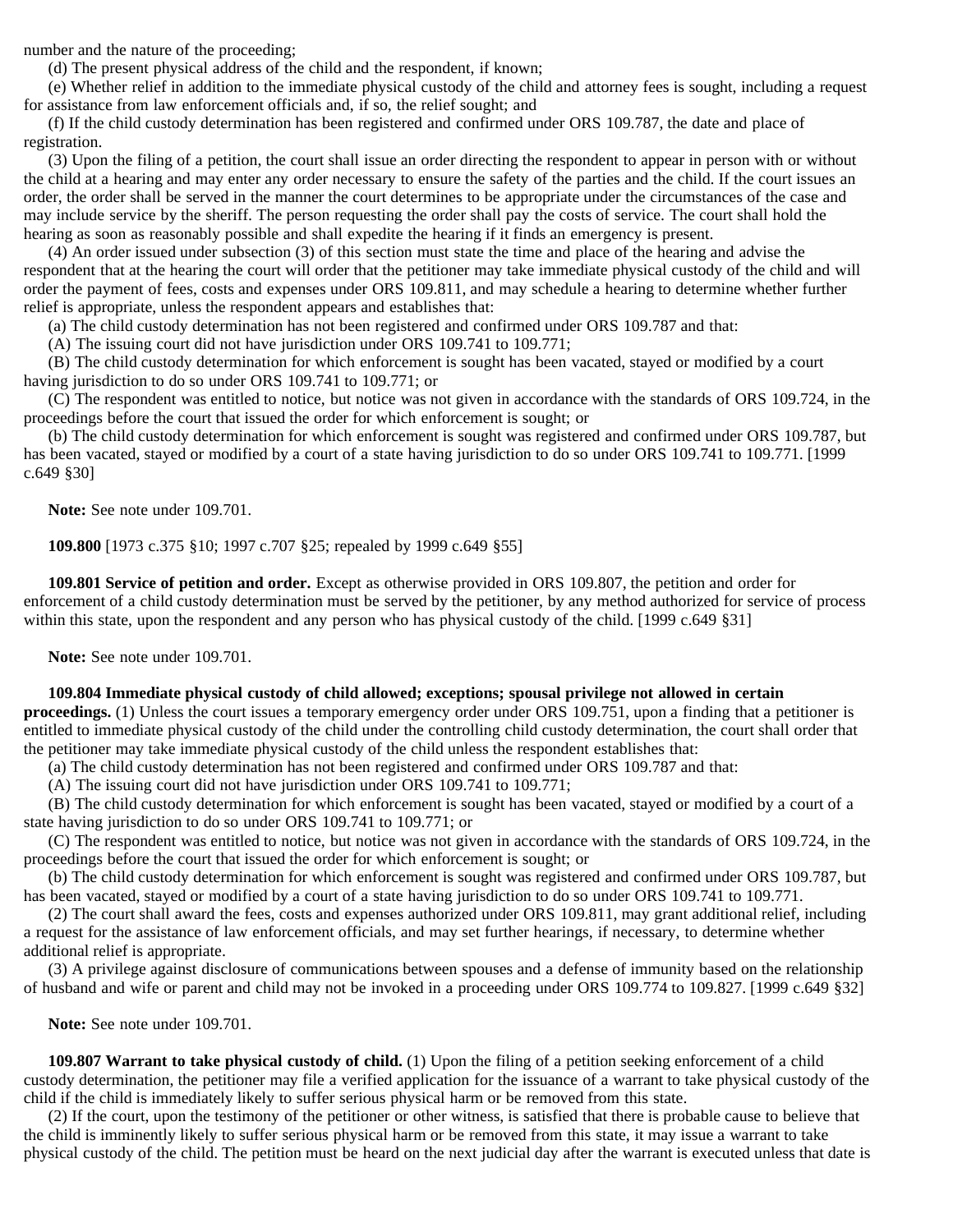impossible. In that event, the court shall hold the hearing on the first judicial day possible. The application for the warrant must include the statements required by ORS 109.797 (2).

(3) A warrant to take physical custody of a child must:

(a) Recite the facts upon which a conclusion of imminent serious physical harm or removal from the jurisdiction is based;

(b) Direct law enforcement officers to take physical custody of the child immediately; and

(c) Provide for the placement of the child pending final relief.

 (4) The respondent must be served with the petition, warrant and order immediately after the child is taken into physical custody.

 (5) A warrant to take physical custody of a child is enforceable throughout this state. If the court finds on the basis of the testimony of the petitioner or other witness that a less intrusive remedy is not effective, it may authorize law enforcement officers to enter private property to take physical custody of the child. If required by exigent circumstances of the case, the court may authorize law enforcement officers to make a forcible entry at any hour.

 (6) The court may impose conditions upon placement of a child to ensure the appearance of the child and the child's custodian. [1999 c.649 §33]

 **Note:** See note under 109.701.

 **109.810** [1973 c.375 §11; repealed by 1999 c.649 §55]

 **109.811 Costs, fees and expenses.** (1) The court shall award the prevailing party, including a state, necessary and reasonable expenses incurred by or on behalf of the party, including costs, communication expenses, attorney fees, investigative fees, expenses for witnesses, travel expenses and child care expenses during the course of the proceedings, unless the party from whom fees or expenses are sought establishes that the award would be clearly inappropriate. An award may be inappropriate if the award would cause the parent or child to seek public assistance.

 (2) The court may not assess fees, costs or expenses against a state unless authorized by law other than ORS 109.701 to 109.834. [1999 c.649 §34]

 **Note:** See note under 109.701.

 **109.814 Recognition and enforcement.** A court of this state shall accord full faith and credit to an order issued by another state and consistent with ORS 109.701 to 109.834 that enforces a child custody determination by a court of another state unless the order has been vacated, stayed or modified by a court having jurisdiction to do so under ORS 109.741 to 109.771. [1999 c.649 §35]

 **Note:** See note under 109.701.

 **109.817 Appeals.** An appeal may be taken from a final order in a proceeding under ORS 109.774 to 109.827 in accordance with ORS chapter 19. Unless the court enters a temporary emergency order under ORS 109.751, the enforcing court may not stay an order enforcing a child custody determination pending appeal. [1999 c.649 §36]

 **Note:** See note under 109.701.

 **109.820** [1973 c.375 §12; repealed by 1999 c.649 §55]

 **109.821 Role of district attorney.** (1) In a case arising under ORS 109.701 to 109.834 or involving the Hague Convention on the Civil Aspects of International Child Abduction, the district attorney may take any lawful action, including resort to a proceeding under ORS 109.774 to 109.827 or any other available civil proceeding, to locate a child, obtain the return of a child or enforce a child custody determination if there is:

(a) An existing child custody determination;

(b) A request to do so from a court in a pending child custody proceeding;

(c) A reasonable belief that a criminal statute has been violated; or

 (d) A reasonable belief that the child has been wrongfully removed or retained in violation of the Hague Convention on the Civil Aspects of International Child Abduction.

 (2) A district attorney acting under this section acts on behalf of the state to protect the state's interest in the enforcement of ORS 109.701 to 109.834 and may not represent any party. [1999 c.649 §37]

 **Note:** See note under 109.701.

 **109.824 Role of law enforcement officer.** At the request of a district attorney acting under ORS 109.821, a law enforcement officer may take any lawful action reasonably necessary to locate a child or a party and assist a district attorney with responsibilities under ORS 109.821. [1999 c.649 §38]